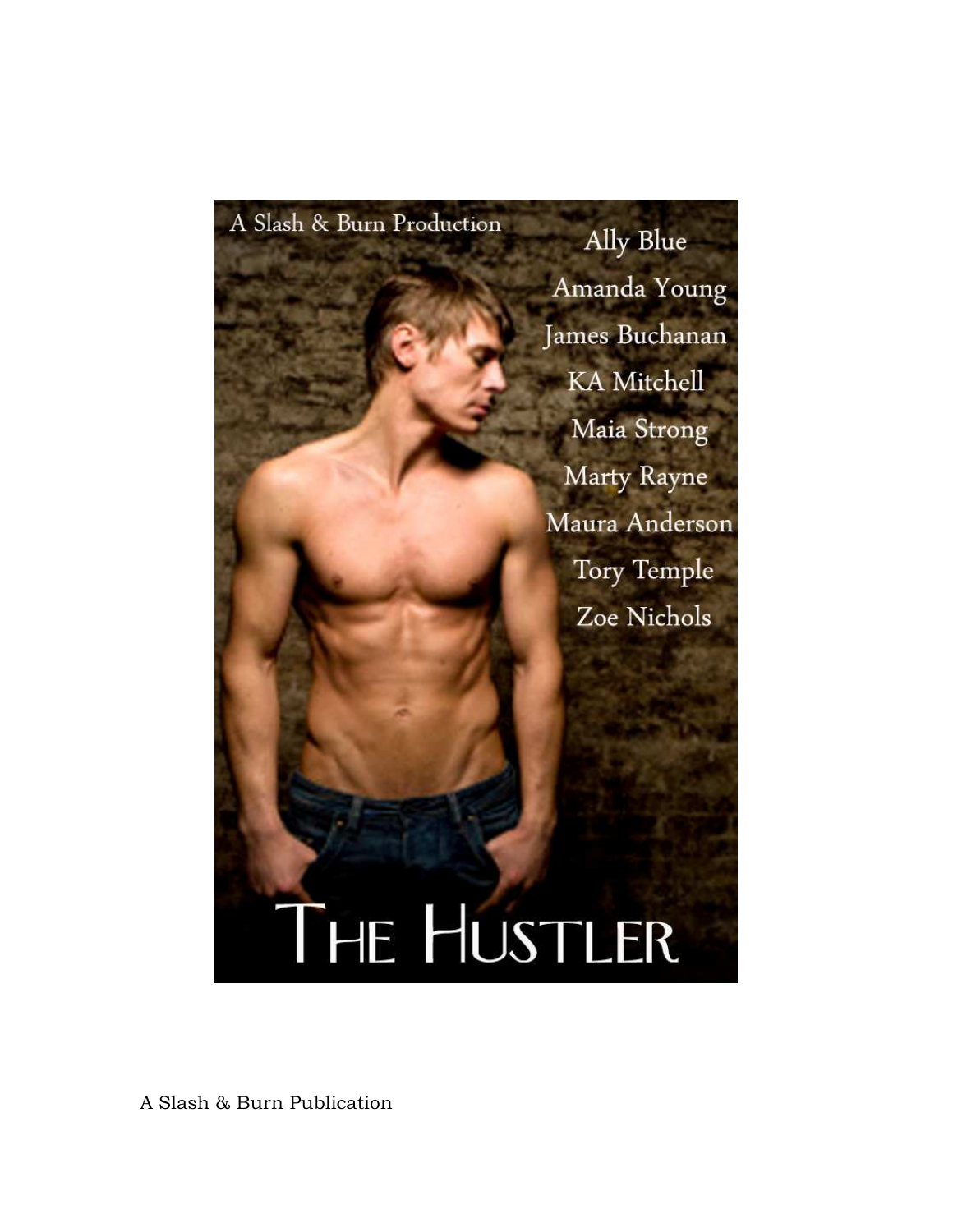THE HUSTLER Copyright © 2009 Slash & Burn Authors ALL RIGHTS RESERVED. This book may not be reproduced in whole or in part without permission.

This book is a work of fiction and any resemblance to persons, living or dead, or places, events or locales is purely coincidental. They are productions of the author's imagination and used fictitiously.

Cover art by Amanda Young

#### **WARNING:**

The following material contains graphic sexual content, explicit language, hot manlove, and is meant for mature readers.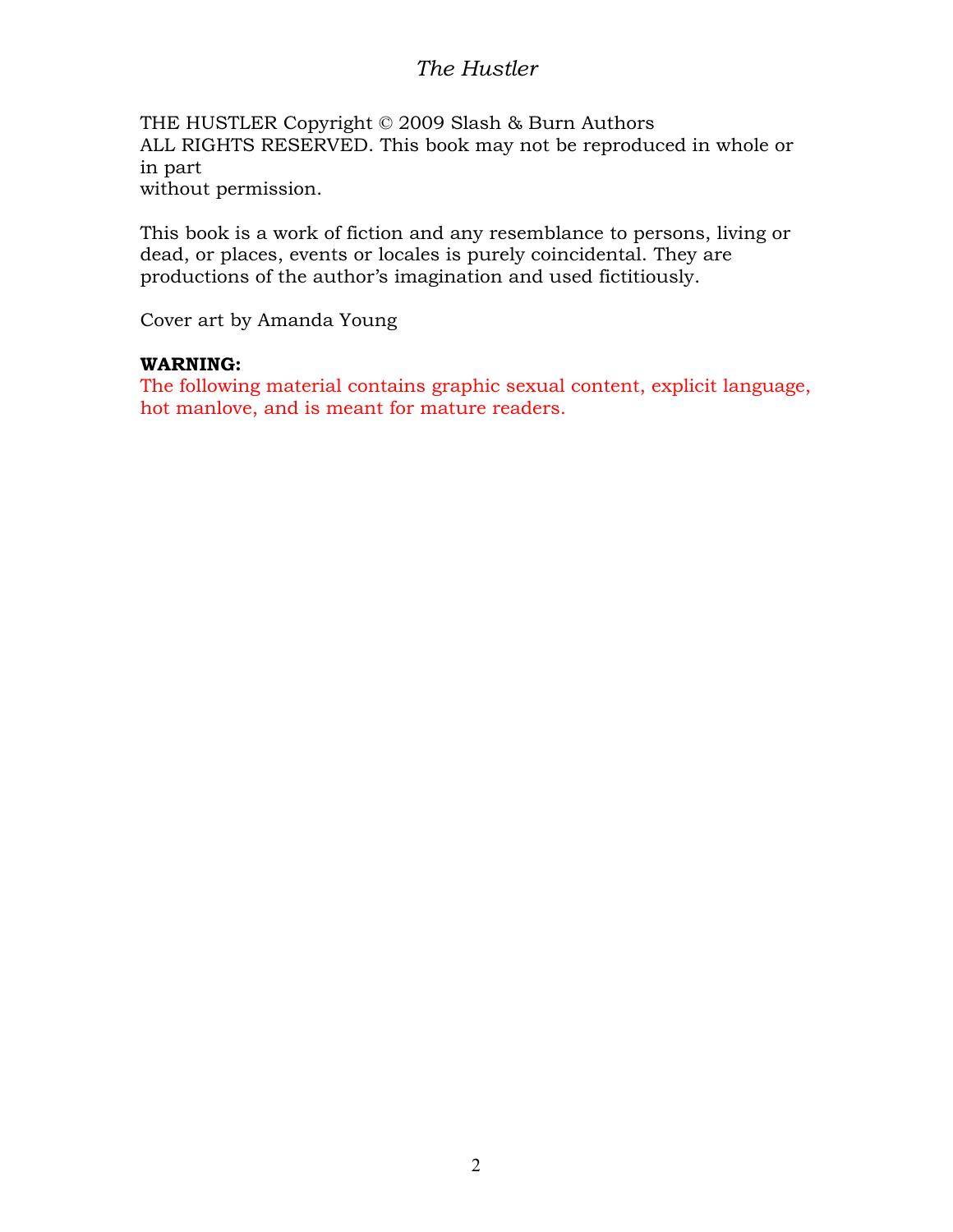## **Chapter One**

The scuffle of feet on pavement, several pairs by the sound of it, cut through the near darkness. A deep voice yelled, "Here pussy, pussy." A higher pitched laugh filled the air and someone whimpered.

Cole picked up his pace, hurrying toward his car.

"No," a third voice called out. "Leave me alone. I haven't done anything to you."

Cole turned toward the voices in time to see a petite blonde boy take a nose dive toward the sidewalk in front of the building. Two older boys, both brunettes, towered over him with gleeful looks on their faces.

One of the pair, the taller of the two, reared back his foot and kicked the fallen boy in the stomach. "Fucking homo. We'll teach you not to walk around shaking your skinny ass at people."

The other guy bounced on the balls of his feet, egging his friend on. "Yeah, buddy, do it. Kick his ass."

Cole's teeth clenched in response to what he was witnessing.

A second kick and the blonde's pitiful wail of, "Please stop. I wasn't doing anything. I swear," eroded his hesitation to get involved. He couldn't just stand there and let some poor kid get beat on. Reaching into his coat pocket, he felt around for his cell phone before remembering that he'd let the battery die and left it at home to charge. Of all the damn times to be without my phone.

Shit, now what?

He balled his fist around the sharp end of his keys, the tines poking thorough tightly compressed fingers of one hand. It wasn't much protection, but bully's were usually pussies who ran at the first sign of someone who fought back anyway. At least, that's what he was counting on.

"Hey," he screamed, taking off at a run toward the threesome. "Leave that kid alone."

The thug's foot stilled in midair. A nasty smile crossed his features as he saw Cole. "Mind your own business, jackass." He then preceded to gut-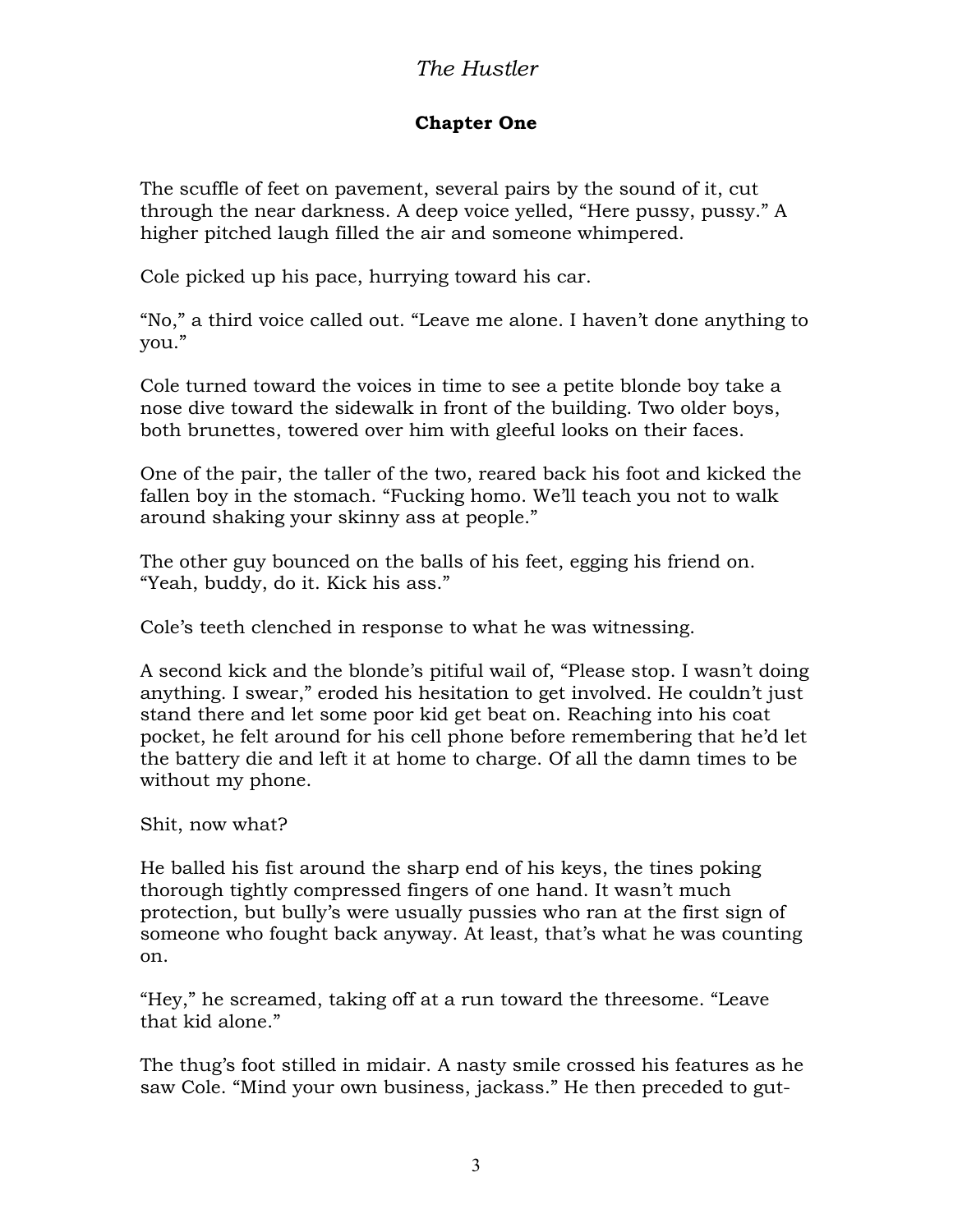kick the smaller boy again. The boy on the ground curled up into the fetal position and wrapped his arms around his midsection.

"Yeah, yeah," the other one chimed in. "Get the hell out of here, dude."

"Leave him alone, damn it." Cole sprinted toward them. A potent mix of adrenaline and anger coursed though his veins, making him forget why he shouldn't get involved. Even so, he wasn't stupid. "I called the police. They're on their way."

The thug's friend tugged on his shirt sleeve and said something Cole couldn't make out. They looked at each other for a second and then the bigger of the two cleared his throat loudly and spit on the blonde boy. "This isn't over, faggot. You'd best hightail it out of town unless you want us to find you and finish what we started, you hear?"

"Yeah," the other boy added, spitting at the pavement next to the kid. "We don't want your kind around here."

The two boys darted toward a red convertible parked at the front of the lot. They hopped inside and roared out the parking lot, burning rubber just as he reached the sidewalk.

The kid began struggling to sit up as Cole approached and kneeled at his side. "Are you okay? Should I call an ambulance?"

He grimaced. "No. I can't afford to go to the hospital right now."

Cole reached out to touch him, his natural inclination to offer comfort, but thought better of it at the last moment. He dropped his hands to his sides. Just because he was a touchy feely person didn't mean everyone else was. "The emergency room can't turn you away whether you can pay or not. Besides, that's what payment plans are for. Are you sure I shouldn't call for some help? I lied about calling the cops—I don't have my cell phone on me—but my store's right over there." He pointed toward the storefront a few doors down. "I can let myself back in and make a call for you."

"No. Thanks for chasing those bozos off for me, but I'll live."

Cole's heart went out to the kid. The blue shirt he wore molded to his slender frame, while his jeans hung off his narrow hips. Nothing about him screamed underfed or drug addicted, just a kid in the wrong place at the wrong time. He looked a little older than Cole had originally guessed—closer to twenty than fifteen—but he was still young. From this close, Cole could make out the clear blue of his eyes and the pale gold of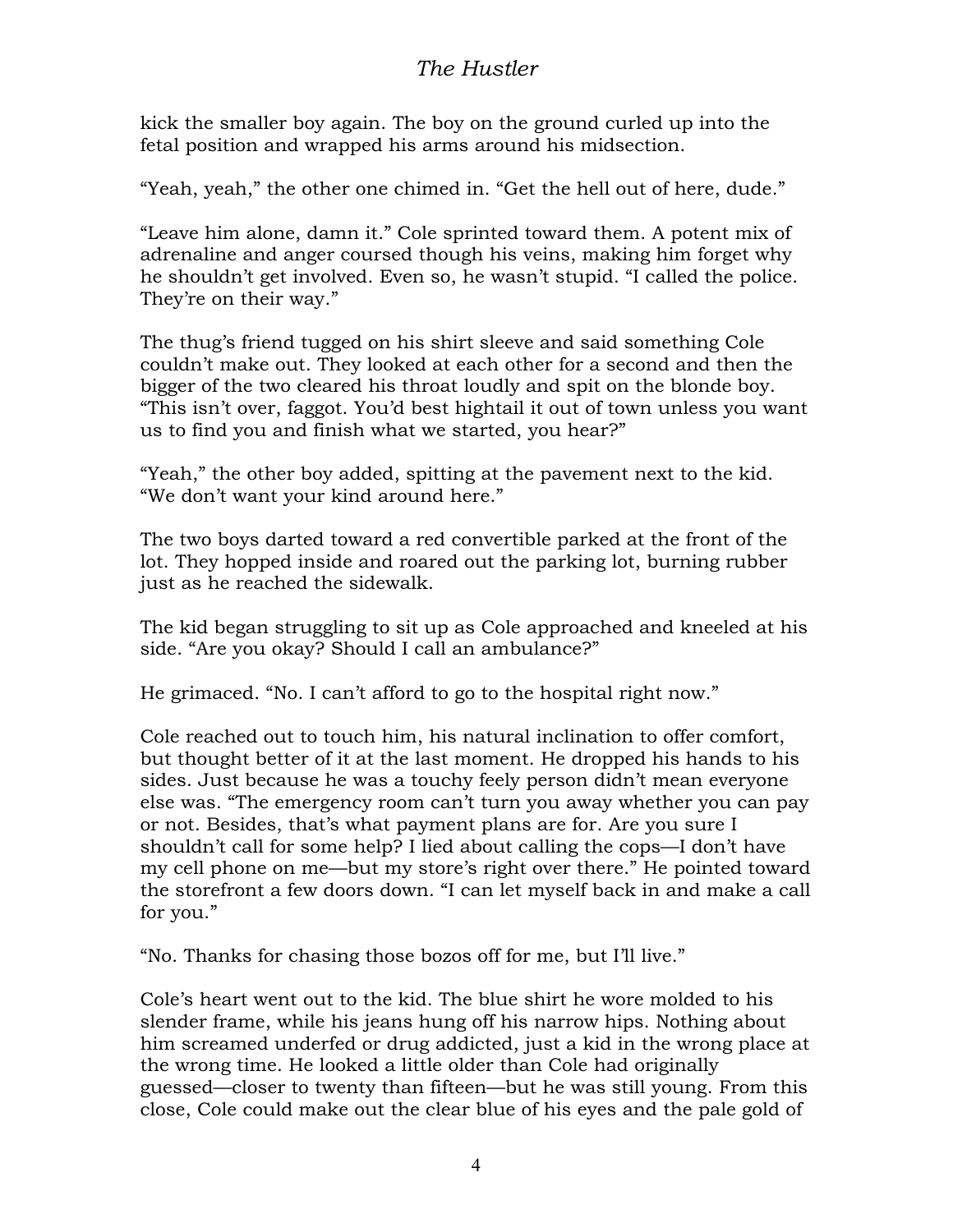his skin. His clothes were designer label, though they were wrinkled and smeared with dirt. Cole didn't think the kid was a runaway, but anything was possible.

He stood and held out a hand to help the guy up. The kid took it Cole's hand and rose slowly to his feet, wincing all the while. Taller than he'd looked when compared to the two other boys, he towered over Cole's pitiful five foot six by almost half a foot, making him feel a little selfconscious. He didn't know anything about the guy, other than what he'd just seen. However, instinct screamed that he needn't worry.

Cole backed up and leaned against the brick wall, putting some space between them. "Is there someone I can call to come and get you?"

Color flooded the kid's cheeks before he glanced down at the ground. "No. I…um…I'm expecting someone to meet me here in a few minutes." He shuffled his feet, his embarrassment obvious. "Those two guys are probably long gone, if you need to take off. I'll be fine waiting here by myself."

Curious. Cole would bet a month's profits that the kid was lying. "I could hang out with you until you're ride gets here."

"No! I mean, thanks, but you don't have to do that. You've already done enough." He lifted his gaze and stared out toward the nonexistent traffic on the highway. "I'm sure my friend will be here soon."

"It's cool. I don't mind keeping you company. It's not like I have anything more important to do."

"Well, uh, okay, but I don't how long it's going to be."

"No problem." Cole held his hand out. "My name is Cole by the way."

The kid eyed Cole's hand suspiciously for a minute, as if he expected Cole to smack him with it, before finally taking it between his own and giving it a quick shake. "Hi Cole. My name's Matthew."

Cole smiled, trying to put the kid at ease. "So, if you don't mind my asking, what were you doing out here when those guys attacked you? I mean, all the stores closed hours ago."

Matthew fidgeted. "I don't know. I was just kind of hanging out when they snuck up on me. I sort of know them from school, but never really talked to them, you know. We didn't exactly run in the same circles at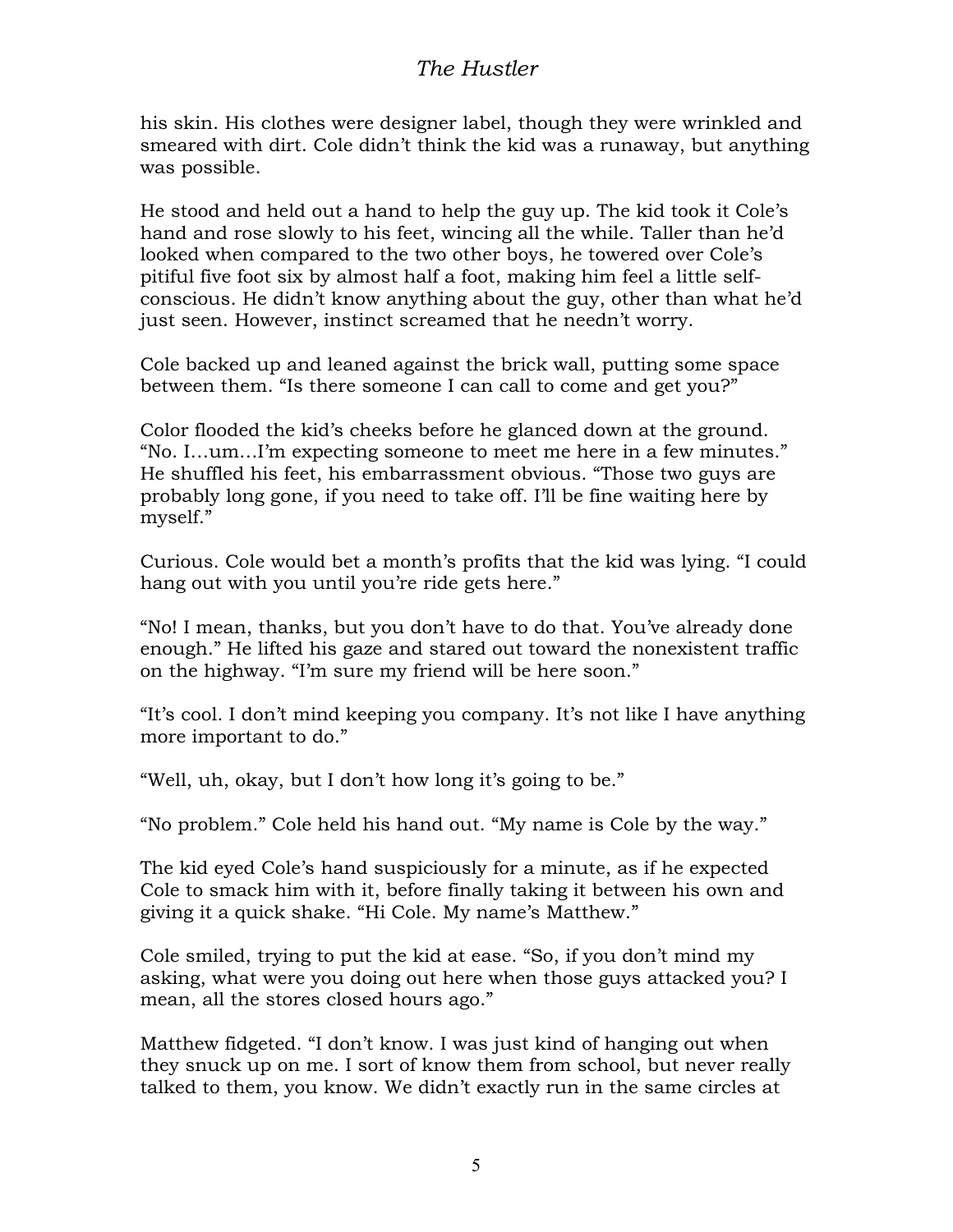Carrington and the last thing I expected was to run into them out here. I don't know why they'd want to whale on me."

Cole thought it probably had something to do with the slurs they'd tossed at the kid, but he kept his mouth shut. If Matthew didn't want to tell him he was gay, then was none of his business.

"Carrington, huh? What's it like to go to prep school? I was a public school brat myself."

Carrington wasn't the only private high school in the area, but it was the most prestigious. That he'd attended school there only thickened the mystery surrounding him. If he came from money, what was he doing hanging around in the middle-to-lower class section of town on a Friday night?

"It was okay. Boring, mostly. I was happy to graduate. It's not like I ever fit in there."

"Why not?"

"I don't know." He shoved his hands in his pockets, his stance defensive. "The same reason most people don't, I guess. I'm not into sports or partying and kept pretty much to myself. I was too quiet, too artsy. No reasons that really matter."

Cole nodded. "High school is hell on everyone, I think. Some kind of torturous right of passage we all have to live through." Lord knew, his own hadn't been pleasant.

Matthew snorted. "Well, I'm just glad it's over."

A light mist of rain began to fall, making the asphalt parking lot shine under the lamplight. Cole pushed off the wall and stood up straight. The kid seemed likable enough, but he was hiding something. Cole would bet his right butt-cheek on it. "So, who's this friend that's coming to get you?"

"Oh, um…" He bit his lip.

Cole looked Matthew right in the eyes and gave him his best "cut the bullshit" look. "There isn't anyone coming, is there?"

Matthew's eyes went wide before skittering away. "Yeah there is," he mumbled, glaring at the wet ground. "It's just...my ex." The kid's words were slow, like he was thinking them up as he went. Probably was. "We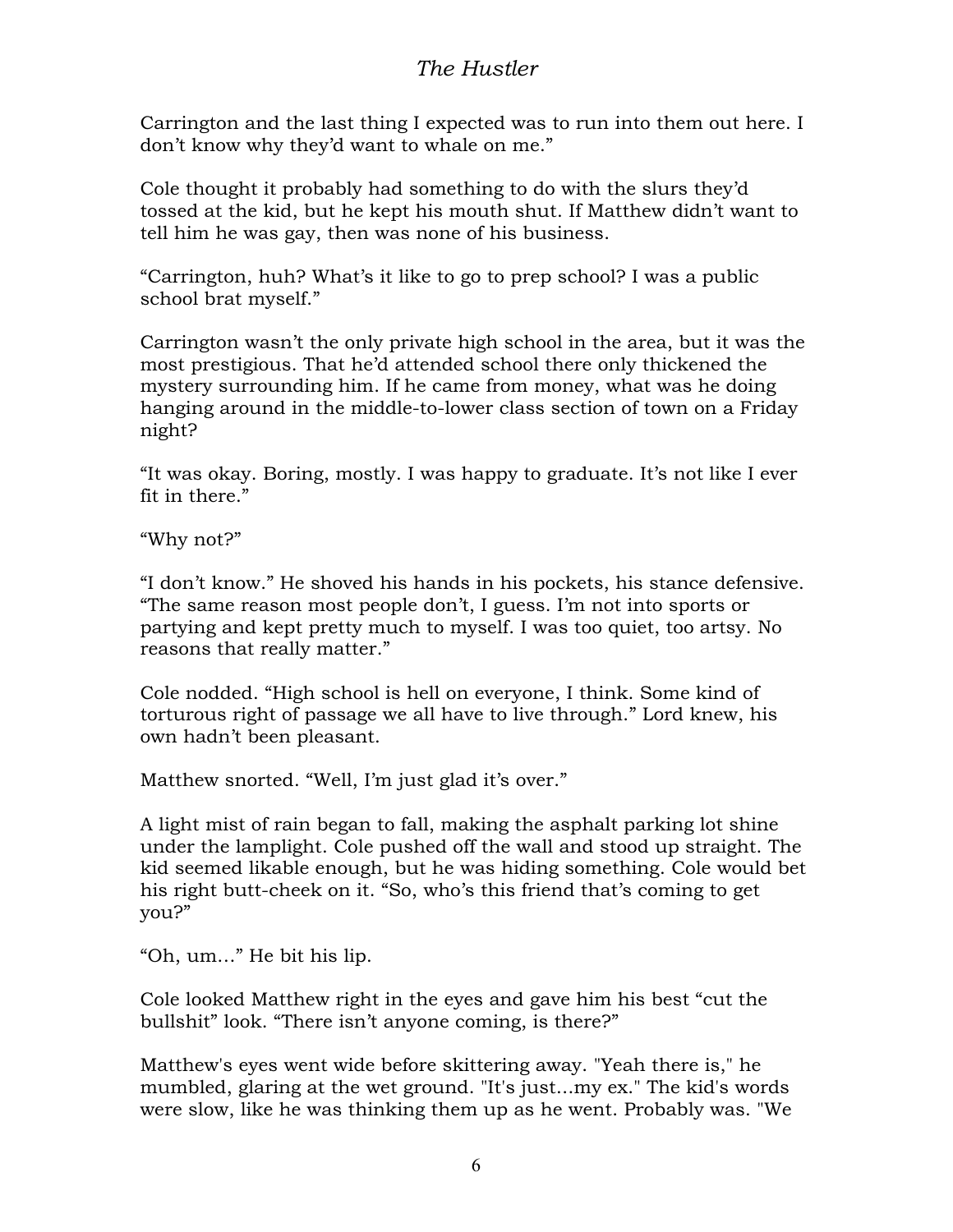don't...we don't really get along." A wan smile flicked Matthew's firm mouth up. "Just a little nervous, ya know."

"Liar," Cole chided gently. Mathew bit his lip harder and watched the ground like it was going to open up and pull him under, possibly saving him from Cole's inquiries. Because he looked so miserable, Cole almost didn't want to push. Wasn't that important, really, to know why Matthew was there.

Except he did look miserable and Cole was involved now. At least a little bit. "C'mon, tell me the truth." He opened his arms and held his palms up, trying to give off not gonna hurt you signals. "I can't just leave you out here by yourself in the rain."

As if God was working with him, the mist went from light to mild. Water drops landed a little harder, with an audible splat. Matthew drew in a startled breath when a drop splattered on his nose. Cole shook his head. "Yeah, now I definitely can't leave you out here. If you won't tell me what's up, at least let me get you somewhere warm. No point in being stubborn and hypothermic." He jerked his thumb back the way he'd came. "My shop's just right there."

Clearly torn, Matthew shoved his hands in his rapidly dampening jean pockets. The move tightened the material across his crotch and Cole forced himself to give Matthew really good eye contact. He wasn't going to eyeball the kid. He wasn't, dammit. It didn't matter that Matthew was pretty - holy damn was he pretty - and it sure as hell didn't matter that Cole suddenly felt every day of the last celibate six months centering in his hips.

Sex with a stranger was not on his list of priorities. Then again, neither had been playing the hero.

Matthew finally sighed, blowing out a hard breath. "I'd appreciate that." His voice screamed reluctance. "If you're sure."

Curiosity nearly ate Cole's brain up. Could this guy anymore secretive and loner-ish? The night's plan of food, shower and sleep faded to the back of his mind. So maybe he was nosy but Cole didn't think he'd be able to let the mystery of Matthew go just yet.

"I'm sure." Cole was even more sure when the mist changed to real rain and there was an ominous rumble of thunder. "Come on, I'm freezing."

Matthew darted one more look around and then hunched his shoulders against the weather. "Yeah, all right. At least until the rain stops."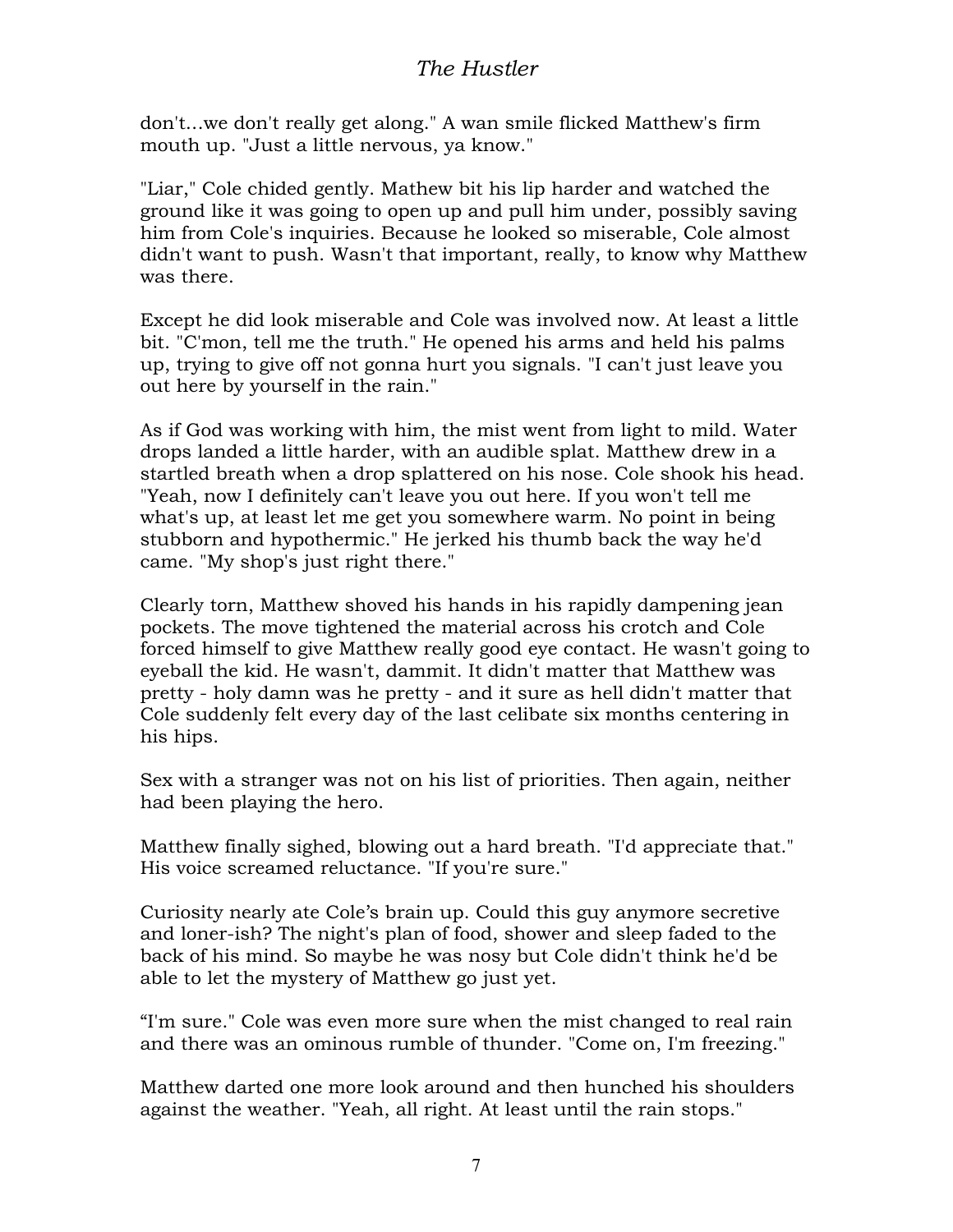Glad to have made some progress, even a bit, Cole turned and headed back down the street with Matthew in tow. They reached his small art supply shop in no time. Cole fumbled with the keys and got the door open, hustling both of them in out of the rain.

He watched as Matthew's gaze traveled over the various paints, brushes, pencils, and canvases that lined the walls of the little store.

"Do you draw?" the boy asked. "Or paint, or something?"

Cole nodded. "Mostly I just sketch, but once in a while the urge to paint strikes me." He thought of all the hidden pages of the comic book he'd been working on for months.

"Oh. Cool." Matthew's voice was soft and Cole noticed that his shirt was overly damp and sticking to his thin shoulders.

"I have a dry shirt," Cole offered. "No dry pants, though. But at least you'd be warmer." He bent down behind the register and dug out an old, soft sweatshirt. "Want to put this on?"

Matthew nibbled his lower lip a bit before reaching out a hand to take the shirt. "Um, yeah. Thanks." He stepped back again and stripped his tshirt off, letting it fall to the floor in a sad little heap.

Cole's eyes widened. Matthew had a thin red scar that ran from chest to waist. It was nearly white in some spots, so it couldn't have been a recent injury, but it was startling enough for Cole to blurt out, "Where'd that come from?"

He kicked himself a moment later for it, but the words were out there and Matthew was looking at him warily.

"I'm sorry. That was rude of me." Cole brushed his hands through his hair to push it back from his face. Water dripped on the light coat he still wore. He also noticed several spots on Matthew's stomach that were already starting to darken. He'll have some rough looking bruises by the morning.

Matthew's eyes lowered and he hurriedly pulled on the sweat shirt. He picked up the soaked shirt and took a couple of steps back from Cole. He didn't respond to the comments, instead asking, "Do you have a bathroom?"

Cole blinked. "Uh, yeah. In the back, down the short hallway on the left."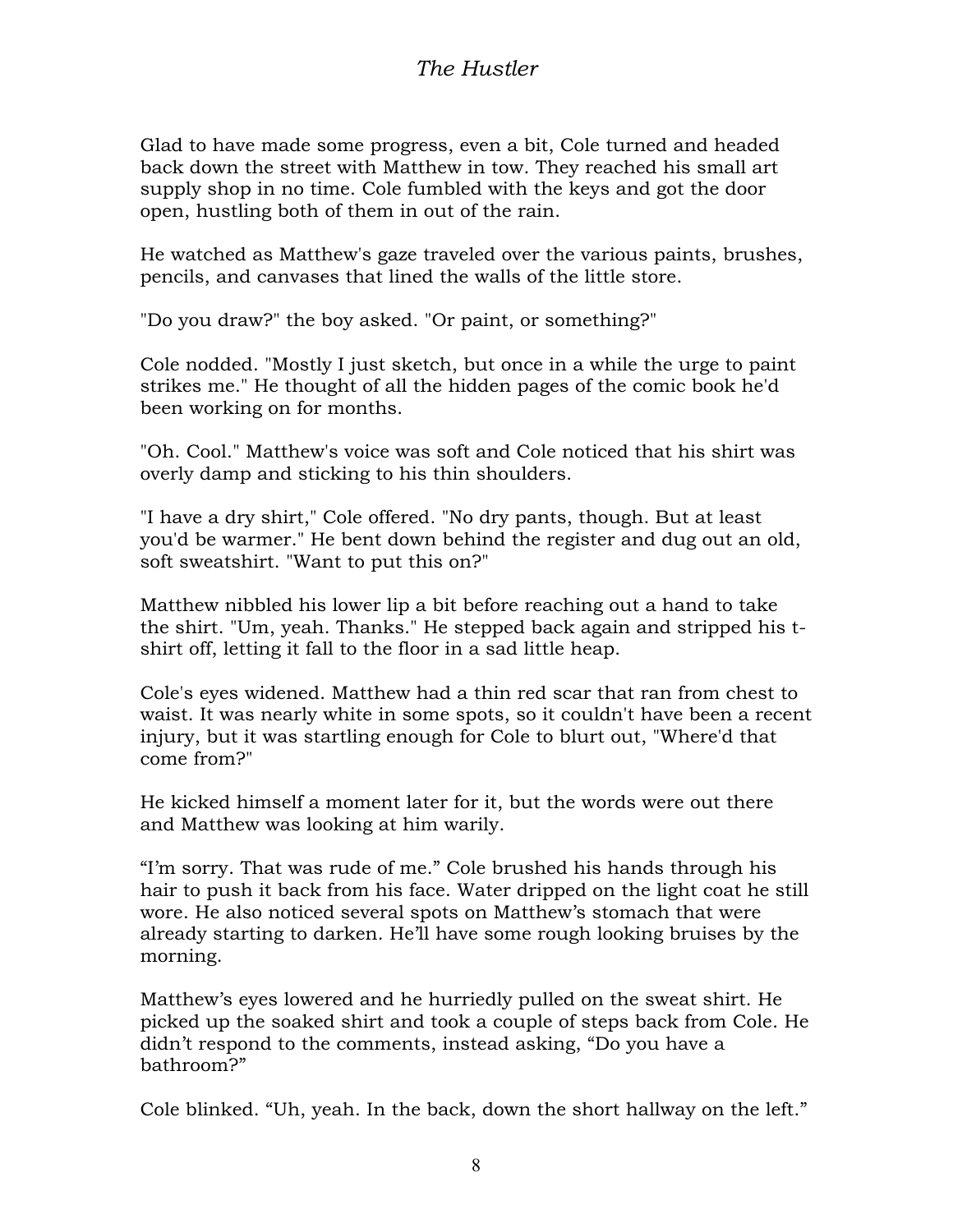The corner of Matthew's lips twitched up into an almost smile. "Thanks."

Staring, Cole watched the young man disappear into the back. "Great going, big-mouth. You try to help out a fellow man in need, and end up making his night worse," he chastised himself.

The sound of the rain becoming harder drew his attention to the storefront window. It was raining cats and dogs. They'll be stuck here for some time if this kept up. Good thing he had no particular plans for the night. Though he was getting hungry.

Startled, Cole jumped when Matthew spoke. "Thank you again. I hope you don't mind that I hung up my shirt to dry some."

Cole turned and shook his head. "No, that's fine. I was just thinking that we may be here awhile."

Matthew looked so small in the oversized sweatshirt, arms crossed over his chest and still not quite meeting his eyes. Those nice eyes looked over Cole's shoulder and widened.

"What's that?"

"Huh?" Cole turned to see what had caught Matthew's gaze, and saw two glowing golden eyes hovering about six feet off the floor. "Oh! Balthazar." The big orange cat meowed loudly at the sound of his name and sat up from his crouch on the shelving unit. "How the hell did you get up there?" Cole reached out and hauled the feline off the shelf. He turned, cat in his arms, to face Matthew once more. "You're not allergic are you?"

Matthew shook his head, snorted what might have been a soft laugh. "No. You have a cat?"

"Yeah."

"In an art supply store?"

"Yeah." Cole set Balthazar on the floor and the cat immediately trotted over to Matthew and began to wind around and around Matthew's feet, purring loudly.

Matthew looked down at Balthazar, but contrary to Cole's expectations, didn't kneel to pet him. Why should I have any expectations? Cole wondered silently. He didn't know this kid from Adam. And yet, he'd let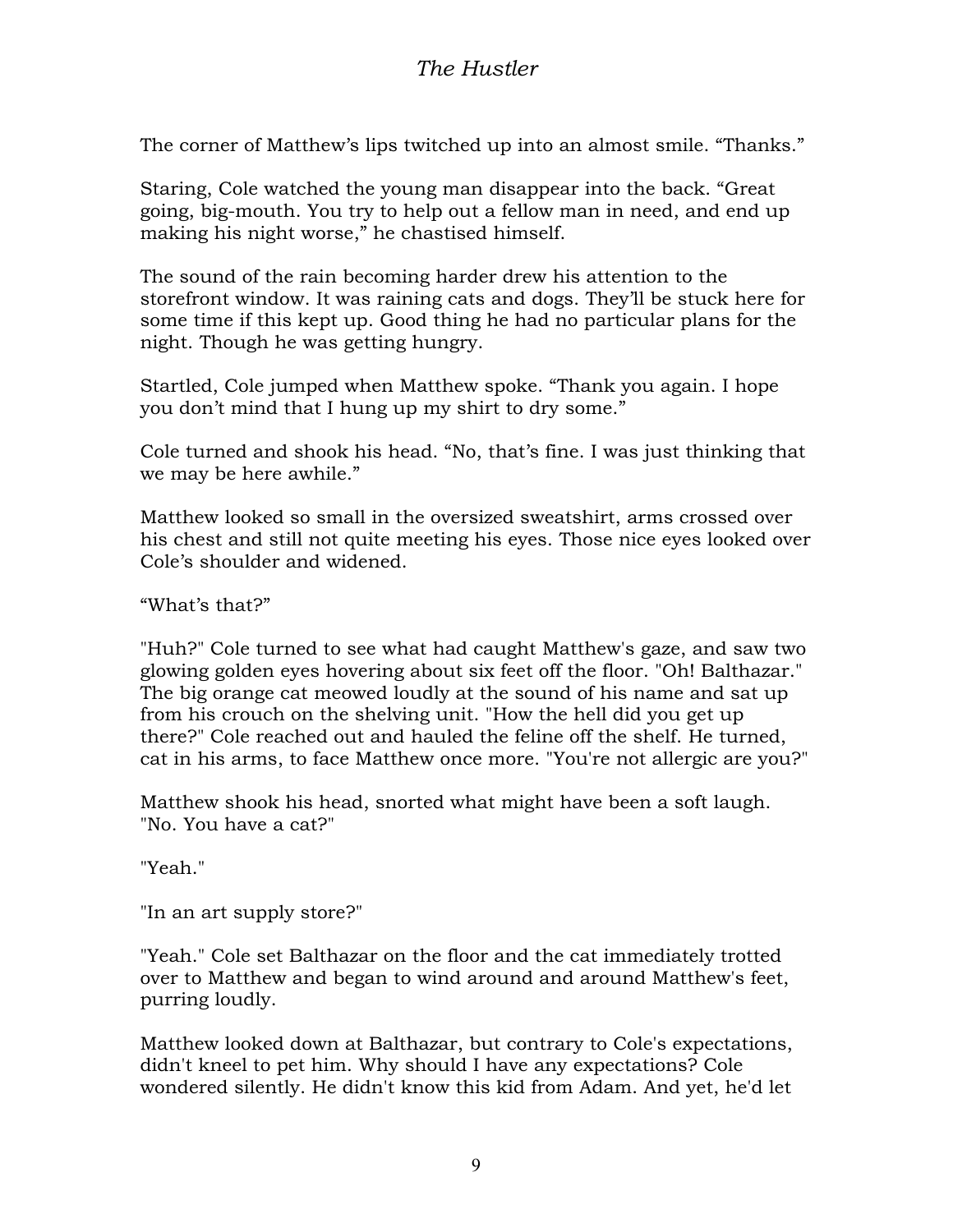him into his shop, after hours, no one around as a witness if the boy suddenly went apeshit and beat him to death with a tub of gesso.

Cole shook his head at himself. Wow. His imagination was really twisted tonight. Besides, if Matthew was dangerous, wouldn't Balthazar have picked up on it? Animals were much better at that stuff than humans.

"I've seen used book stores with cats, but never a place like this. I mean, aren't you afraid he's gonna, you know, break stuff?" Matthew asked, watching as the cat continued to weave around his ankles like some sort of moebius path.

"No. Listen." This was getting them no where, and frankly Cole was too hungry to care about cats and art supplies and latent homicidal tendencies and strange scars. … Okay, maybe he was still wondering about the long scar down Matthew's otherwise lovely—if rapidly bruising—torso, but he wasn't rude enough to bring it up again. "Are you hungry? I was going to get dinner anyway. There's a good Chinese place a couple of blocks away. My treat."

Matthew's eyes widened and he suddenly looked hunted.

Shit. He hadn't meant for that to sound like he was asking the boy out. He needed to eat or he was just going to get stupider the hungrier he got. "Or we could order in," Cole amended quickly. A flash of lightning lit the darkened street and was soon followed by a low rumble of thunder. "Stupid to go out in this weather if you don't have to. It wouldn't be the first time the Dragon Palace has delivered here, although usually it's lunch. They do awesome mu shu pork and pot stickers." Cole was babbling and he made himself stop. "It'll give your shirt time to dry out," he concluded, and then added to himself, And maybe while we're eating I can figure out what you're hiding. Or hiding from.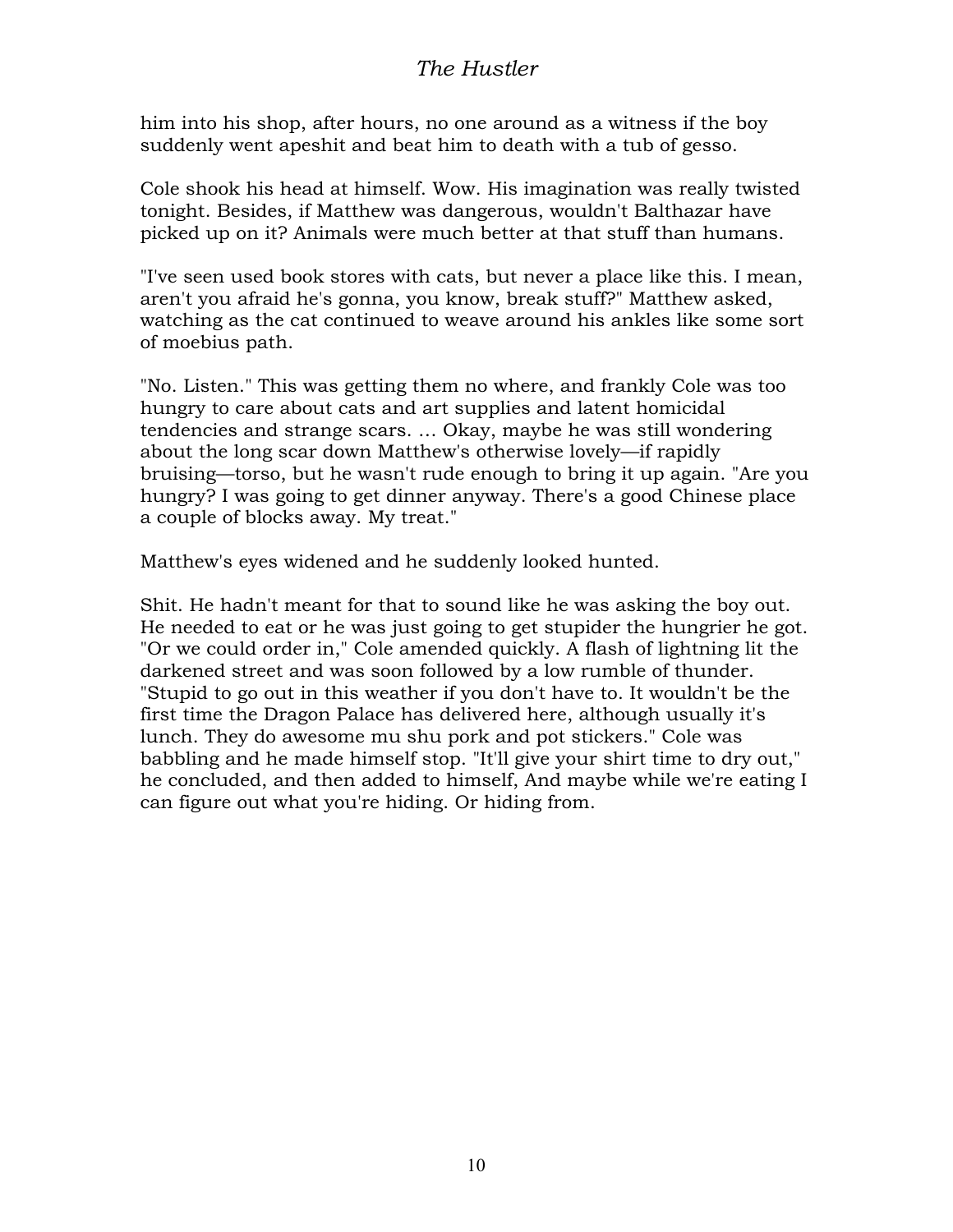#### **Chapter Two**

This guy Cole, Mr. Art Store with his freaky named cat, was much too good to be true. Matthew was still looking for the catch as he watched Cole fold his pancake neatly over his mu shu pork while they ate at the checkout counter of Cole's art supply store. Hiding a stare under blond bangs in need of a trim, Matthew had been studying Cole since they started eating.

Cole, on the other hand, seemed to be trying to look everywhere but at Matthew. But he'd caught those gazes earlier, the flare of heat and interest, and if the price of rescue was ending up in Cole's bed it wouldn't be too bad. Matthew had definitely done worse—would do worse—if he had to.

And it really wouldn't be too bad. Cole was kind of cute in a nerdy, catcuddling way. Auburn hair that had gotten curly in the rain and soft brown eyes, a turned up little nose, and even better, a solid broad chest tapering to lean hips. A little short, a little old, and definitely not the kind of guy Matthew would have expected to ride to his rescue.

Cole's tongue flicked out to lick the dark drops of plum sauce from his lips and Matthew felt a tug down deep in one place he hadn't been kicked, thank God. Okay, so maybe the price of rescue would be better than not bad. Cole wouldn't ask any more questions and tomorrow morning, Matthew would still be on his way out of town—away from his aunt and uncle—even if he had to do it without the money Tyler had promised him. Matthew wondered if those two assholes had been Tyler's farewell gift instead.

Cole's wide pink lips were twitching like he was about to start with his questions again, so Matthew decided to cut him off with one of his own. Around a mouthful of fried rice he asked, "How long have you had it?" He pointed around with his chopsticks.

The cat jumped up on Cole's shoulder and took a bit of pork from his fingers. "The store or Balthazar?"

"I meant the store."

"I've had them both four years. Balthazar came with the store."

The steady gold gaze from the cat was a little unnerving, as if Balthazar knew what Matthew had done. Almost done. He offered. I never asked for anything, Matthew told the cat as it slithered down Cole's arm and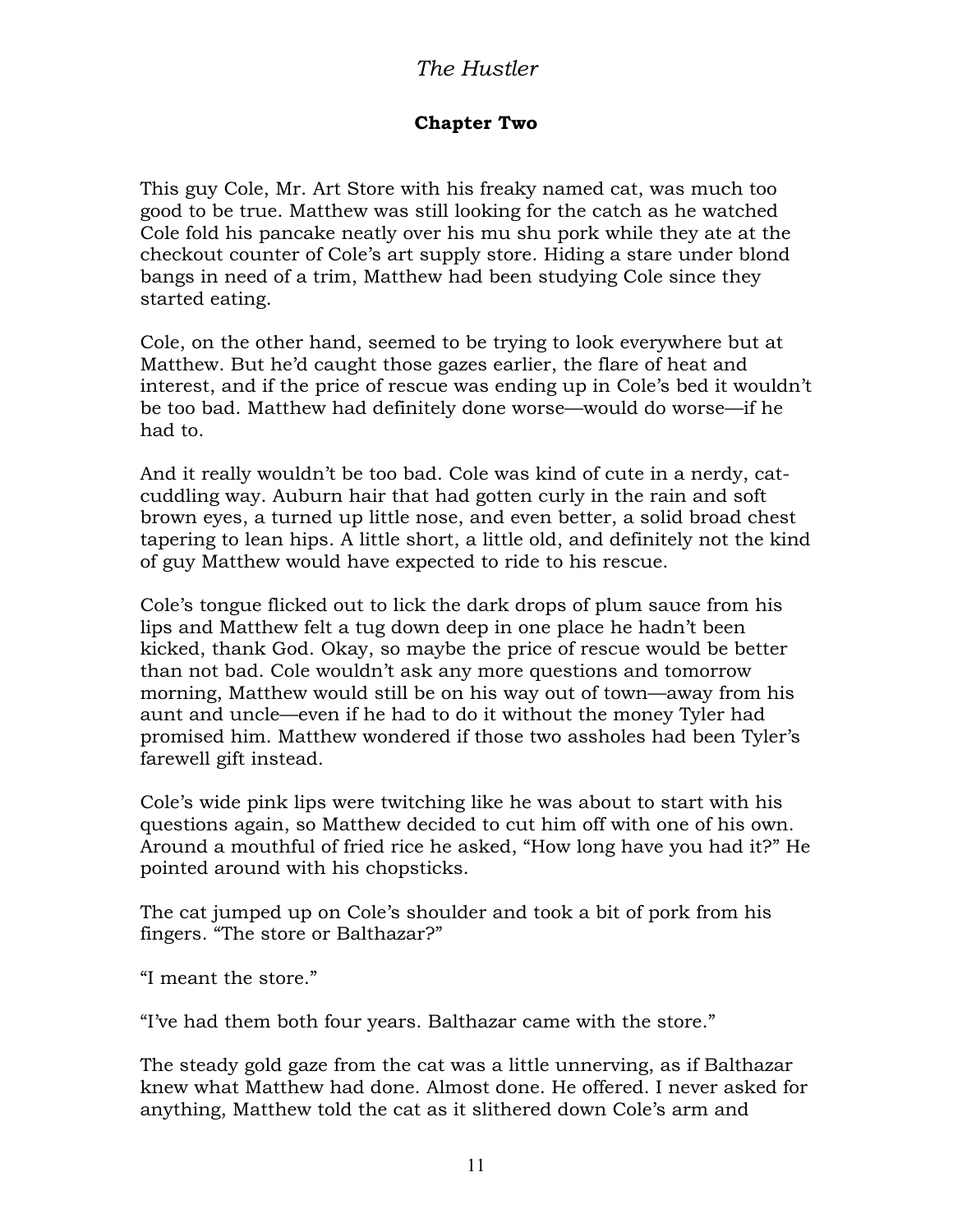stalked across the counter. But the gold gaze seemed more intent on willing the extraction of a piece of shrimp from Matthew's lo mein than the secrets from his head. He held out a piece and the cat took it gently, a quick rasp of tongue as the shrimp vanished into a purring throat.

"He likes you," Cole sounded surprised. "He usually takes a long time to warm up to people."

"I think he just likes the shrimp."

Cole shrugged. "He was pretty abused as a kitten. He usually sticks to me when someone's in the store."

Matthew got it. "You like coming to the rescue, huh?"

"Like it?" Cole's eyebrows met in the middle. "More like finding myself doing it." He scowled and shook his head. "Just one of those things."

Like he was just easing his weight, Matthew shifted a few inches nearer Cole. He fished a bit of pork off Cole's plate. "So how did the cat pay you for rescuing and feeding him?" That's how the world worked. People either took advantage of you or you took advantage of them.

"Pay me?" Food halfway to his mouth, Cole stopped and blinked.

"Yeah, you know," Matthew shrugged, "Cause everything has a price." He eased a sideways glance at Cole to see what his reaction would be. Even if the world worked that way, lots of people liked to pretend it didn't.

Slowly, Cole put his untouched Mu-Shu wrap down. "Doesn't have to." Turning to rest his hip against the counter, Cole added, "Sometimes people do things because it's just the right thing to do."

Yeah right. The world was about give and take even if Cole deluded himself. "I've never met anyone who just did the right thing."

"I did." Cole crossed his arm over his chest and glared. "How about that?"

That glare was smoking. "No, you want something." Still, Matthew could also see the hint of defiance and shame under it. "Everybody wants something."

"I don't want anything." Cole's denial rang hollow to Matthew's ears.

Matthew stepped in, right into Cole's personal space. "You want me." He smirked. "Gonna lie?" He pressed in, letting Cole feel his half hard dick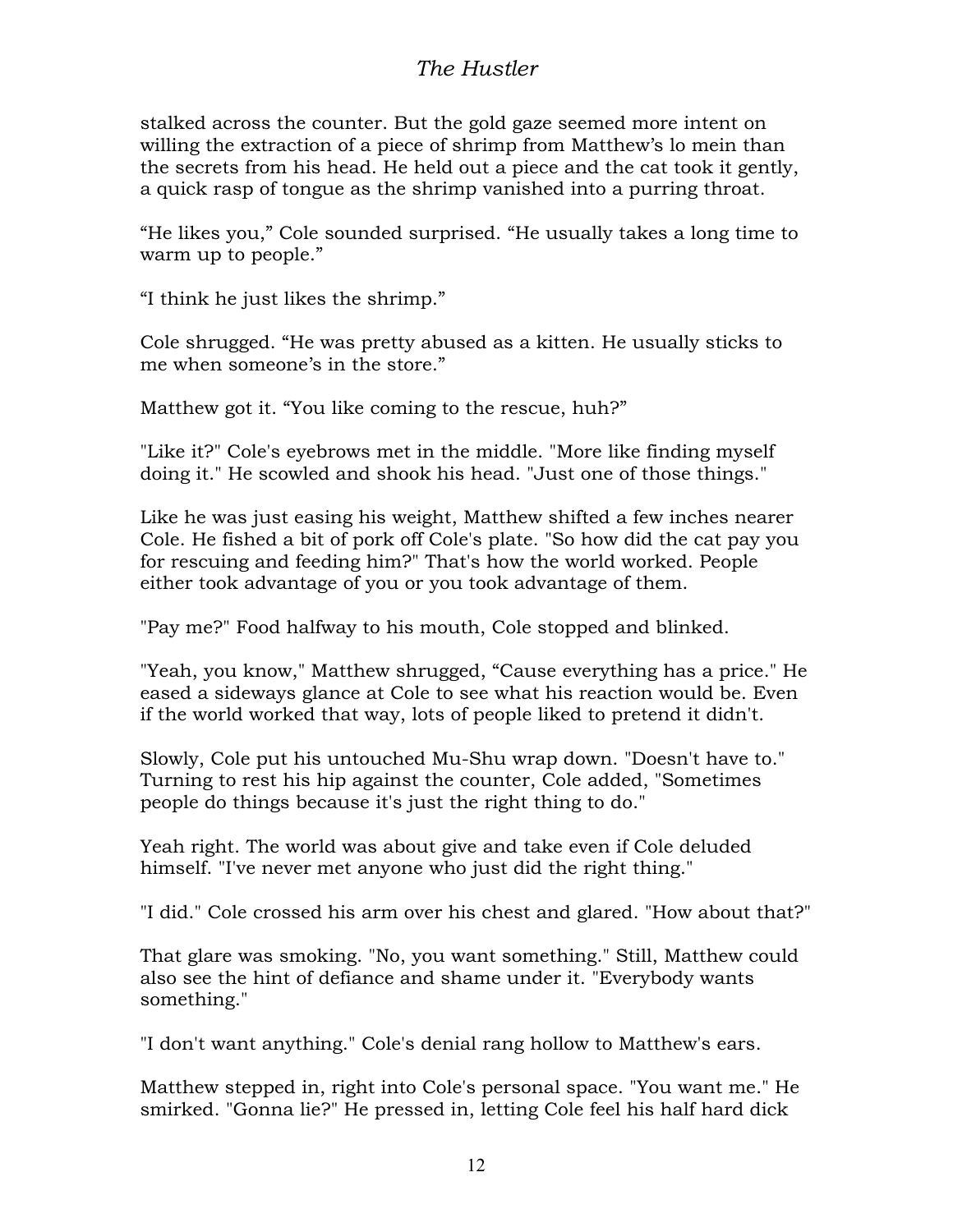and so he could feel Cole's prick. "Tell me I'm wrong?" He dared Cole to contradict what his body was screaming loud and clear.

Cole took a deep breath. "I didn't stop them from beating the shit out of you so I could get laid." He didn't, however, back away.

"So you don't want me?" Matthew leered.

"Didn't say that either." Another ragged breath shook Cole's frame before he finished, "But that's not why I stopped them."

*Well, at least he's not a total liar…* 

\*\*\*\*\*

Cole focused his attention on the remains of his dinner but his hunger had disappeared with Matthew's jaded words. The guy was awfully young to be so bitter and Cole hadn't even been able to deny his attraction to the younger man, even if had nothing to do with payment for services rendered.

Balthazar deigned to accept a few more tidbits of pork from him before he pranced over to Matthew to see if he could score any more shrimp.

"Traitor." Cole couldn't help but be amused by the cat's fickleness.

"See, even the cat is looking for something in return for being friendly." The younger man's voice held a hint of sadness. "I'll get my shirt, it should be mostly dry by now and I need to get going. I have to meet someone."

Cole glanced out the front window of the shop again. If anything, the rain had grown into a true squall. Sheets of rain and wind driving along in waves and pieces of tree branches tumbled by, tossed like twigs.

"I don't think either of us is going anywhere for a while. It's getting worse and worse out there and I'm not really all that thrilled with the idea of swimming to my car."

Matthew stopped on his way toward the restroom to stare out first one window, then the next one, as if hoping he'd see something better. "Damn. This sucks. I don't even have a car and I'm sure the guy I'm meeting won't bother coming out in this."

Cole busied himself cleaning up the counter and throwing away the takeout boxes. A quick wash and the checkout counter was back to its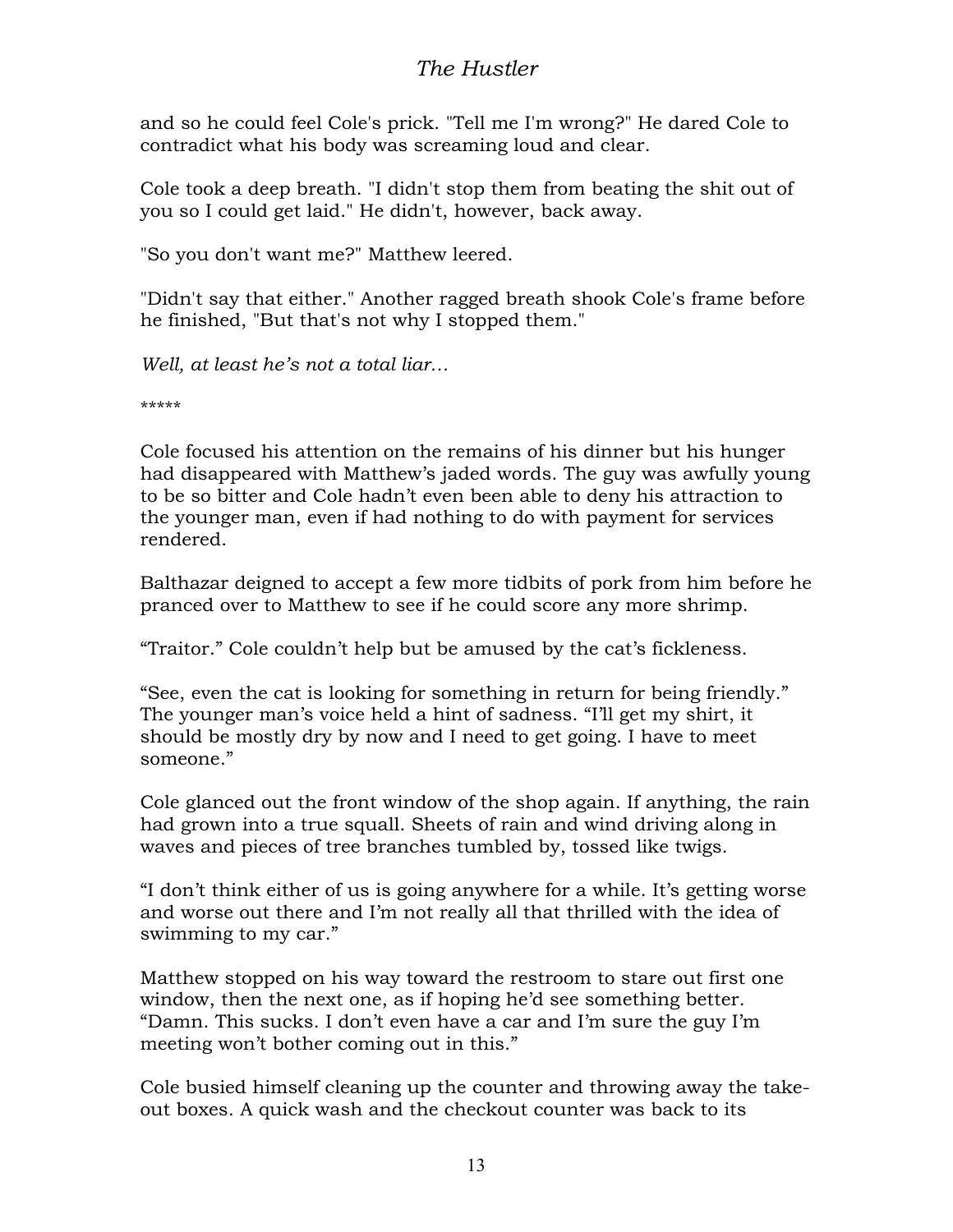normal tidy state. Not looking at Matthew took almost every ounce of willpower he possessed but no matter how much he was attracted to him, Cole was not going to let him think he'd intervened because he wanted to fuck the cute blonde.

Counter as clean as it would get, Cole pulled the sketch pad he kept under the register out and flipped to a fresh page. Frames of a new comic series flew from his fingers without thought or effort. Rapidly sketching out a rough storyboard, he nearly forgot the other man was in the shop with him. Only when Matthew stood in front of him again did Cole remember and look up. Exhaustion pinched the corners of his mouth and weariness rolled off him in waves.

"There's a comfortable chair in the storeroom I use sometimes when I sketch. It's good for a nap, too. Why don't you rest for a while and we'll see if the rain lets up. Usually squalls don't last too long."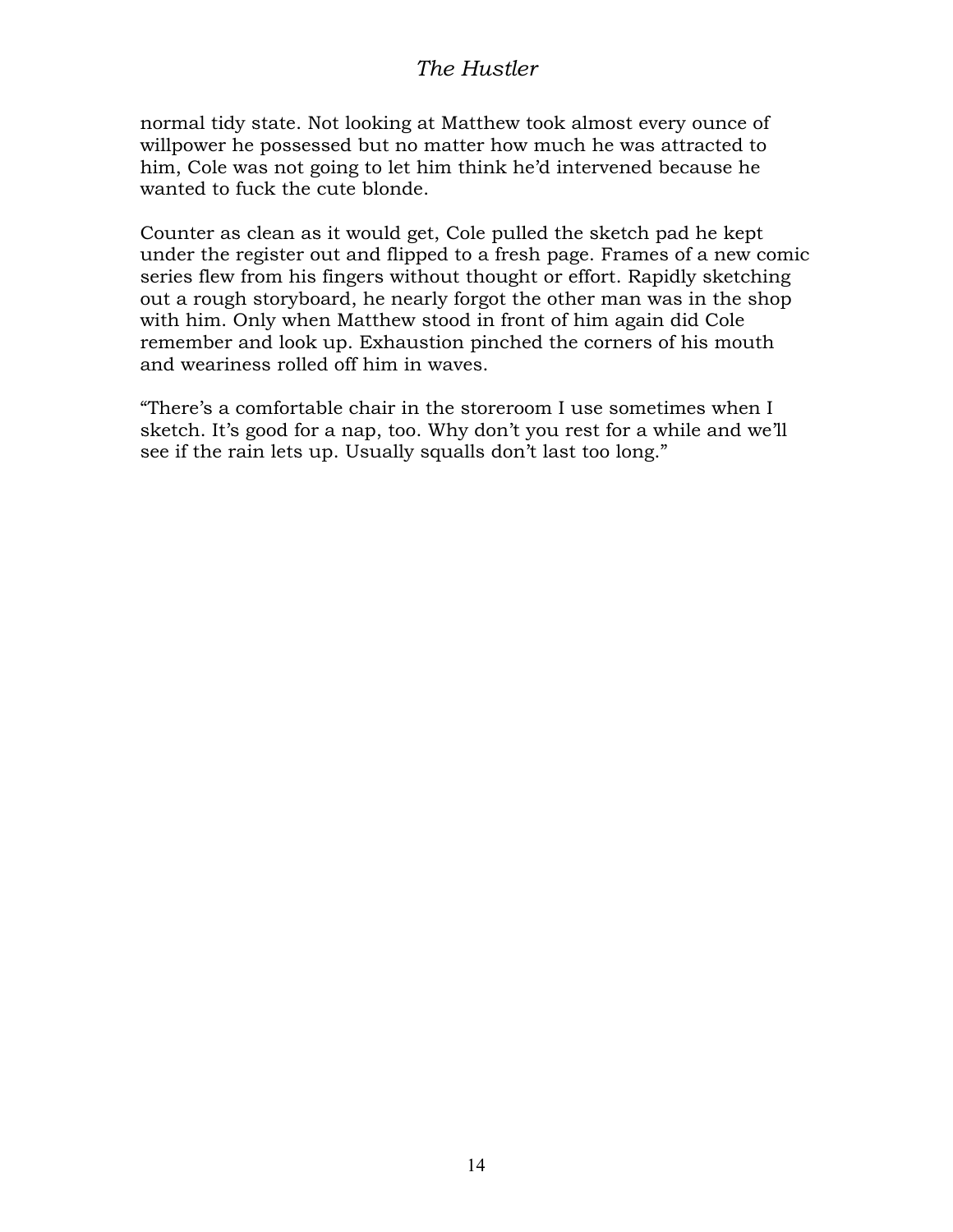### **Chapter Three**

"I'm not tired." Matthew swallowed a yawn so it wouldn't give away his lie. The last thing he needed right now was to fall asleep. Until he put a few hundred miles between himself and his aunt and uncle, sleep was a luxury. After what he'd seen them do...

He shivered in spite of himself. He'd never much liked Aunt Coco and Uncle Donald, but they'd taken him in when his mom left. They'd given him a roof over his head, provided a sullen housekeeper to make sure he ate, slept and went to school, and left him pretty much to his own devices. Their only unbreakable rule was "stay out of sight when we have company," a rule he'd never broken until today.

God, if only I could've gotten that damn job. I'd've been able to rent an apartment and move out of their house weeks ago, and I never would've seen--

"Matthew?"

With a violent start, Matthew blinked and focused on Cole's concerned face. "Yeah?"

"Are you all right?"

"Sure, I'm fine. Why? Why would you ask that?"

"You were a million miles away just now." Cole let out a deep sigh. Setting his sketch pad on the counter, he took both of Matthew's hands in his. "Look, I don't know what's going on with you. But it's pretty obvious that you're running from something."

Alarm bells clanged in Matthew's skull. He fought to keep his panic off his face. "I don't know what you mean."

"Yeah, you do." The corners of Cole's mouth tipped up in a wry smile. "I know it's none of my business who or what has you so scared. But no one knows you're here. You're safe, for now. Rest for a while. Then we'll figure out some way to get you out of here without being spotted. Okay?"

Warmth spread like a wave through Matthew's chest. He ignored it. No way was Cole doing this out of niceness. He wanted something, and Matthew knew damn well what that something was. Cole's palms were damp, his breath coming short and fast. Flushed cheeks and dilated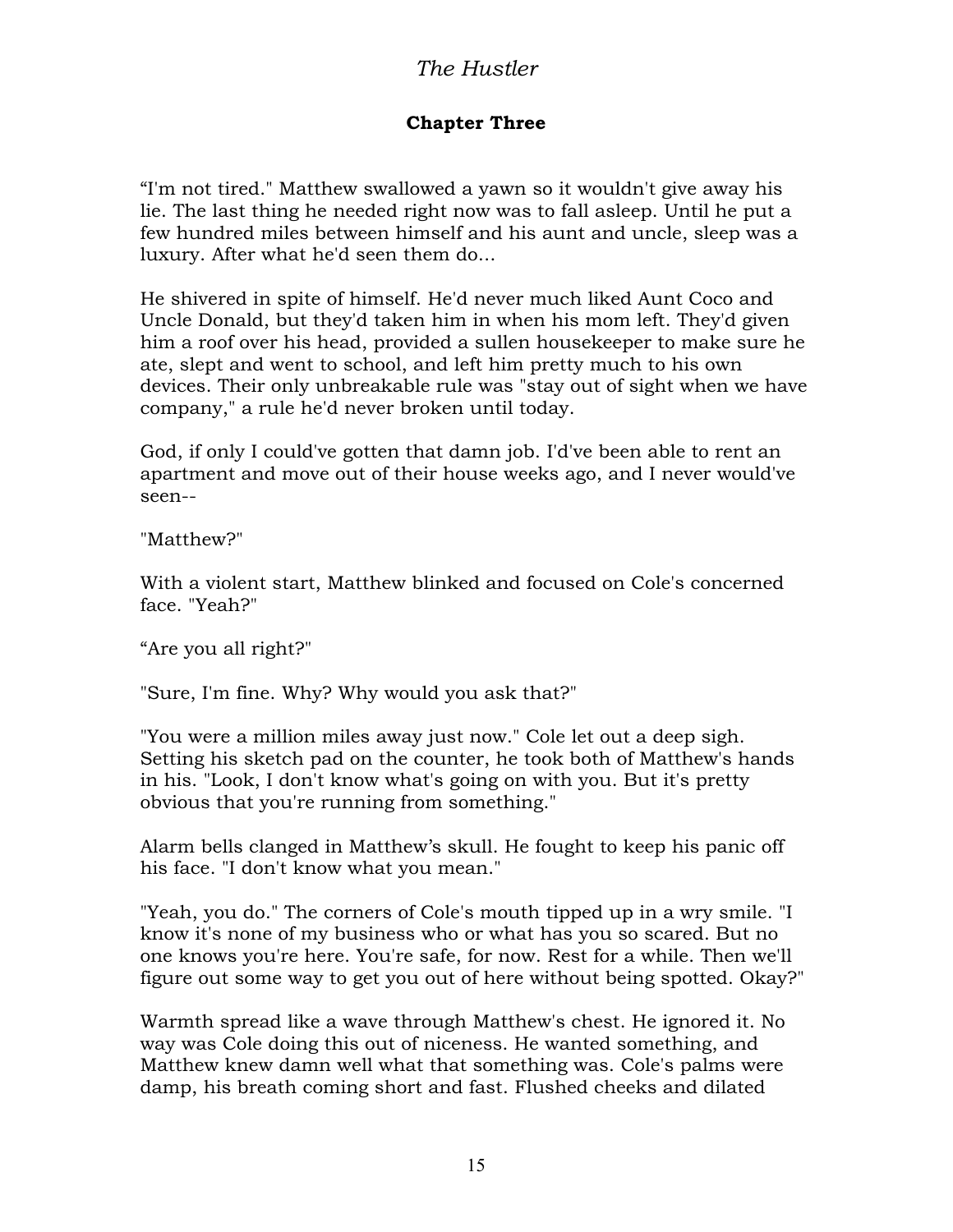pupils? Oh yeah. As much as Cole had tried to deny it, he wanted Matthew. Badly. It was painfully obvious.

Not that getting fucked by Cole would be any sort of hardship. In fact, the more Matthew thought about it, the more he liked the idea.

Lacing his fingers through Cole's, Matthew stepped closer and tilted his head until he felt the rapid puff of Cole's breath against his lips. Cole trembled, but didn't move, and Matthew was glad.

"What are you doing?" Cole whispered.

Matthew smiled. "Giving you what you want." He closed the distance between them and sealed his mouth to Cole's.

\*\*\*\*\*

Mathew's lips were firm and warm where they pressed against Cole's. His breath smelled of dinner and a hint of something richer. One closedmouth caress became two and then three.

Cole was so surprised by the sudden move that he forgot to kiss the younger man back. By the time he recovered from shock, Mathew was already pulling away.

A hint of remorse for the lost moment skittered down Cole's spine and lodged in his balls. Who was he to turn down someone like Mathew? It wasn't like the opportunity to be with someone so damn pretty came along every day. Hell, he wouldn't have been celibate for the last six months if he had boys like Mathew throwing themselves at his feet. Or anyone, for that matter.

He opened his mouth to apologize, for what he wasn't quite sure, and was forced to swallow the words as Mathew dropped to his knees. "What, um—What are you doing, Mathew?"

Mathew's hands fumbled with Cole's pants, popping the button for its mooring. "What does it look like I'm doing? I'm certainly not whistling Dixie down here."

"I, um—" Mathew fished Cole's dick out and stroked it, drying up Cole's words before they could fully form. It took considerable effort to say, "You don't have to…" The last thing he wanted was for Mathew to feel like he had to suck him off in a bid to repay him for doing something any decent human being would have done in his place. With that being said, he had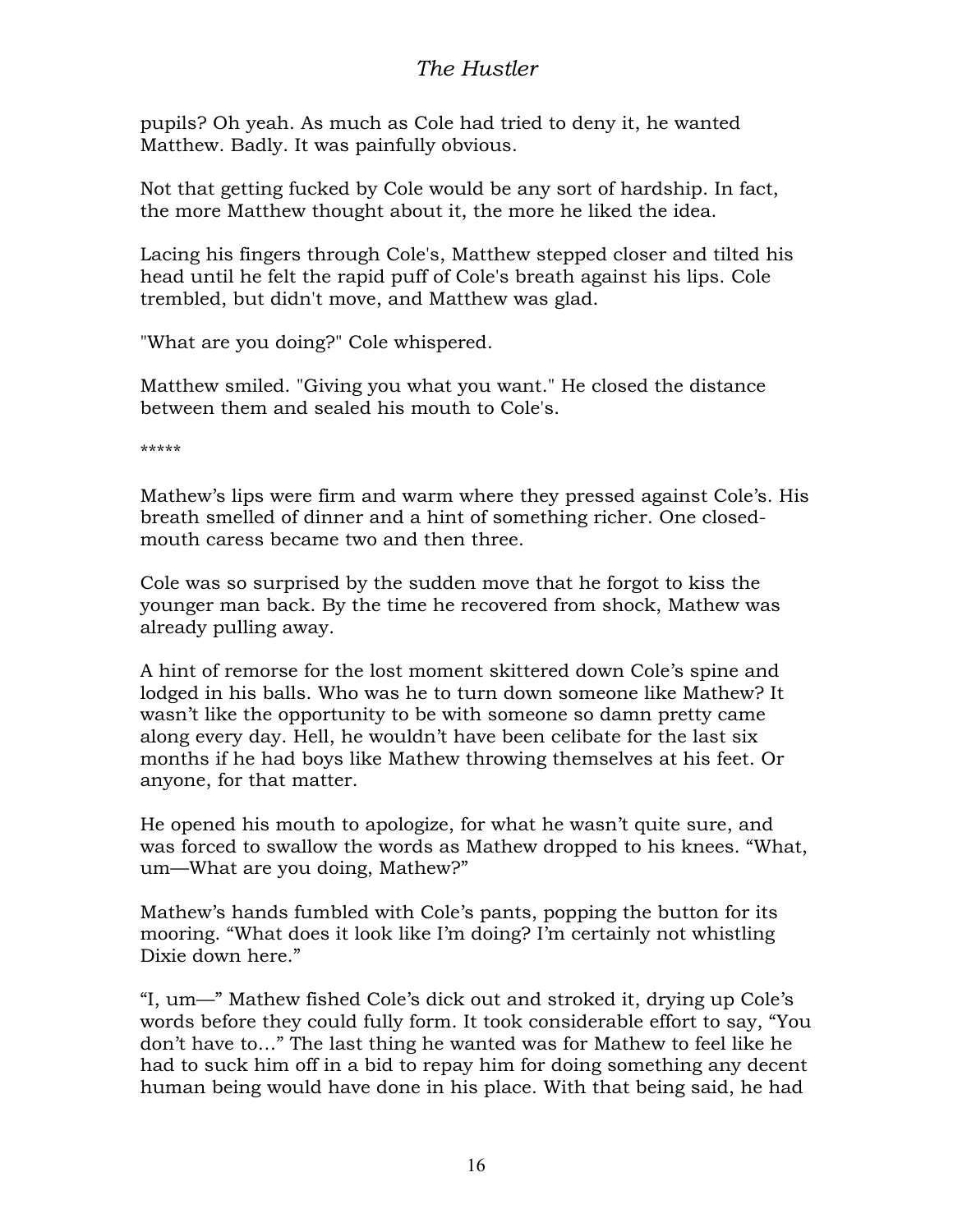to admit he hoped Mathew didn't stop. It had been so long since he'd felt someone else's hands on his body.

"What?" Mathew gazed up at Cole through the sparse fringe of his bangs. "Would you rather fuck me?"

God, yes. Just the thought of forcing his cock up Mathew's ass was enough to make him want to come. However, he'd take anything Mathew was willing to share and be grateful for it. After all, beggars couldn't be choosers. "I'll do anything you want."

Rather than reply, Mathew bent forward and wrapped his sweet pink lips around the tip of Cole's cock. Moist heat engulfed him, prodded his slit and circled his cockhead before moving farther down his shaft.

Cole closed his eyes and then reopened them, at war with the desire to shut out the outside world and focus on the feel of hot, wet lips mouthing his crown and the overwhelming need to watch Adam swallow him. Things like this did not happen to people like him. He was the man who gave and gave until his lover's cried "You're smothering me" and ran out on him, time and again.

He'd come to grips with being alone. Made his peace with the fact that he was not anyone's idea of a wet dream and settled on being satisfied with his lot in life. However, that didn't mean he lacked the same needs as everyone else. He still longed for the hard, practiced touch of a man in the dark of the night. Quite frankly, being sucked off by someone like Mathew would fuel untold number of hand parties in the near future.

Cole threaded his fingers through Mathew's damp hair and held on, praying his knees would hold up through the younger man's onslaught while Mathew used his mouth, lips and tongue to melt away any reservations Cole may have possessed. There was no way he could dwell on right and wrong when Mathew's mouth was hot and wet upon him, a tight inferno of siphoning pleasure that no one in their right mind would have been able to resist.

"Matthew, holy f--" Cole's words ended in a hiss as Matthew's suction tightened around him the same time his hand gently began caressing his balls. Losing the battle, his eyes closed. The walls of his beloved store fell away and he felt as if he were floating in a thick haze of lust.

In the distance, Cole recognized the sound of a meow. Balthazar. A brush of fur on his arm. Damn cat, but he was too lost to really pay much attention. So close.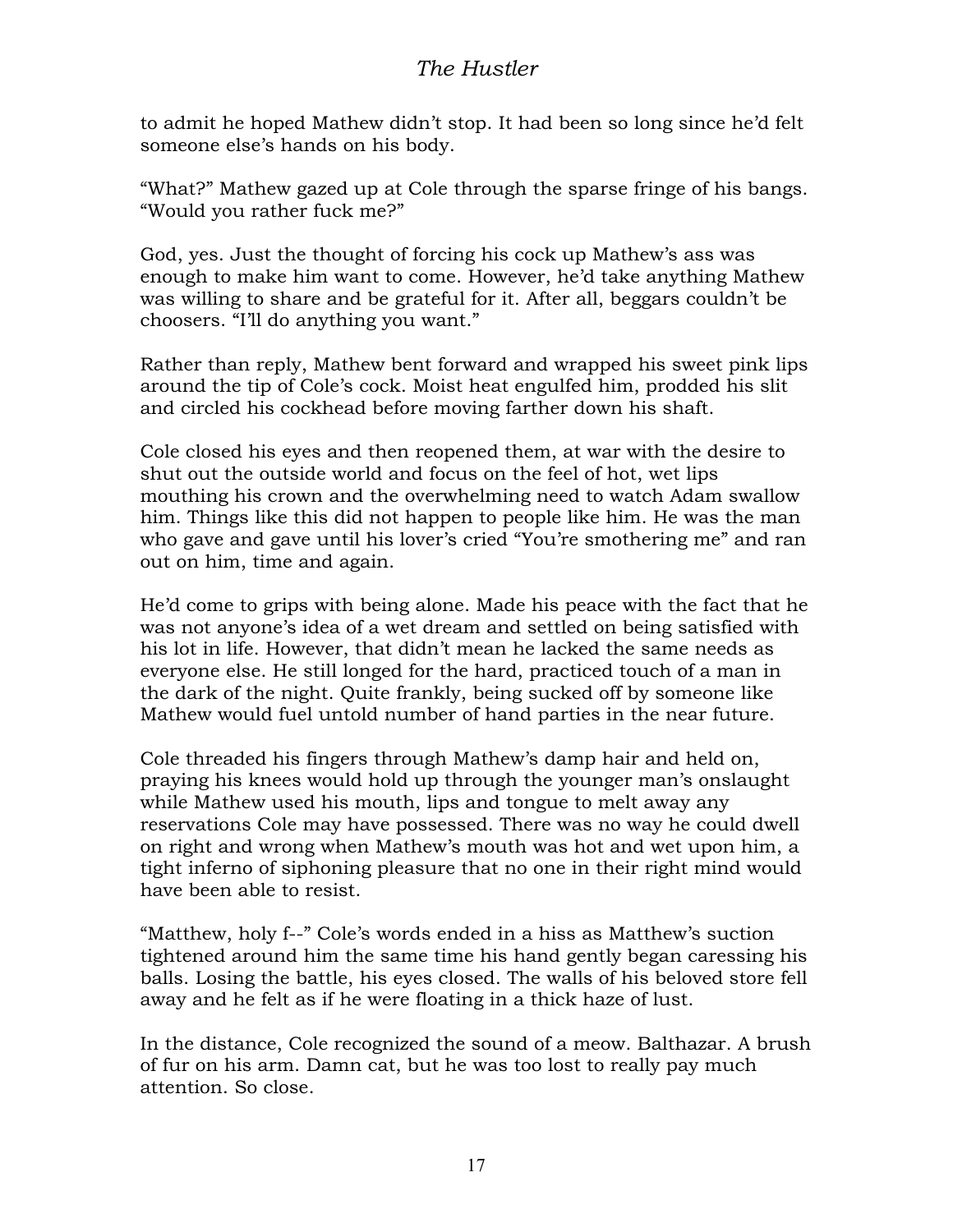Matthew's tongue was magical as it drove Cole closer and closer to the edge. Then he felt the hot lips wrapped around his base and his tip pressed hard against the back of Matthew's throat. This was not the young man's first time giving a blow job.

Cole tried to tell Matthew how good it was feeling, but only grunts and moans rose from his throat to convey his thoughts.

One of Matthew's fingers slipped away from his balls, past his taint, and found the tight hole. One touch had Cole bucking his hips further into Matthew's mouth. The wonderfully talented mouth didn't stop sucking as the finger teased the opening before applying pressure to the area.

That was all it took. Cole cried out and felt a sensation of exploding as his cum shot into Matthew's throat.

It took a few moments for his head to clear. Only then did he hear the hiss of Balthazar, the curse from Matthew, and the sight of flashing lights from a police car outside the windows of the shop.

Still trying to remembering how to get the breath in and out of his lungs, Cole saw the flashing police lights reflected in Matthew's widening eyes.

In the space of a heartbeat, Cole knew the cops were here for the kid and that Matthew was about to bolt. Cole still didn't know why he believed in this kid. Why the hunted look in those eyes reached into his gut and made him want to help. Matthew opened his mouth, but Cole cut him off.

"Hide. I'll get rid of them."

"You don't know—"

"I don't care. But if you disappear, I swear to God I will put the cops on your ass myself."

The pounding at the door jolted Matthew into motion, he disappeared into the storeroom. Reminding himself not to let nervousness get him babbling again, Cole opened the door to the two uniformed officers.

"Can I help you, officers?"

"We're just checking around." The officer who spoke put his hand on his flashlight. At least it wasn't his gun. "We received a call about a disturbance in this area. This is the only place open."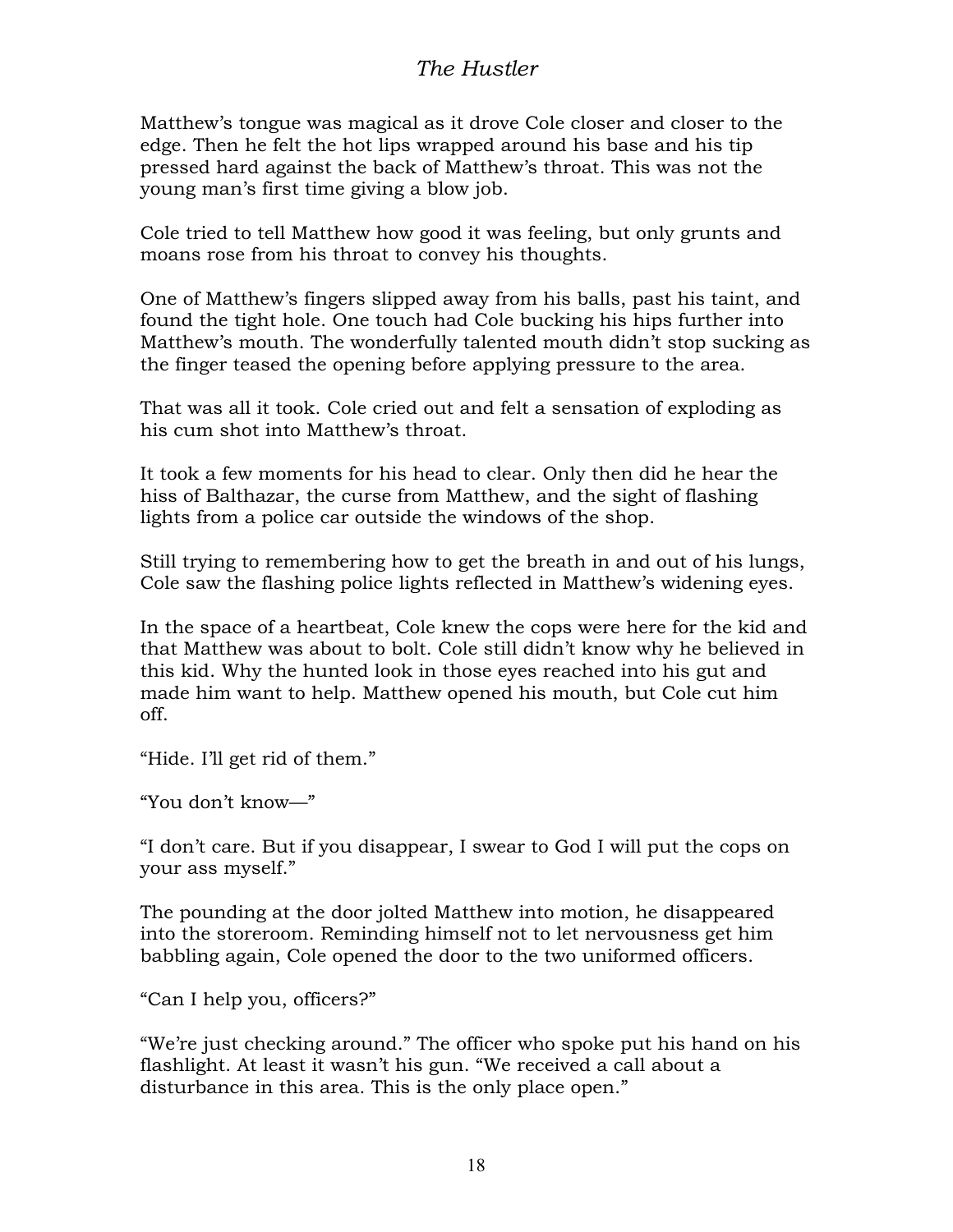"Actually I'm closed."

"We saw your lights on. Is this your store?"

"I'm the owner. I was just doing some inventory after hours." Cole waited for the cops to ask for ID, curling his tongue back in his mouth to remind himself not to let unneeded excuses come pouring out.

"Have you seen anyone around?"

" $No.$ "

The officer who'd remained silent pulled out a paper and handed it to Cole. "Have you seen him anywhere?"

Cole braced himself for the sight of Matthew on a wanted poster, but it was just a copy of a photograph, and it wasn't Matthew. The dark-haired boy looked to be about Matthew's age. Glad to be able to answer truthfully, he said, "I've never seen him before."

"We could take a look around the place, make sure no one broke in."

"That won't be necessary. I have an alarm system. And—and a guard dog."

The officers looked surprised and one stepped over the threshold, looking into the store.

"He's very well-trained. That's why you didn't hear him bark. I saw your lights and told him to be quiet." Shut up, Cole.

The policemen exchanged a look. "We'll check around back for you. Hang on to that picture and call 911 if you see him."

"Why? What did he do?"

"Timothy Flyte is wanted for questioning regarding the recent home robberies in the area."

"Damn." Cole rubbed his temple, trying to erase the ache brewing just beneath his skin. "I remember hearing someone about that on the news, but I didn't realize there were any suspects yet."

"It's a recent development, sir. Why don't you sit tight while we have a look around and then we'll escort you to your vehicle, if you're about ready to call it a night? You can't be too careful these days."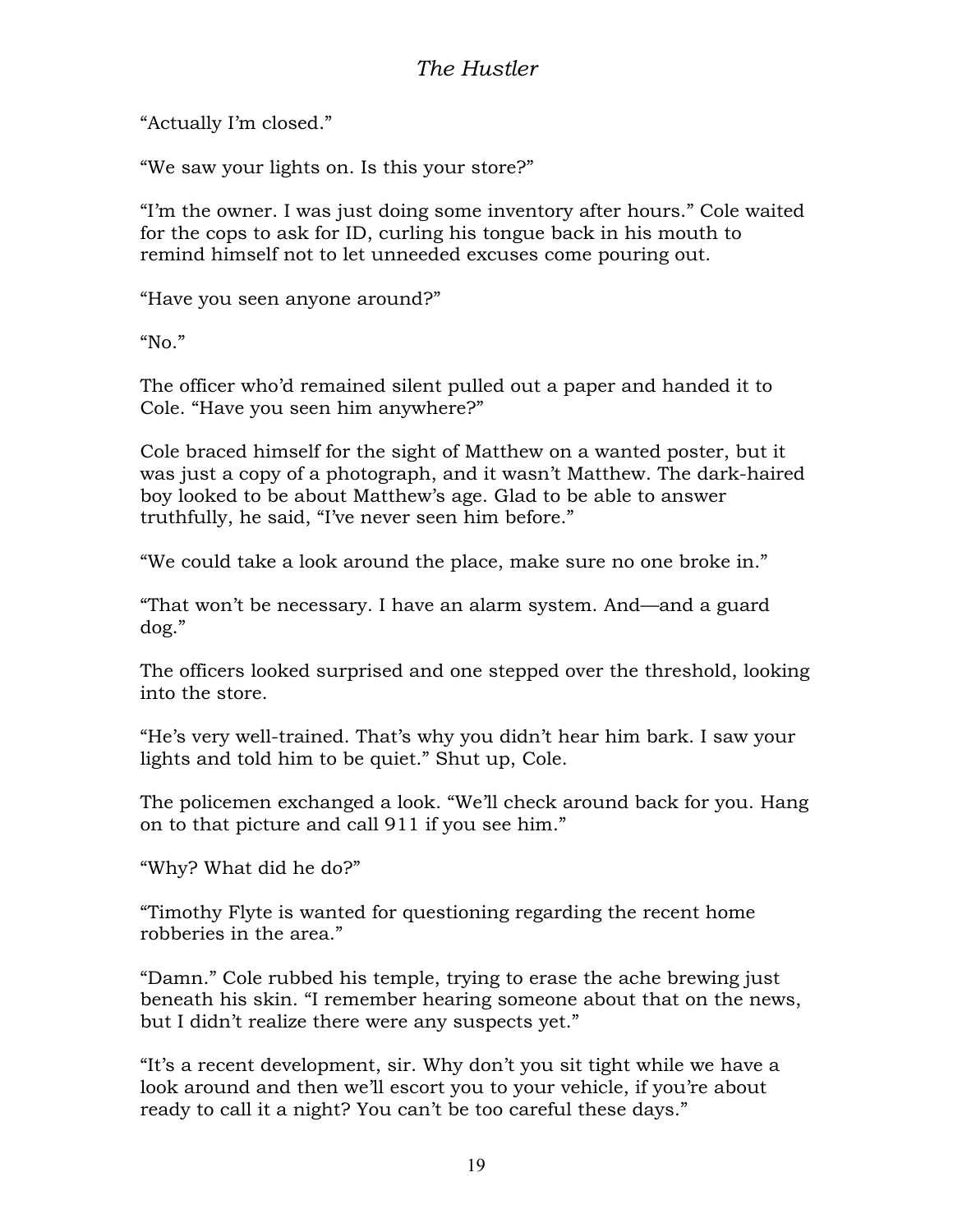Cole opened his mouth to say thank you before remembering his guest in the back. The cops might not have been looking for Mathew this time, but he got the notion that the younger man would not welcome attention from the boys in blue. "I appreciate the offer, but I still have quite a bit of work before I can head home."

"As you wish, sir. We're just going to have a look around the building now. You have a goodnight."

"Thanks. Um, you, too." Cole waited until the officers walked away before closing and locking the door behind him. He strode into the backroom, half expected Matthew to have vanished while he was out front talking to the police.

A quick glance around the dim interior confirmed his fears. "Well, shit the bed."

"Lovely language."

Cole spun toward the voice behind him. "Christ, Matthew. I thought you were gone."

"I was in the bathroom." Matthew shrugged. "What'd the pigs want?"

"They had a report of a disturbance in the area and wanted to know if I'd seen or heard anything."

Matthew's eyes narrowed. "That it?"

"No. They were looking for some guy named Timothy Flyte in connection with the local robberies."

Matthew's shoulders slumped. "Oh."

Matthew looked so forlorn, it took all of Cole's willpower not to pull the younger man into his arms and comfort him. However, in the short time he'd known Matthew, he'd come to realize the younger man didn't welcome casual touches.

Cole hugged himself to keep his arms from reaching out. "So, um… What happens now? Do you have somewhere to go? Or…"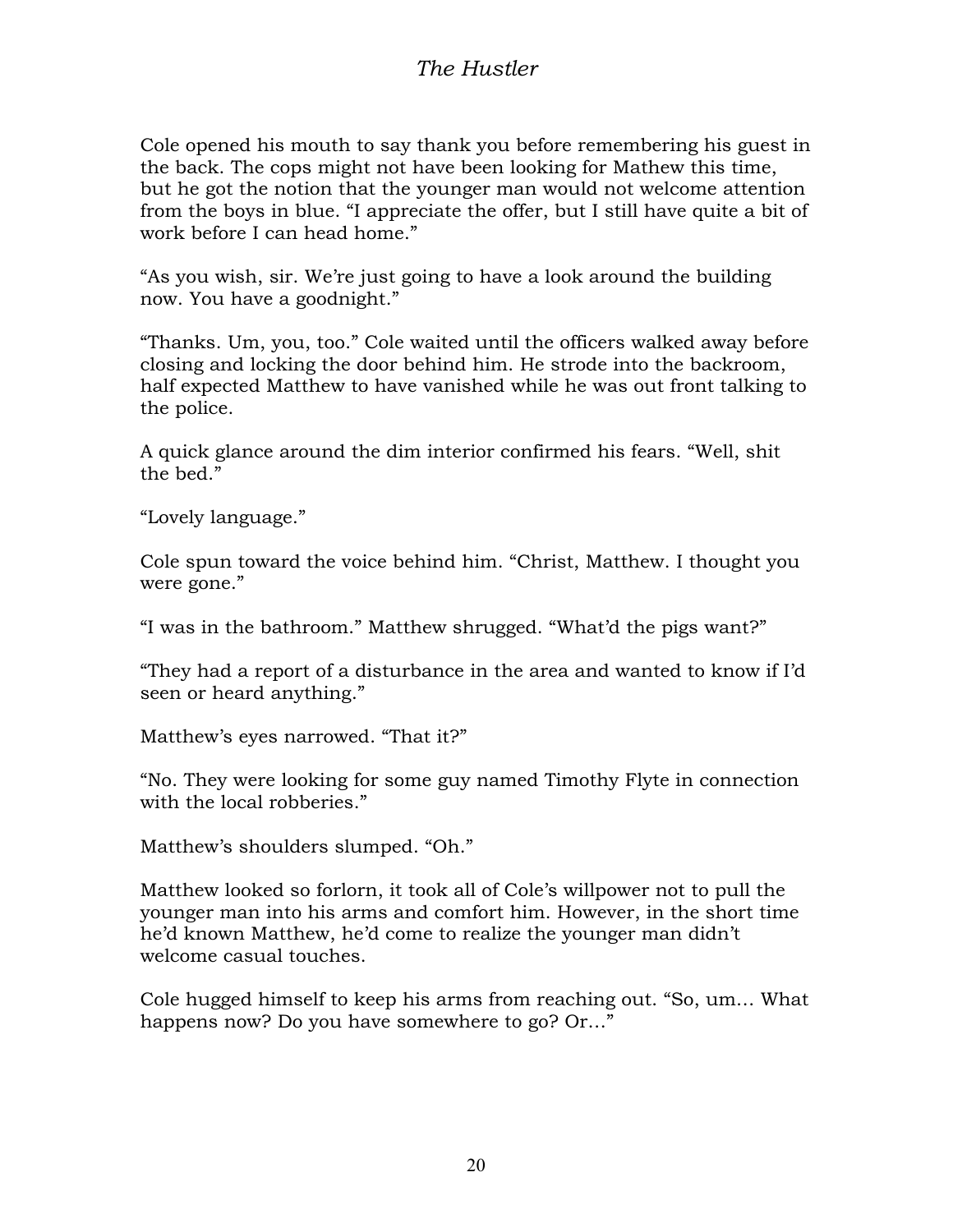#### **Chapter Four**

Matthew drew himself up, tried to shake off—or at the very least bury the sudden wave of disappointment at Cole's words. He'd secretly hoped the cops had been called on the assholes who'd jumped him. He should have known better. Why should anyone report a couple of thugs wailing on a faggot? It wasn't their business, wasn't their problem. It was also par for the course as far as Matthew was concerned. Nothing to give a shit about. So why did he?

The cat -- What the fuck was its name again? *Balthazar. Right.* -- wound around his ankles. Where had it come from? He hadn't seen or heard it approach. He eyed it with some suspicion as he answered Cole's unfinished question. "I can take care of myself." Matthew stepped carefully away from the purring feline, but Balthazar followed and began his weave again.

"Do we have to play the bullshit game again?" Cole asked.

"You think I can't?" countered Matthew defensively. He tried again to escape the cat's affection, and had as little success. The damned thing was as persistent as its human counterpart. He needed to get out of here. Away from the pair of them. But with the cops roaming the neighborhood and no chance of Tyler ever appearing, he was left with precious few options.

"I never said that. Listen," Cole went on. He took a breath, let it out in a controlled sigh. Matthew tensed, waiting. "If you need a place to stay tonight, you can crash with me. No strings attached," he added quickly.

Matthew gave a derisive snort. Yeah, right. And Cole claimed he didn't want to "play the bullshit game"? Bull. Shit. "There's always strings." But Matthew couldn't deny that he could use somewhere to stay for the night. Get his shit together. Figure out what the hell he was going to do next. He couldn't go back to his aunt and uncle's house, that was for damned sure.

He toned down his anger and turned up the seduction again. He'd have to pay for the privilege, no matter what Cole claimed. At least he'd have a mattress under him when he let Cole fuck him. That would be a plus. And maybe he could use the guy's shower before he finally stopped playing the goody-two-shoes Samaritan and kicked Matthew out. "You liked your payment before. I could make your offer worth your while." He took a step forward… and promptly tripped over the cat.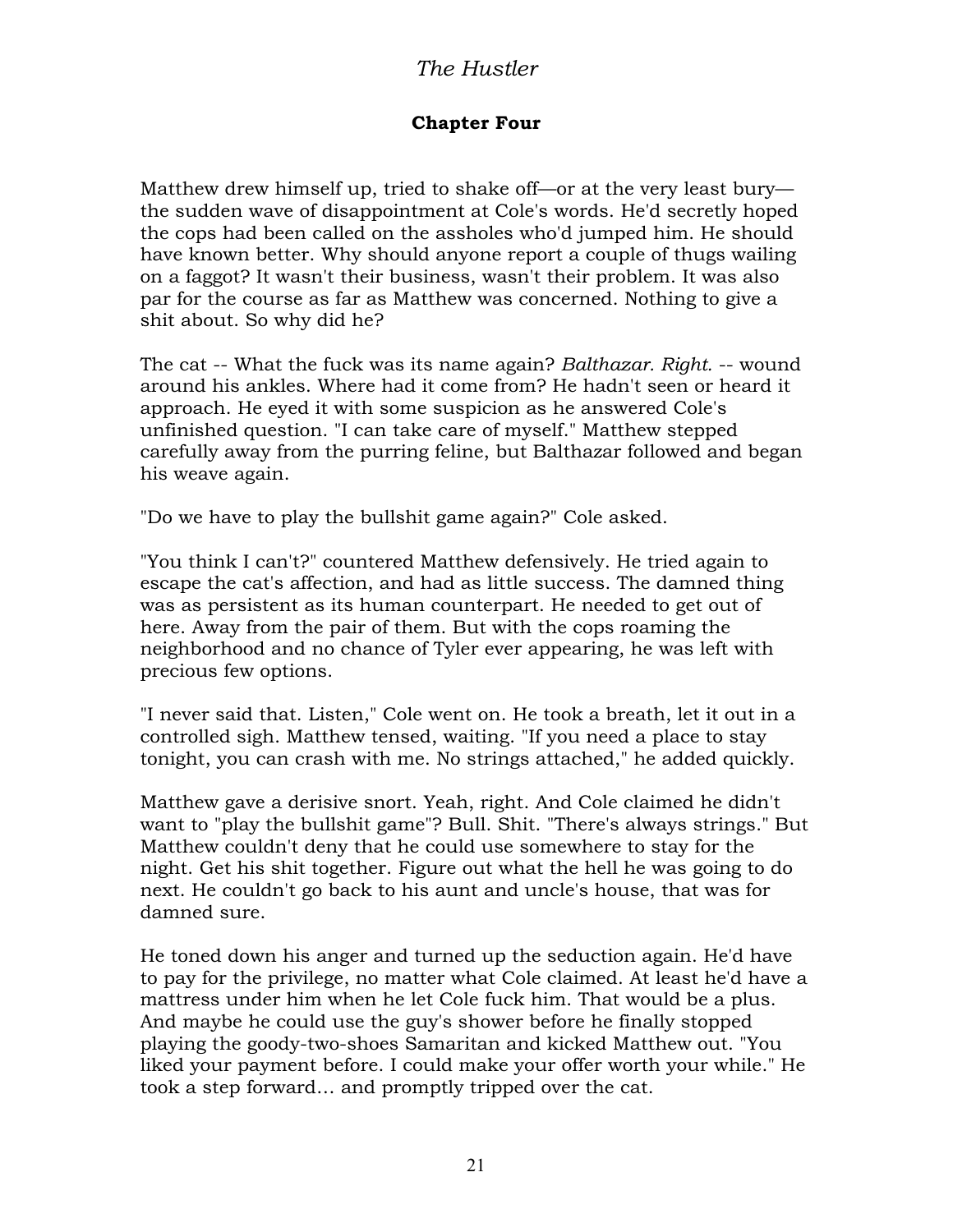Matthew landed hard against Cole. Against his warm, solid, strong body. Cole caught him, hands just at the bottom of Matthew's ribs. Cole, who'd done nothing but try to help him—even at the risk of his own safety. If Matthew didn't know a hell of a lot better, he'd almost believe in the fairy tale of decent human behavior again. Decent guy or not, Matthew wanted him. Not just as a way of paying for a bed and shower, but wanted him. Cole. An unexpected need Matthew wasn't going to think too much about.

Cole's warm brown eyes were wide with surprise at what must have seemed like Matthew flinging himself at the other man. Matthew grabbed Cole's head and pulled him into a kiss, tongue sliding along Cole's soft bottom lip. And just then Matthew remembered the way Cole had resisted his other attempt at a kiss. Releasing Cole's head, Matthew tried to step away, but Cole still held him.

"Sorry." Some guys just didn't kiss. "It was an accident."

"Don't tell me," Cole said, wide lips twitching in a smile. "You tripped and fell on my lips."

Matthew was good at this. He could turn it around, make sure that Cole never knew it was anything more than gratitude, never saw how much Matthew wanted it. "I've got a better—"

Cole cut him off with a kiss. A slow, long kiss. The kind where you knew you were the total focus of the mouth on yours, even if the owner of the mouth showed no signs of giving into the heat that was flooding from your chest to your dick. Just a deep steady thrust of tongue until all Matthew could think about was how that focus was going to show when it was Cole's cock thrusting into his ass, that deliberate stroke driving him out of his mind.

By the time Cole's tongue had moved to lick under Matthew's jaw, Matthew was already reaching into his pocket for the condom and lube he always carried. When Cole's hand moved to the button of Matthew's jeans, he slapped them both into Cole's hand.

Cole lifted his head and looked down at his palm. Matthew's neck was cold from where Cole had been licking.

"You think this is what I want from you?" Cole asked.

Matthew rubbed Cole's dick through his jeans, measuring the thick shaft with cupped fingers. And it was thick. That heavy cock had stretched the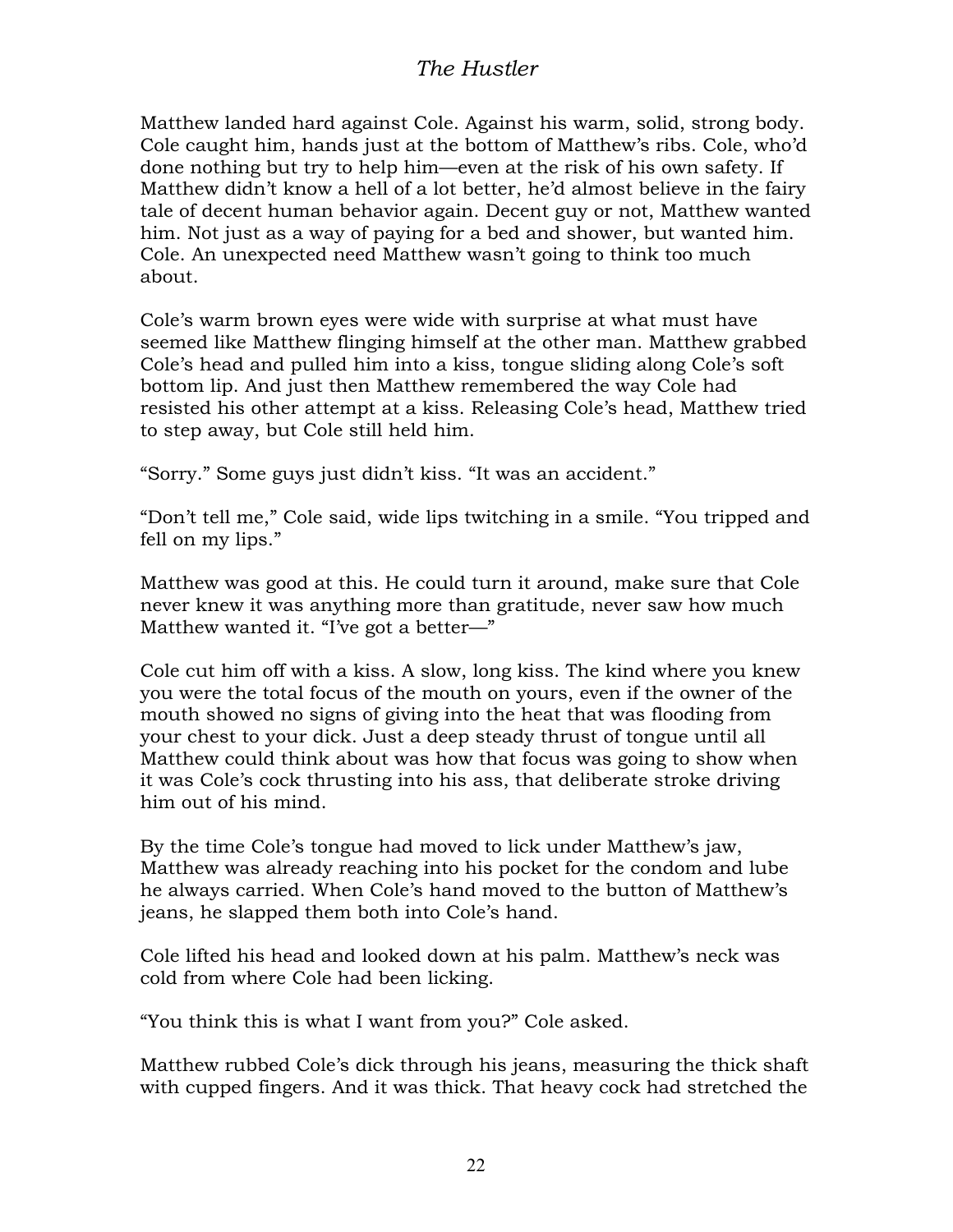hell out of Matthew's jaw, and he wasn't exactly out of practice. "Fuck yeah, you want it."

"Matthew—"

Matthew shut the door. No way was he getting distracted from getting fucked by that dick because of another surprise appearance of glowing cat eyes. He dropped his jeans and briefs to the floor and turned around, bracing himself against a shelf in the storage room. "Trust me. You're going to love it."

He waited, ass tipped up invitingly. He wanted this fuck, but there was still a part of him stupidly wishing Cole would prove him wrong. That at least Cole would take Matthew home and—well, not make love because that was too delusional—but at least take him home and fuck him as sweet and thoroughly as Cole had kissed him.

But Matthew was never wrong.

Cole ran one hand over the curve of Matthew's ass, then trailed a finger along his crack. Matthew arched into the touch even as his gut tightened. Cole's finger returned, slick and cool, circling and rubbing. No burn, just a sweet stretch and that so-good sense of being filled. Cole fucked him with that one finger, and just when Matthew would have begged, Cole slipped another one inside, the motion so smooth Matthew's muscle gave in with just a quick flare of pleasure-pain.

Cole might be a nerd, a nerd with a cat and a tidy little art supply store and a Good-Samaritan complex, but he was a nerd who knew his way around. His fingers zeroed in and rubbed across Matthew's prostate, prodding and pushing until he felt the pressure build straight through his dick.

The only other contact Cole had with Matthew was a hand on his shoulder to keep him steady against the steady fuck and rub of his fingers, and Matthew tried to remind himself that he wasn't looking for anything else. Didn't care if Cole wrapped him in strong arms and held him when their bodies moved together. Cole knew what he was doing and they were both going to get a good time out of it. That was all Matthew wanted.

"Is this what you want from me, Matthew?"

The knot in Matthew's gut twisted tighter. He'd never felt more shame. Not even when his dad kicked him out and he had to start hustling to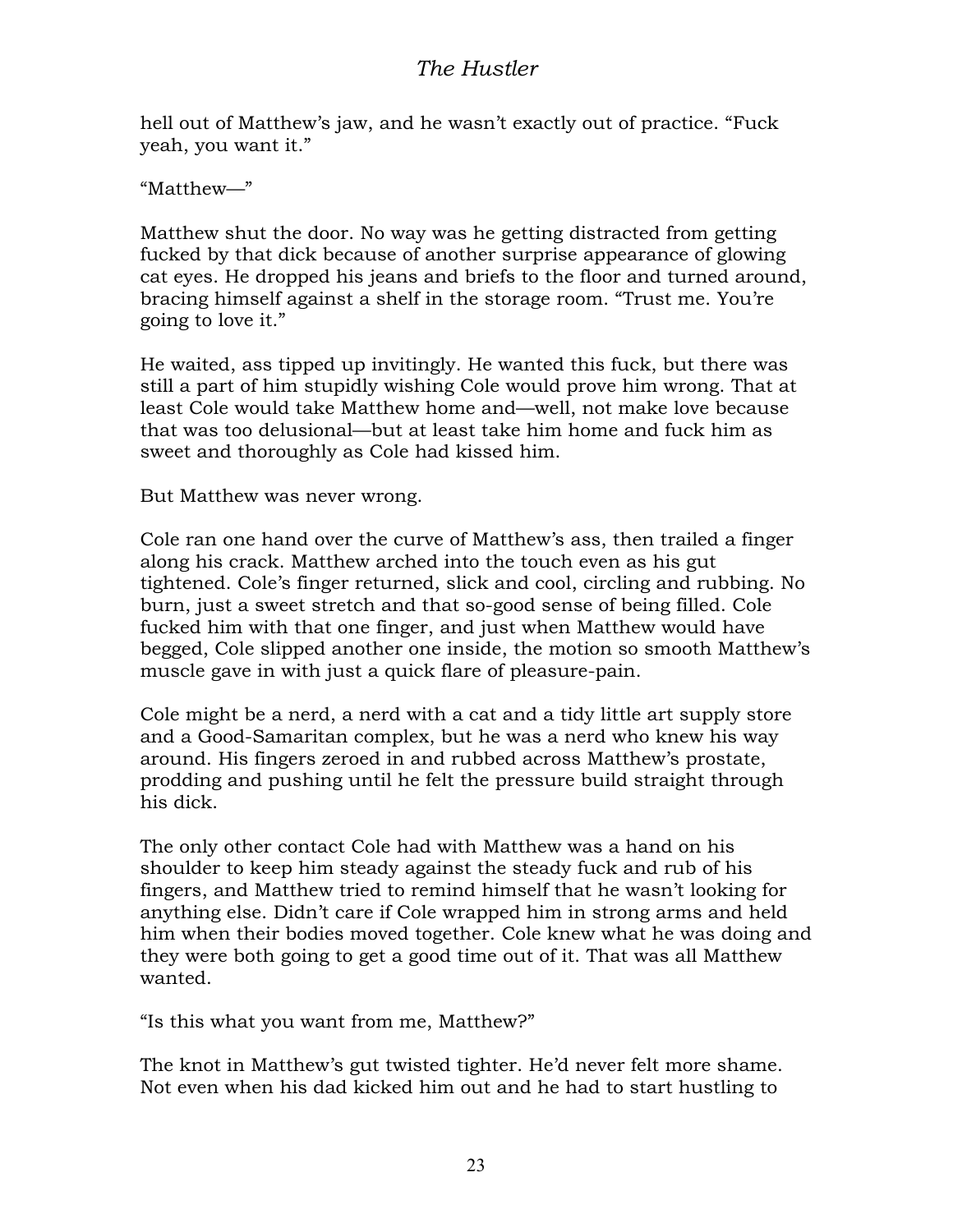live. Not the first time he hit his knees in some filthy alley. Not even when they called him a good little whore. He swallowed the shame and spit out a lie. "Yes."

\*\*\*\*\*

Cole slid his slick fingers out slowly, Matthew's ass clamped on him, tight and warm. His jeans shrank a little more and he swallowed the groan, trying to breathe against the lust. It burned his throat, coiled in his balls and made it damn near impossible to concentrate on anything other than the ass in front of him. On any different person, that would have been fucking paradise.

Hell, it was paradise now. But it was paradise with a heavy price attached to it. His ego was clashing hard with his boner. Matthew radiated desire but there was also a dose of expectation and not the good kind. It was in the way Matthew waited so patiently, feet spread. It was in his even breathing.

It was in the condom in Cole's hand and the lube on his fingers. His fingers curled around the foil packet and he realized that as much as he wanted it, as much as his dick was *oh hell yeah*...he couldn't do it. He didn't want to fit into whatever neat little box Matthew had put him in, and half the world, in. He didn't want to do the expected.

Even if the expected looked so nice spread out for him.

"Cole?" Matthew peeked over his shoulder, those pretty eyes turned blueblack with need.

The urge to be unpredictable, different, and important -*damn* - drove him suddenly. "Spread your legs a little more." It was agony to watch him do it, to watch those long bare legs open as far as the jeans would allow. Prick pleading with him, Cole unzipped and worked a hand in, eyes slipping shut as he gave his dick a good, hard stroke

It was all he was gonna get. "Get a little lower? Short guy here."

Matthew escaped his jeans and underwear, ditched his shoes and braced against a lower shelf. The blue-eyed look of impatience tied with want that Matthew threw at him almost made him smile. Then Matthew's gaze dipped south and Cole's dick twitched in his jeans, swelling under the attention.

The smile that followed the look - the lazy curl of lips that was all sex, all need - nearly broke Cole's resolve. Before he could give in, Cole dropped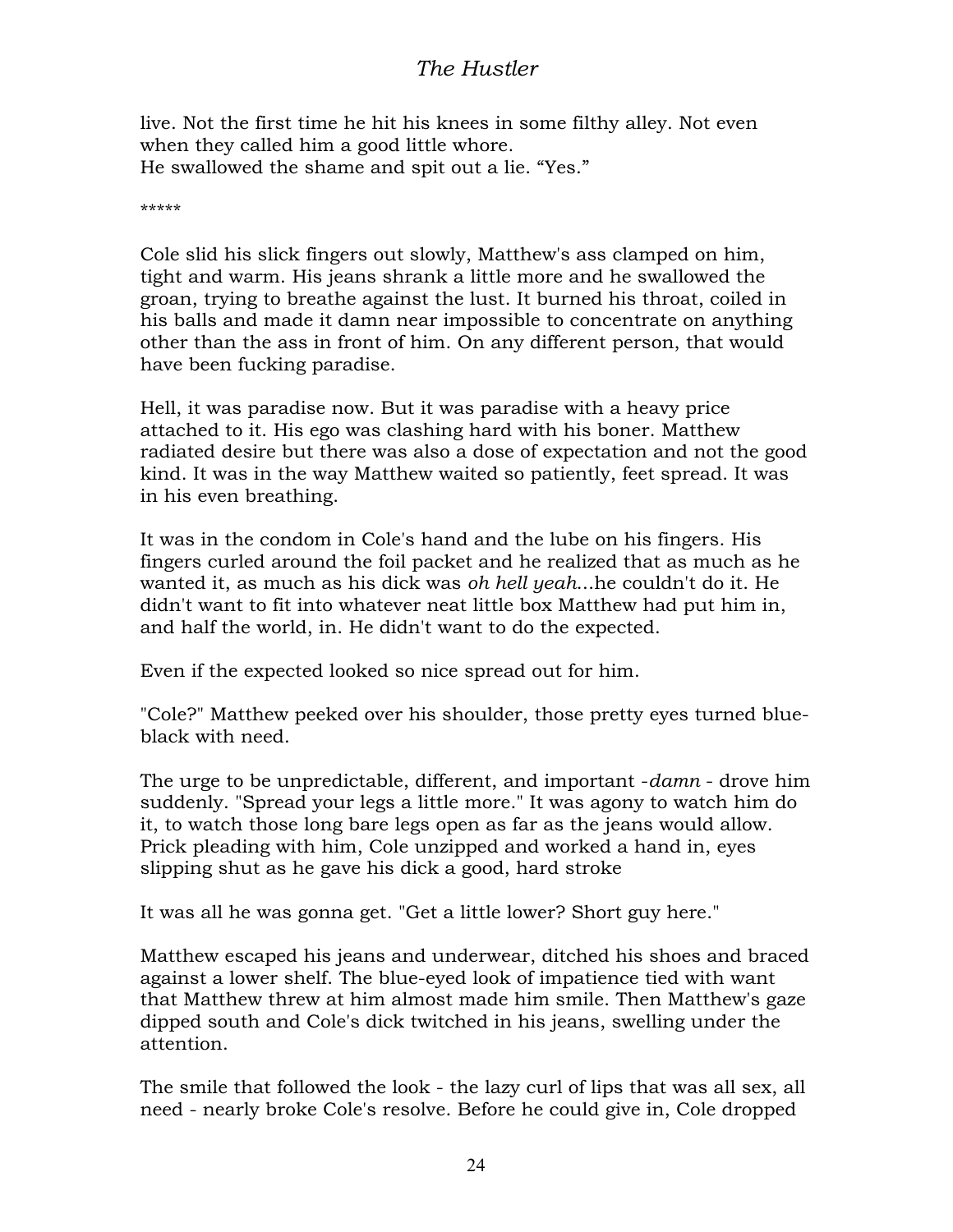to the floor. Above him, Matthew was nothing but long blond hair, a dip of strong back and that round, fuckable ass.

Make that round, fuckable, and edible.

Quickly, before Matthew could do more than jump, Cole pulled Matthew's ass cheeks apart and swept his tongue in, following the indent of crack. Matthew's groan shook through them both. Mouth buried in, Cole let his eyes shut as he worked his tongue into Matthew's hole, the hot, intimate taste making him shudder. The goal was to go fast and hard because God knew he wasn't going to last long but the memory...the memory had to.

Cole flicked his tongue over that flexing ring of muscle and worked his still-slick hand around to grab Matthew's dick, squeezing as tight as he dared. Matthew trembled for him, hips rocking back and forth in short bursts, fucking his fist, fucking his face. If there were words, they were lost to grunts as Cole pushed Matthew toward the edge at a ruthless pace.

And Matthew fought him even as he fucked. He could feel in the way Matthew's thighs tensed, trying to hold back before the inevitable snap of his hips. He could feel it in the hand that had grabbed onto Cole's wrist, trying to hold him still. But Cole broke that fragile grasp, refusing to be contained. Mouth slipping free, he bit down on Matthew's ass, hard enough to bruise, as he twisted his fist.

Matthew broke with a cry that filled the room before dying out on what could have been a sob. The smell of hot come wrapped them in the scent of sex. Cole fell back on his ass as Matthew turned to face him. Cole's dick was about to break through his jeans and his knees hurt but the shattered look on Matthew's face made the oncoming jerk off worth it.

Matthew swallowed a few times before choking out, "Why didn't you...?"

Cole climbed to his feet slowly. One wrong move and he was gonna break something. "To show you that you don't know shit about what I want."

Cole went into the tiny bathroom and locked the door. Just telling his dick to calm down wasn't working. He hung onto the sink and took care of himself in a business like fashion ignoring the tentative knocks on the door.

Why did he give a shit about what some random kid thought? What the hell had he been thinking to turn down what had been offered?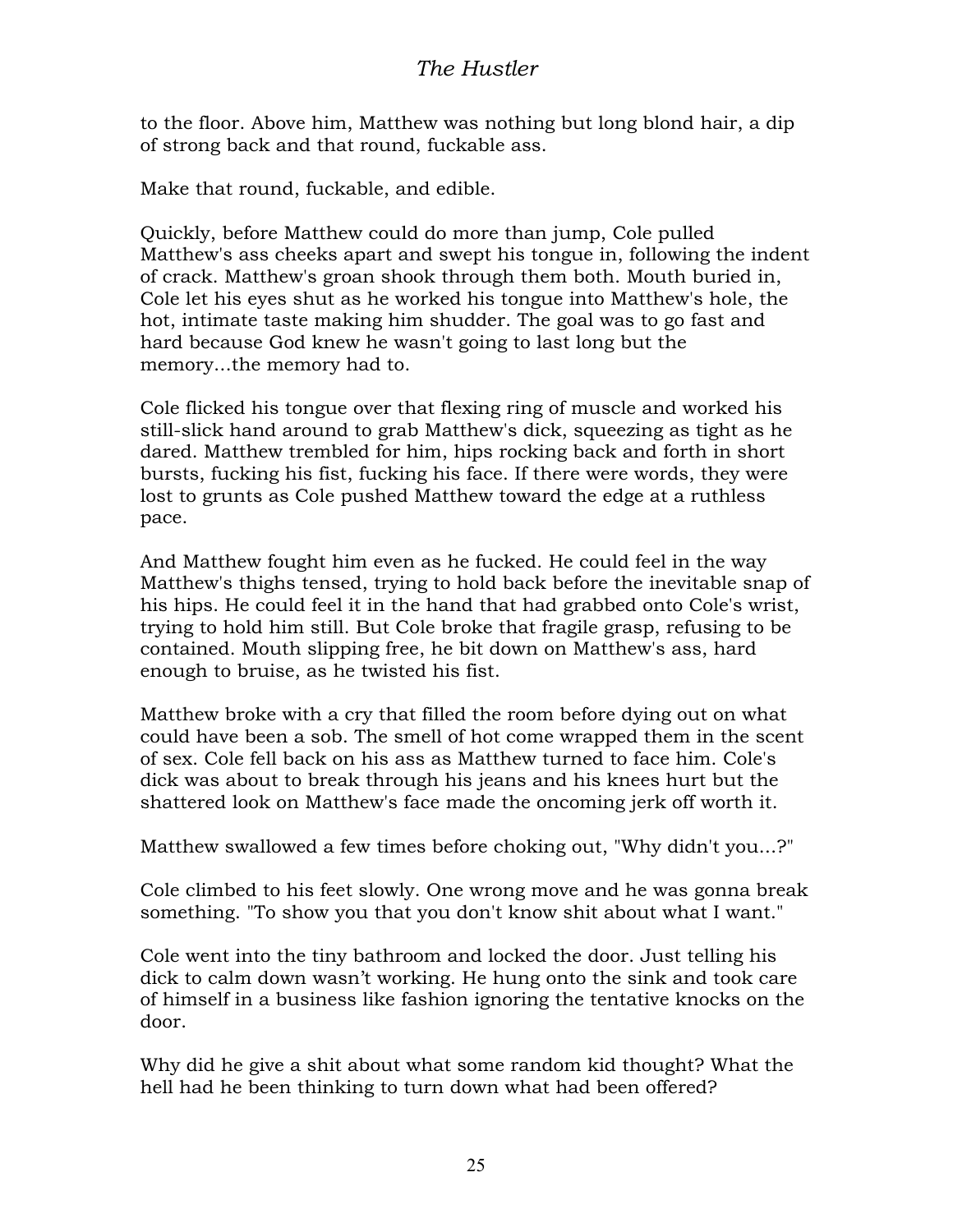His orgasm blotted everything out for a brief, blissful moment, and then his ringing ears picked up Matthew's voice.

"Look. Thanks and all that. But…the rain stopped and I think it's better if I just take off."

Not even bothering to zip up, Cole yanked open the door. "You're not going anywhere--except to my house. To sleep. That's all. We clear?"

Matthew gaped at him before nodding. His cocksure, streetwise veneer had cracked, revealing a touch of vulnerability.

Cole was too tired to go digging, even if he might get an honest answer this time.

Matthew respected the shift in Cole's moods, and they pulled on their still damp shirts in silence. Cole shut off all the lights and set the alarms, pulled down the gate. After opening the back door, he looked at Matthew in the streetlight.

"So everything has a price, right?"

Matthew shrugged.

"Here's mine. You can sleep at my place and take off tomorrow if that's what you really want. No charge. But if you want breakfast, you want to do something besides sleep? Then I want some answers."

Matthew started to say something but Cole held up his hand.

"Right now I don't want to hear anything but the sound of my own snores." Cole jerked his chin at his car. "It's that Dodge, there under the light. " He started for the car without looking back to see if Matthew was following.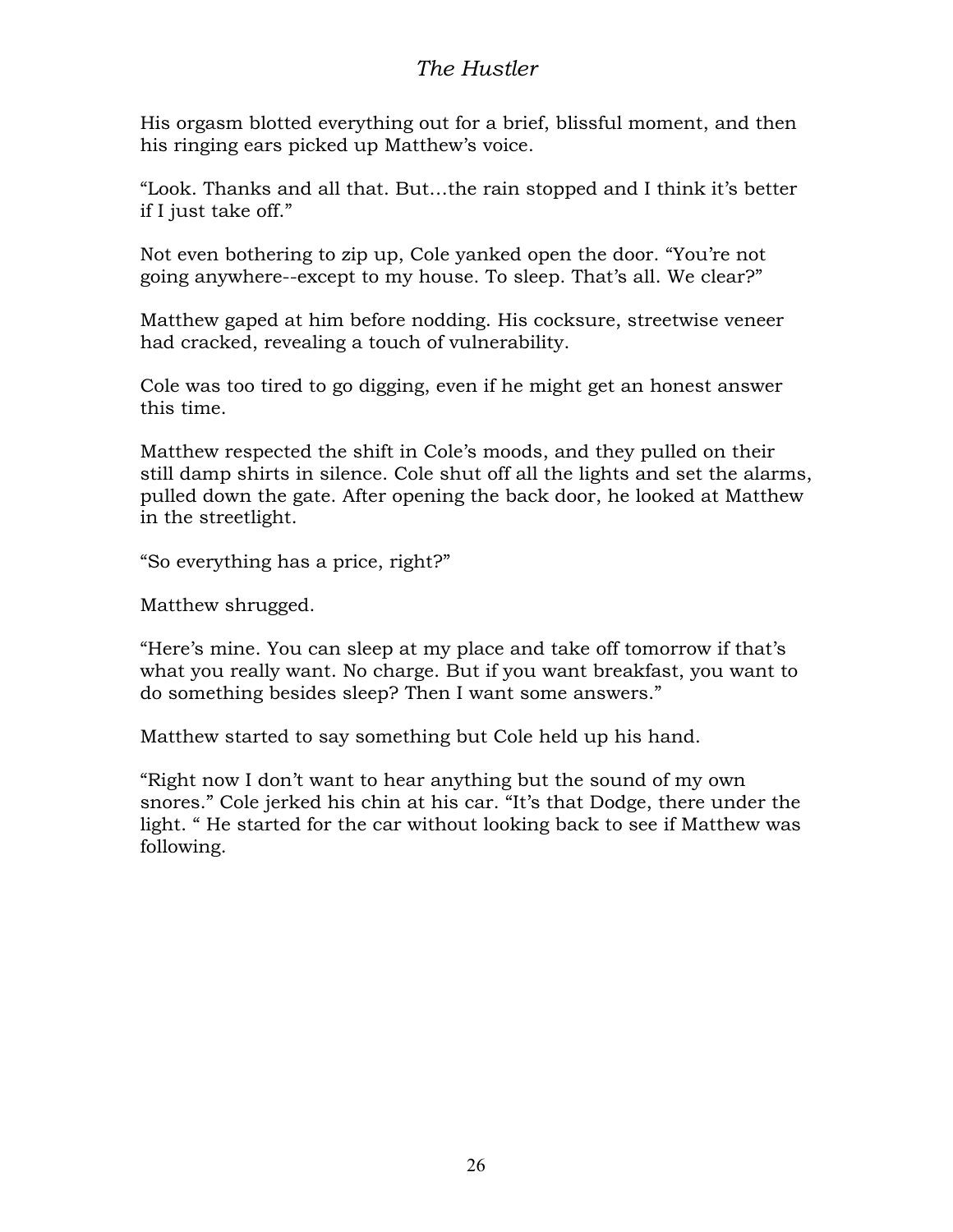### **Chapter Five**

Matthew stood rooted to the spot, an uncomfortable mixture of gratitude and guilt roiling in his gut. Ever since Cole had rescued him, he'd tried to tell himself he didn't care what Cole thought of him. So why the fuck did it take Cole getting pissed off at him for him to realize he *did* care after all?

Cole reached the Dodge, stopped and shot Matthew an impatient look. "You coming, or what?"

*Shit*. Matthew swallowed. "Yeah, I'm coming."

He crossed to the car on legs that shook all of a sudden. Cole was already buckled behind the wheel and had the car going by the time Matthew slid into the passenger seat.

They rode in silence for what felt like ages. Several times, Matthew started to speak, then thought better of it. The brooding anger coming from Cole in palpable waves defeated him. Besides, what was there to say? Cole had made it pretty clear where Matthew stood with him.

The really confusing part was, Matthew *liked* it. He liked that Cole had refused to fuck him, and he liked even more that Cole had laid down the law and told him that if he wanted anything more than a place to crash for the night, he was going to have to give up some of his closely-held secrets.

The relief Matthew felt at the thought of telling Cole his secrets surprised him.

When they pulled up in front of a small house sheltered by huge oak trees, Matthew laid a hand on Cole's arm. "Okay."

Cole looked at him. "Okay what?"

Matthew took a deep breath and blew it out. "Okay, you'll get your answers."

"Good." Cole smiled, and the sight of it made Matthew's stomach flutter. "In the morning. Come on."

Matthew climbed out of the car and followed Cole up the short walkway to the cottage he evidently called home. A yawn nearly split Matthew's skull in half. After the attack, the scare with the cops and the mind-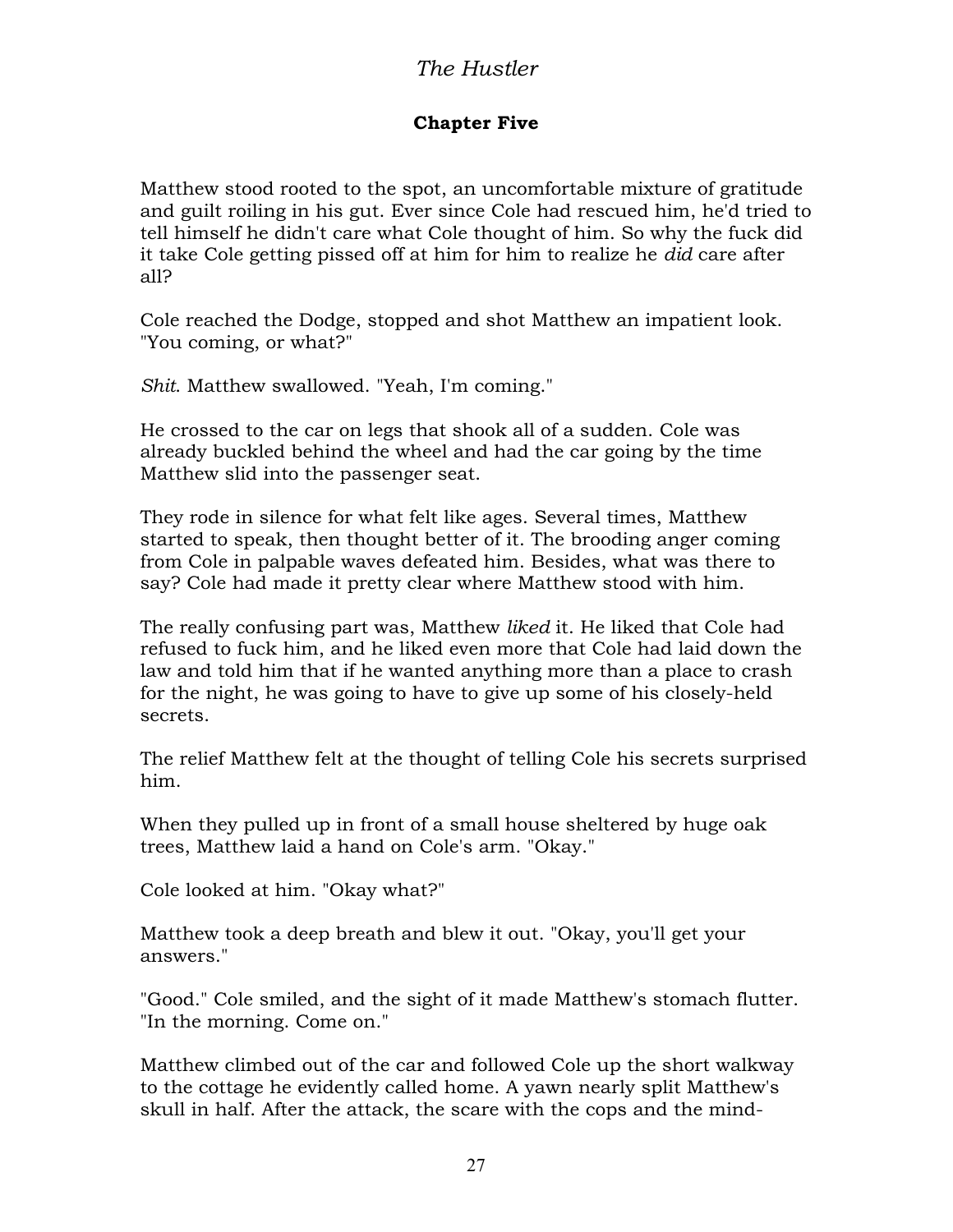blowing orgasm he'd just had, followed by his decision to tell Cole the truth -- or selected parts of it -- he was exhausted.

He'd decide exactly how much to tell Cole after he'd slept for about twelve hours.

\*\*\*\*\*

He woke up to the smell of coffee. Cole cracked an eye open and immediately snapped it shut again when light stabbed him in the retina. Okay, opening his eyes, not an option. But who the hell was making coffee in his house? Cole wracked his brain, wondering if loneliness had finally sent him running into an anonymous fuck or something when a face formed behind his eyelids.

Blond hair. Blue eyes. Round, tight ass. Oh yeah, he remembered now. Turning his head away from the sunlight, Cole opened his eyes again and climbed out of bed. His foot caught in something and he found his rumpled clothes on the floor. Cole had a second to realize that he was feeling the sun's warmth directly on his skin when his bedroom door, already cracked, nudged all the way open.

"Hey Cole, are you aw...oh." Cole snapped his head up at the sound of Matthew's voice and found the younger man's gaze a good deal south of Cole's face. Lean fingers held Cole's favorite mug in a sudden death grip.

A million thoughts shot through Cole's head accompanied by a million actions. Everything from pulling his clothes on to pulling Matthew on his bed and getting him just as naked as he was...but that couldn't happen. He wanted it, shit, his dick was awake and there was no way to hide it. But with the memory of Matthew came the other memories. So Cole, faking a nonchalance he wasn't even close to really having, walked up to Matthew and gently pried his hot coffee mug from Matthew's fingers.

Wide blue eyes, glazed with hard fought interest, met his. "Cole..." Need wrapped around his name, wrapped around his dick.

Cole took a swallow of coffee and barely felt the burn. "I need a shower." He sipped a little more cautiously this time if only to keep his mouth occupied. Otherwise, he was going to kiss the life out of the pouty mouth right across from him. "And then I think it's time for those answers."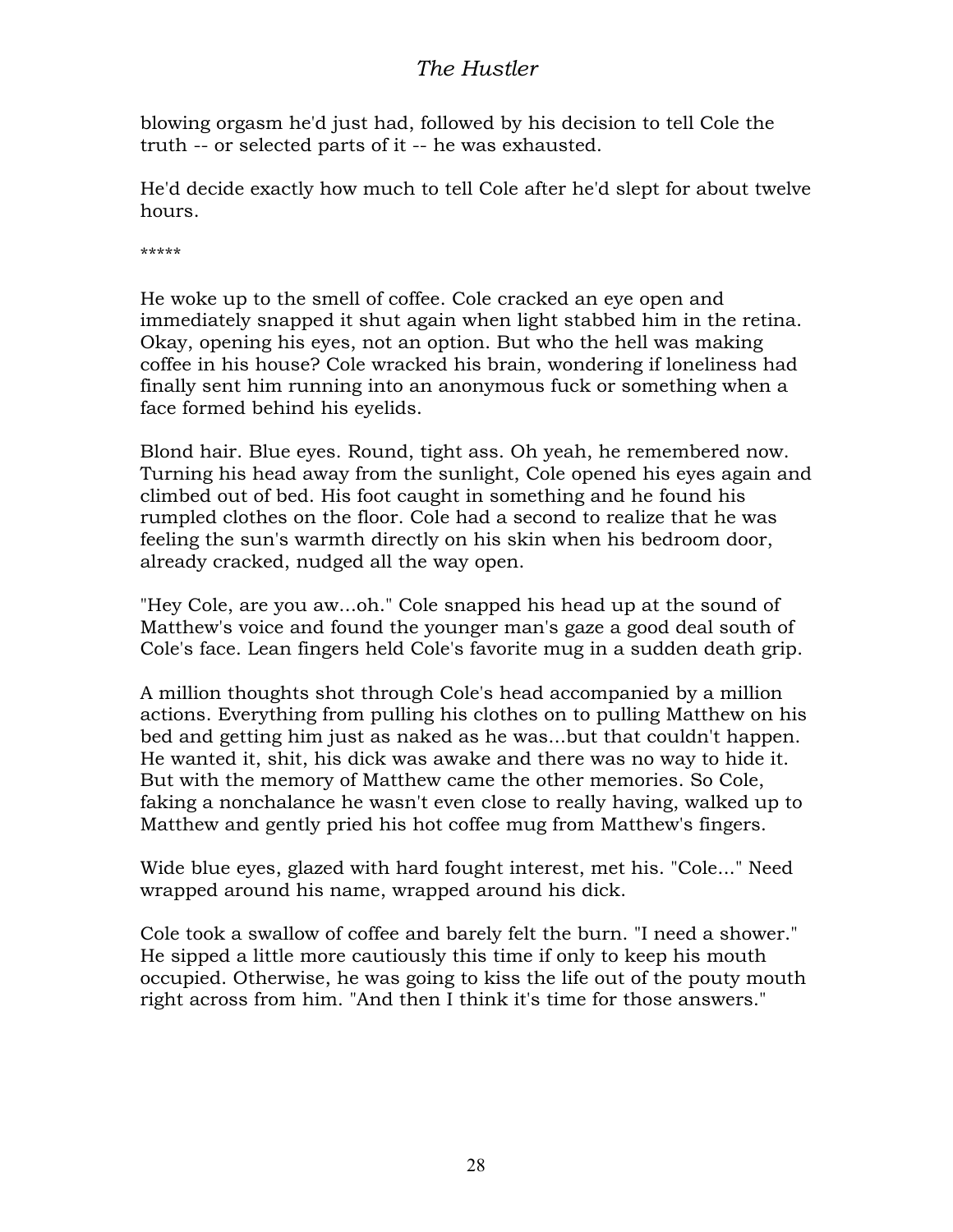### **Chapter Six**

Matthew watched Cole walk away. Holy shit! He couldn't look away, his gaze glued to the ripple of muscle as every graceful step took him away. And that ass. Its smooth round, fullness called to be caressed and worshiped. Not to mention the hard cock the other side of his body sported.

When the bathroom door shut, Matthew realized his mouth hung open and he'd stopped breathing. Shaking away the stunned response, Cole's words sunk in.

Answers.

He had two options and he knew he had to choose one quickly. He could take off now. There was a bus stop not quite a mile away. He'd made note of passing it last night. This choice had him moving on with his life, wherever it may lead him, despite the screwed up happenings the past couple of days. Living a lonely and often dangerous life hustling for money or whatever he could get, because going back to his aunt and uncle was completely out of the question. Of course, taking that route also had him never seeing Cole again or exploring these outlandish emotions the man brought forth.

His other choice was to stay and answer whatever questions Cole asked. Not a pleasant thought, which made leaving very tempting. So what was holding him here?

The kiss.

Matthew knew it but wasn't quite ready to fully admit it just yet. Remembering how it felt to have Cole's tongue devouring his mouth with the promise of much more was more than Matthew's poor deprived mind could accept. He still shook with the need for more when he thought of how unselfish Cole had been to him in the store, giving him pleasure, yet not taking any for himself. Were there really men that noble in the world? Or was Cole one of a kind?

Apparently, Matthew took too long to make his decision when the bathroom door opened and Cole stepped out, towel wrapped around his waist and drops of water falling from his hair to slide down that gloriously muscled chest. His fingers flexed as he held back the urge to reach out and trail the water's path as it traveled down over lickable abs.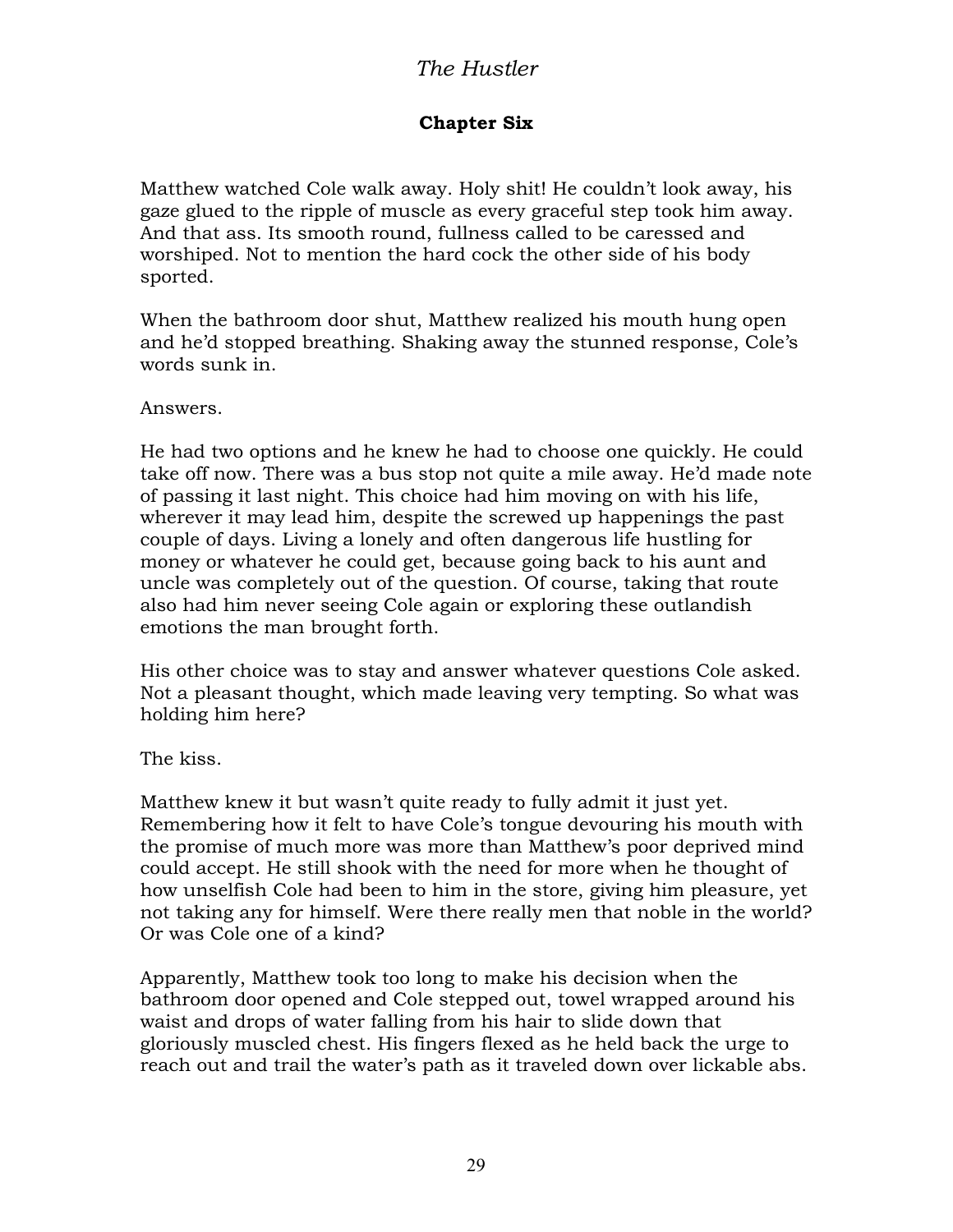"Still here I see." Cole's lips twitched as if he was trying to suppress a smile.

Matthew swallowed hard, stalling for time, trying to clear the unexpected knot from his vocal chords. When he did, the result wasn't anything he'd expected to say. "How does a guy who runs an art supply store get such ripped abs?"

Cole laughed and Matthew could feel his cheeks flushing. What the fuck? He didn't blush! He'd given that up at the age of eight when getting caught kissing his best friend—his male best friend—behind the swing set on the school playground hadn't brought even a hint of embarrassment. Fortunately, the teaching assistant who'd caught them had shrugged it off as innocent curiosity and never told his aunt and uncle. A rare stroke of luck in Matthew's life.

"I don't know if you've heard," Cole said, his laughter calmed to a small chuckle, "but they have these places called gyms. Anyone can join. It's amazing."

Matthew tried to pass off his blunder with his old blustering front. Even to his own ears, it fell flat. A lame imitation of his street-savvy persona. "Didn't take you for a gym kind of guy."

This time Cole's mirth was nowhere evident. "You've made a lot of mistaken assumptions about me." He headed back towards his bedroom, and Matthew was sorry to think he'd be covering up those muscles with clothing. Although he was willing to bet Cole would look just as hot in jeans and a tight, white t-shirt. Sure it was cliché, but there was a reason the image endured.

"You want some more coffee?" Matthew asked before Cole disappeared behind his door.

Cole shot him a quirk of a smile that Matthew couldn't read. Damn it! What was it about Cole that sent to shit all his well-honed skills at reading people?

"My mug's on the bathroom counter. Thanks."

Wondering exactly when he'd been domesticated -- and why he liked it so fucking much -- Matthew retrieved the mug and returned with it to the kitchen. He refilled it, poured himself a coffee, and sat at the table to drink it. The kitchen was like something out of one of those home magazines his aunt always had scattered on the coffee table. The sunshine pouring through the window in the little dining nook turned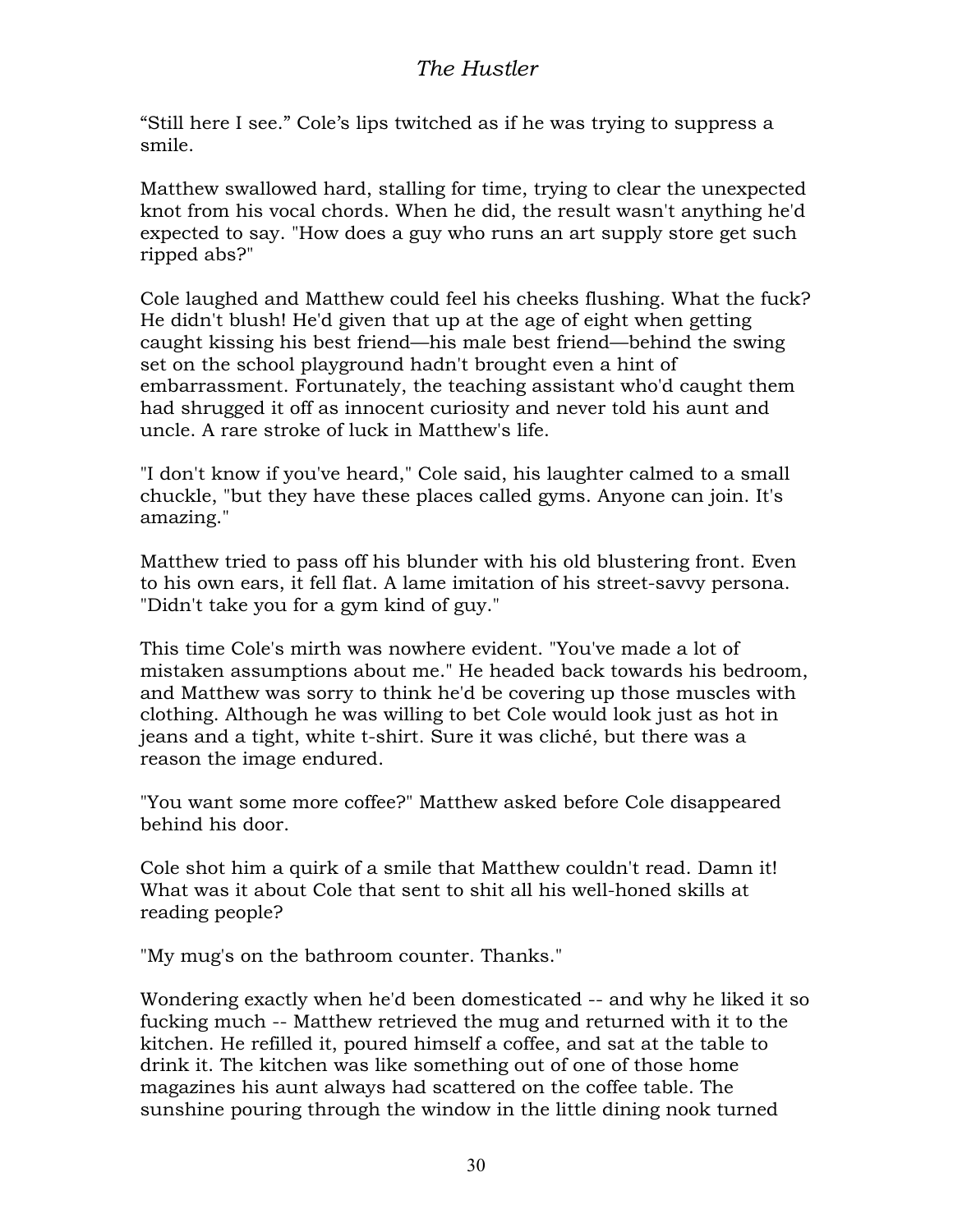the creamy walls a cheerful yellow and reflected brightly off the stainless steel appliances. The wall over the sink and behind the range were inlayed with painted tiles. The trim around the top of the walls was painted dark blue. It was a bachelor's kitchen, all right, but a clean and cozy one. Matthew imagined what it would be like to watch Cole cooking. Matthew would lean a shoulder against the fridge and Cole would be at the stove, stirring pots of pasta sauce or something, and they'd talk about their days like people did on TV shows. A smile curved the corner of his mouth, and then his lips turned down just as suddenly. Domestic bliss was not Matthew's strong suit. And once he'd given up those answers Cole had asked for, there wasn't much chance Cole would let him finish his coffee, let alone stay for dinner.

"You find some breakfast?"

Cole's voice in the doorway snapped Matthew from his thoughts. The tshirt he wore was blue, not white, but the jeans were as tight as Matthew had hoped. He hid his interest behind his coffee mug. "Didn't look."

"No? If it were me, I'd've been snooping all through the cupboards. I'm starving." Cole picked up his coffee and with his free hand opened a cabinet. "Cereal okay? Or there's bread if you want toast."

Matthew's guts twisted. The friendly chatter, the host and guest routine they were playing… It was all a sham and he was disgusted with both himself and Cole for perpetuating it. "Quit it."

"Quit what?"

"I'm not stupid. You're jerking me around. You want answers? I'll tell you. But don't act like we're all buddy-buddy and shit."

Cole turned to him and leaned one hip against the counter, his quest for food abandoned. His expression was cool. "You're still all about mistaken assumptions. But okay. Talk."

"What do you want to hear? That I've been selling my ass on the streets since I was sixteen?"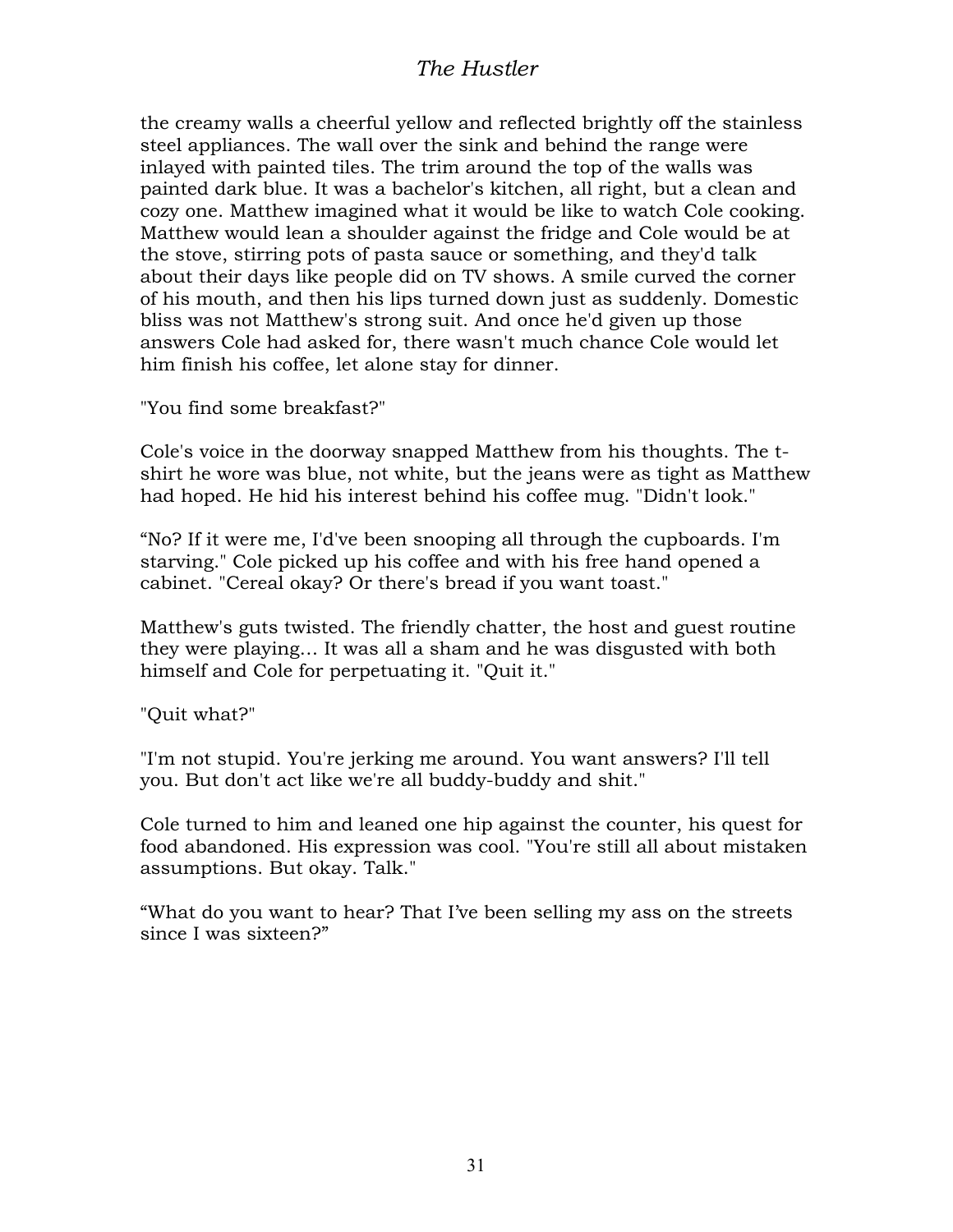### **Chapter Seven**

Cole knew Matthew was trying to provoke him, probably into tossing him out and validating Matthew's twisted view of humanity. Cole had steeled himself for hearing something like that, but the rush of anger—not at Matthew—but at whoever had forced him to that was still surprising. In as mild a tone as he could manage, Cole said, "You could start with tonight. Do you know why those kids came after you?"

Matthew shook his head, but Cole just waited. Finally Matthew shrugged. "I thought Tyler might have sent them."

"Who's Tyler?"

"I thought he was my boyfriend." Matthew gave a hollow laugh. "You'd think I'd have learned something. Turns out I was just his whore. He said he'd give me money if I just disappeared and didn't tell anyone. He was supposed to meet me."

"This Tyler have a last name?"

Matthew fixed Cole with a steady gaze as if daring him to doubt what he was going to say. "Bronson."

"Holy shit." Cole thought he'd been ready for anything. Bronson. You couldn't live in this town and not know that name. Hell of a family to cross. Money, yeah. But Tyler's uncle was a U.S Senator and his father— Oh shit.

"I'm guessing that you mean the Tyler Bronson whose dad is the head of PureLife Ministries. The one with the conversion camps for gays."

"Bingo." But Matthew's voice was shaky and he couldn't hold the smile.

Cole's mind raced ahead and made a few assumptions of his own. "Is it possible your *boyfriend* hired those thugs to whale on you?"

"Anything's possible. He said he wanted me gone." Matthew lowered his head, his hands toying with the coffee cup. "Maybe he just decided paying me off was too much trouble."

"I'm sorry I asked." The kid had been through hell; yet here Cole was trying to make Matthew feel even worse. It wasn't as if he wanted to point out the obvious, but he couldn't help Matthew if he was too busy walking around on eggshells.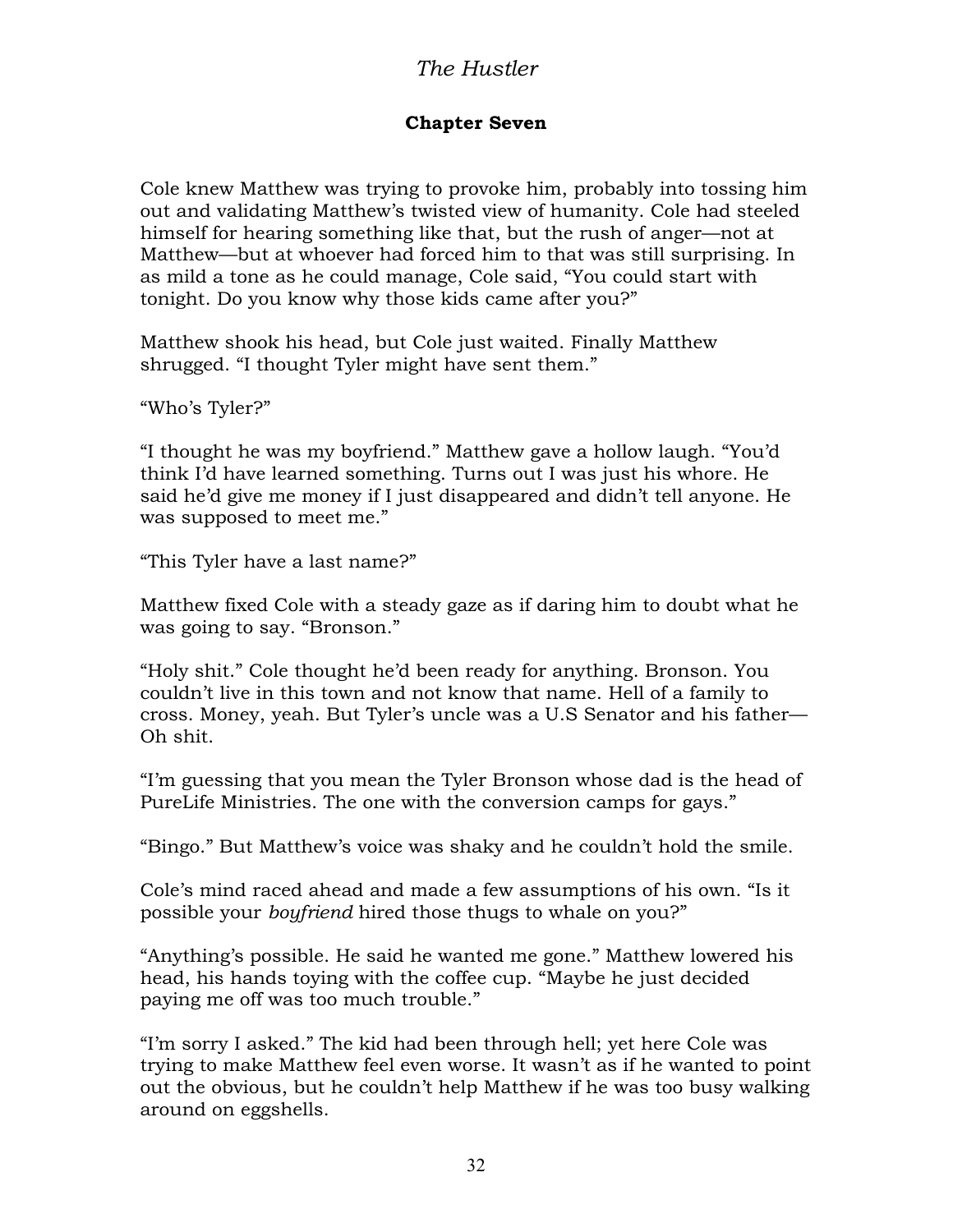"It's all right. You didn't bring up anything I hadn't already thought myself." Matthew shrugged, still gazing into the cup. "At least now you can see why I need to leave town."

"Not necessarily."

Matthew finally looked up, his gaze optimistic but wary. "What do you mean?"

Cole took a sip of his coffee. Although his mind spun with the implications of what he was about to suggest, he couldn't think of a better idea. "You could stay here. With me."

"No." Matthew's eyes widened. He set his cup down with a solid thump that sloshed black liquid over the rim. "I don't want to get you involved. Tyler will only send someone else after me."

Ignoring the mess, Cole slipped out of his chair and knelt in front of Matthew. He gripped Matthew thighs and stared up at the young man, praying he would pay attention to reason. "Listen to me, the Bronson's might own half the town, but they don't own everyone in it. You don't have to go anywhere you don't want. If you want to stay, I can give you a job and a place to stay. You won't need to turn tricks anymore."

Matthew shook his head. "Why would you do that? You don't even know me."

"I'd like to." Cole leaned up and pressed a soft kiss over Matthew's slack lips. "I know you probably won't believe me when I say, but I like you. I want to help."

"You don't have to tell me pretty lies, Cole. I know I'm a fuck up. More importantly, I'm not too proud to take you up on your offer. However, let's keep the bullshit to a minimum. I'm not stupid enough to believe you'd keep me around for my sparkling wit. I'll bend over for you right here, right now. You don't have to pretend you see me as anything more than a whore."

Matthew's comment made Cole's blood boil – and not the good, desiretype of boil. Cole was pissed. The guy was a stubborn, jello for brains fool. Could he not see that the world had some good people? That just because he'd run across some pricks…okay, a lot of pricks if he was involved with the Bronsons'…but not everyone is in the same mind set.

Cole moved in on Matthew until his back was against the nearest wall. It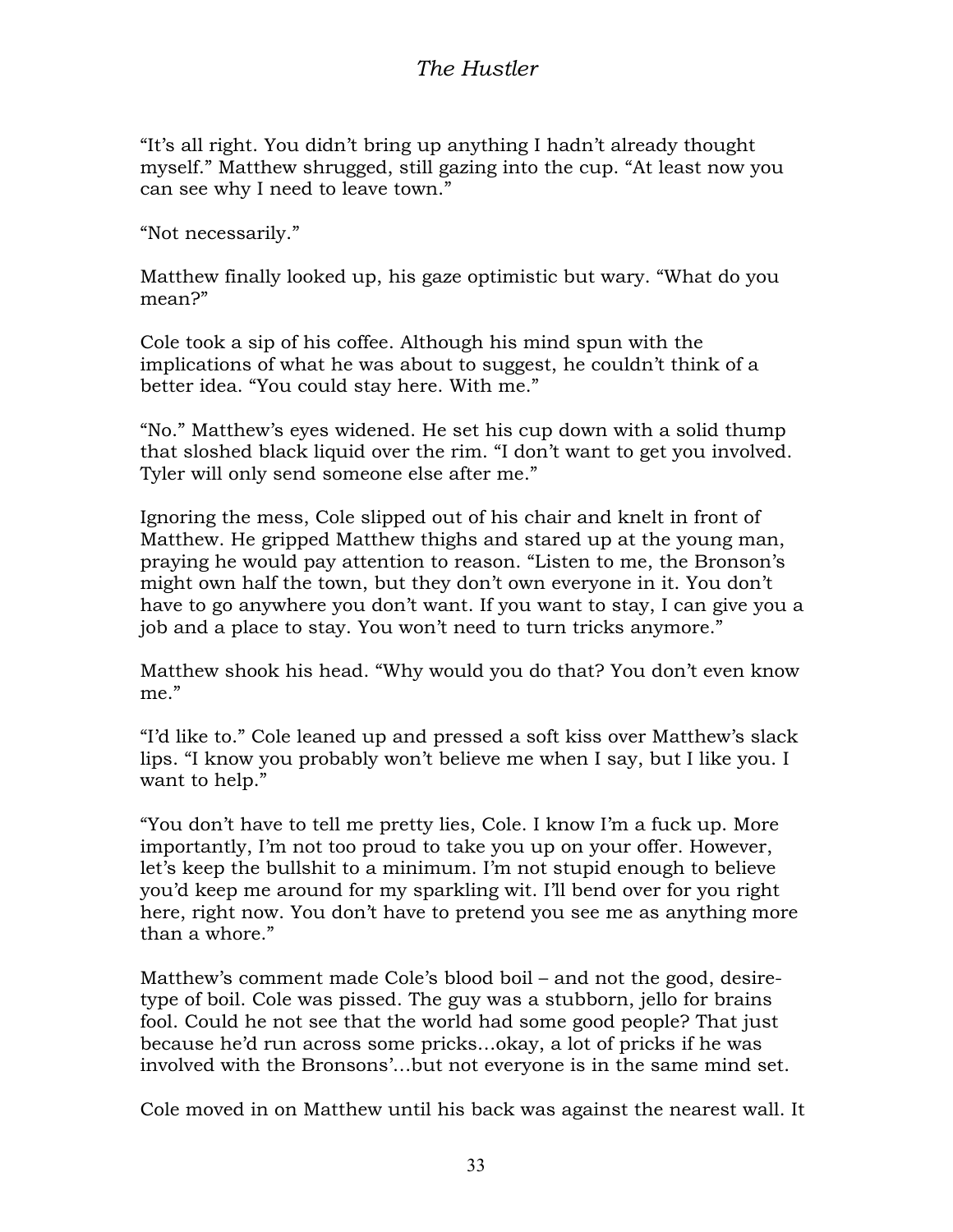didn't matter that Matthew was a half foot taller than he. Cole knew he had more brawn and could take him easily. He stared up into Matthew's blue eyes, not missing the flicker of fear.

Good. Real fear just might do him good. But then, the purpose of this wasn't to instill fear. He just wanted Matthew's complete attention so he'd see the anger and hear the seriousness of his words.

"Cut the bullshit, Matthew. If I was just after a piece of ass, I'd have taken it, quite often the way you offer yourself, and then sent you packing, just like Bronson. I don't know your situation because every time I try, you clam up or get defensive. Yeah, I'm curious as hell as to why a gorgeous guy like you needs to sell yourself on the street, but you need to get a grip."

Cole slammed his hands on the wall next to Matthew's head, making him jump. "All I've wanted to do was help you. I'm not asking for sex or a live in pleasure slave. If you see yourself as a whore, that's fine. I don't."

Some of the anger cooled and he broke eye contact to hang his head and let out a long breath. "I see a lost and confused soul who distrusts everyone." He pushed off the wall and turned away. "The offer stands. It's up to you. My studio has a couch with a fold-out bed. You can stay in there until you decide your next step."

Cole left the kitchen without looking back.

\*\*\*\*\*

*Shit. Shit, shit, shit!* Matthew's heart raced in that sickening way that told you you were about five breaths away from falling over. He dragged in a deep breath and felt himself calm enough to pull his wits together. That had been…intense. Cole had surprised him yet again in yet another way. Was he for real? Matthew'd never thought of himself as an optimist, but he couldn't deny the tiny spark of hope that warmed his belly.

Ruthlessly, he tried to smother it. No one was that nice. There were no knights in shining armor. Everyone had ulterior motives. He just had to figure out what Cole's were. If wasn't easy sex, it was something else. Maybe Cole wanted something kinkier than what Matthew had offered so far. Or maybe he didn't want it to be so easy; maybe he wanted Matthew to make him work for it. He could handle that. He'd turned some pretty twisted tricks in his life. He could do this, figure out what Cole wanted and give it to him. Unless… Unless Cole really didn't want anything from Matthew.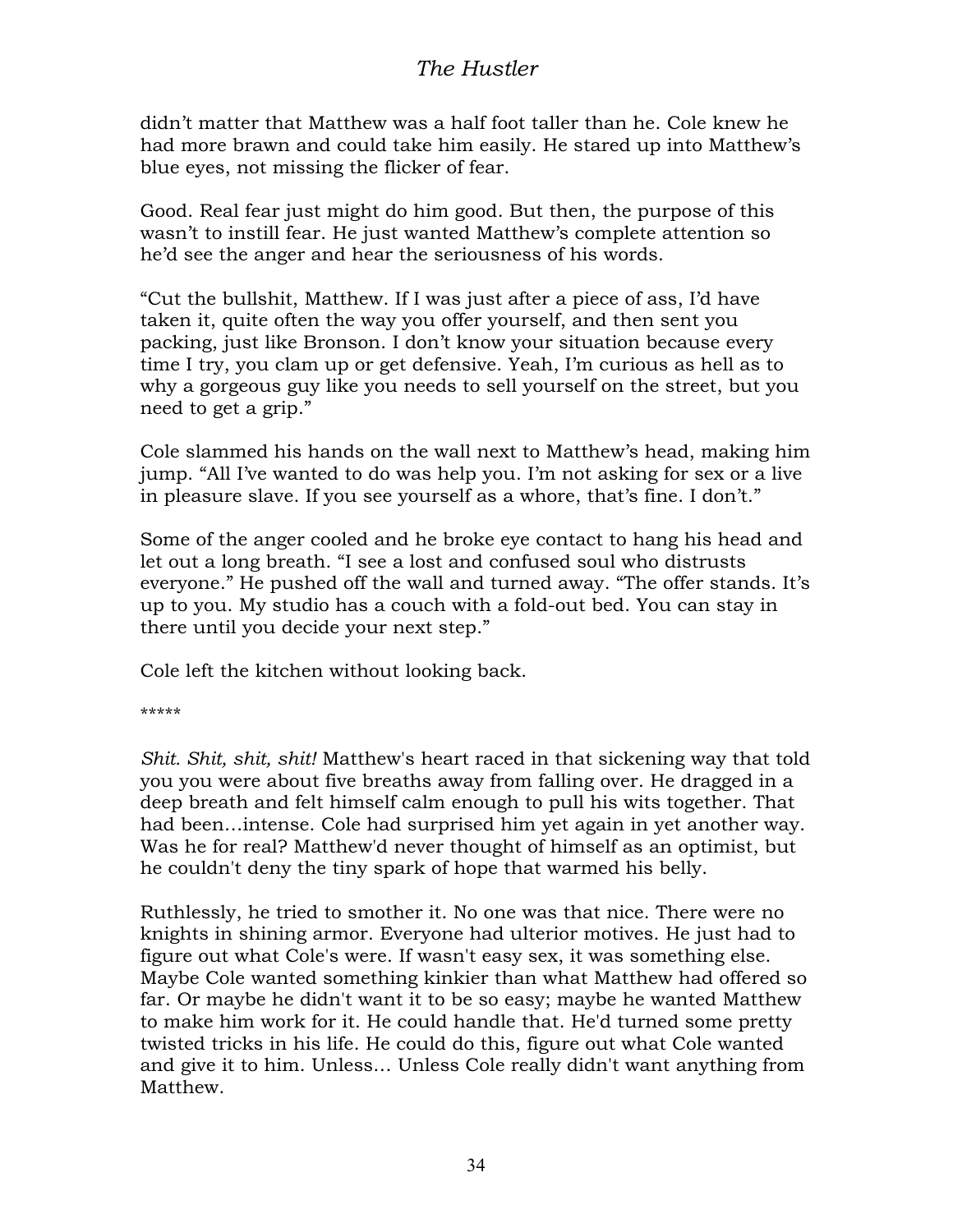Damn it, there was that hope thing again.

Did he really dare to take that chance? Matthew hands trembled at the possibility. He clutched them into fists. He took a shaky breath and released them, reaching out for his coffee simply for something to do, something to focus on besides his confusion. The mug had gone cold. He set it back down and was glad to see that at least his trembling had stopped. On the outside. Inside, he was a mess. He wanted to believe Cole's offer was honest. Wanted to believe there really were no strings. He almost had himself convinced when an image of Tyler suddenly flashed in his mind's eye. Matthew had thought that relationship had been honest and look where that trust had gotten him.

How could it have been honest when they'd had to sneak around and lie to Tyler's folks?

Huh. First hope and now logic. You'd think he'd been watching daytime TV. Oprah would have a field day with his fucked up life. And yet…

Even through the bitter taste of his cynicism, there was that sweet hint of hope. Matthew still didn't believe in fairy tale heroes, but Cole had saved his ass twice already--once from the guys who attacked him, once from the cops who'd shown up at the door of the art shop--and he'd repeatedly refused compensation. Maybe, just maybe, it was safe to hope this time. At least a little bit.

He rose from the table and went to find Cole.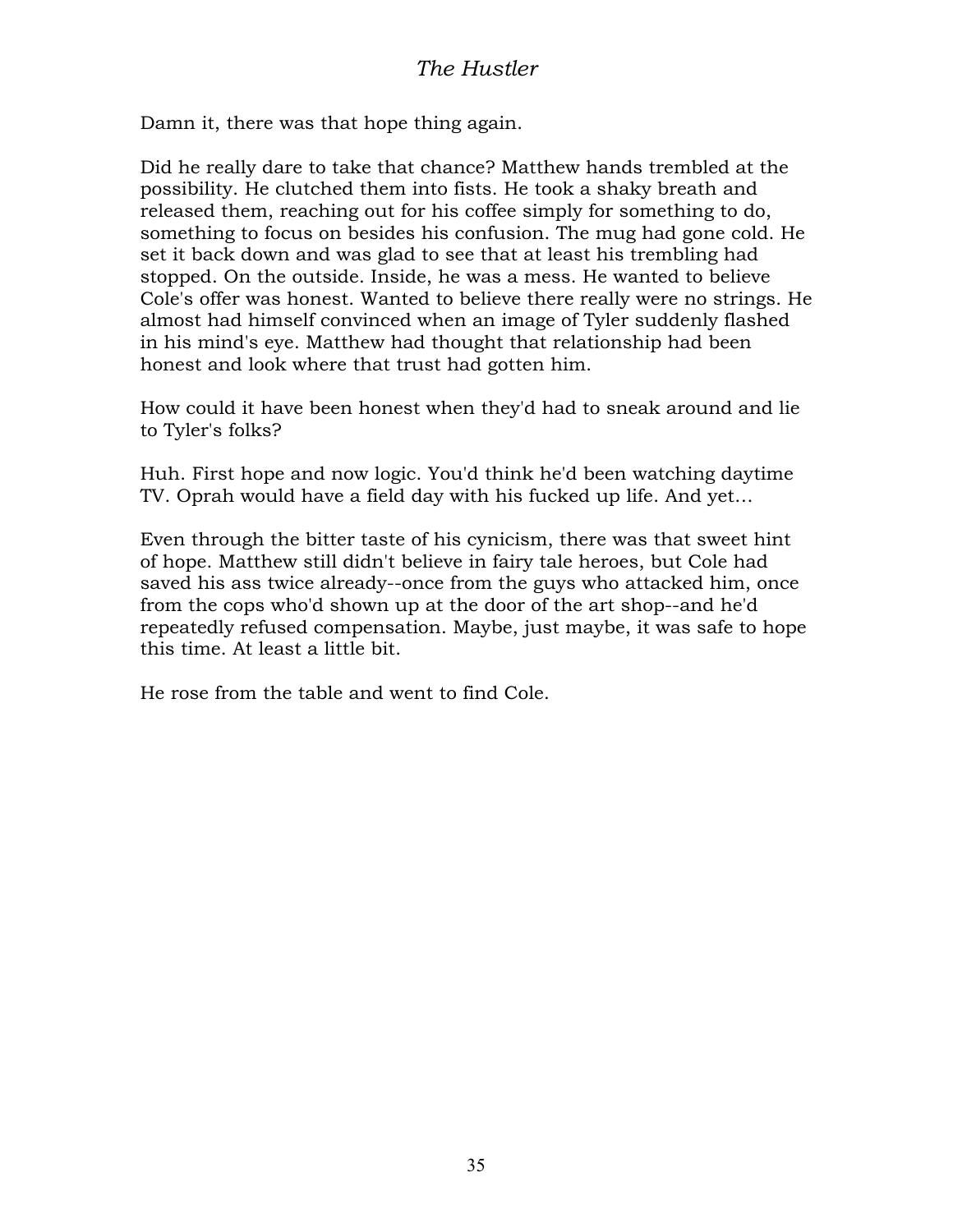## **Chapter Eight**

Cole stood in front of the window in his bedroom. Matthew knew Cole had to have heard him, but he didn't turn around. Not even when Matthew spoke.

"You're right."

Cole still didn't move. "I'm always happy to hear that. What about?"

"I—" *I'm scared.* Matthew tried again. "Look, it's hard to know who to trust, okay? Things are pretty fucked up right now. I'm sorry that I pissed you off. You really have been a nice guy."

"I didn't ask you to apologize. Or for a compliment."

"I know." Matthew really had blown it this time. The one person who actually gave a damn—at least for a few hours, anyway—and Matthew had made the guy so mad he wouldn't even look at him. He took a breath and let it out, hands fists in his jean pockets. Should he just go? Back out into the rain with no money and bruised ribs and—

Cole turned to look at him. The guy really was cute. A little short, but still strong. Matthew's palms itched to feel Cole's biceps shift under his grip. He wanted….they didn't even have to fuck. It would be nice just to have someone like Cole next to him, someone warm, someone who gave a shit if Matthew was there in the morning.

He couldn't figure out how to ask for it, though, couldn't see how they could end up like he wanted, wrapped around each other in that big bed if they didn't get there fucking. And he wasn't going to offer that again until he was sure Cole would take him up on it.

"So does the fact that you're still standing there mean you're staying?" Cole came toward him.

"Yeah. If that's still all right."

Cole smiled, stepping closer. Matthew took his hands out of his pockets. Maybe this could go the way he was hoping. *Cole would grab his wrist and pull him onto the bed and…*

Cole moved past him, opening the closet and pulling out a blanket. "I'm going to take a nap before I go in and open the store. The studio is upstairs, first door. Look all you want but don't touch." The sparkle in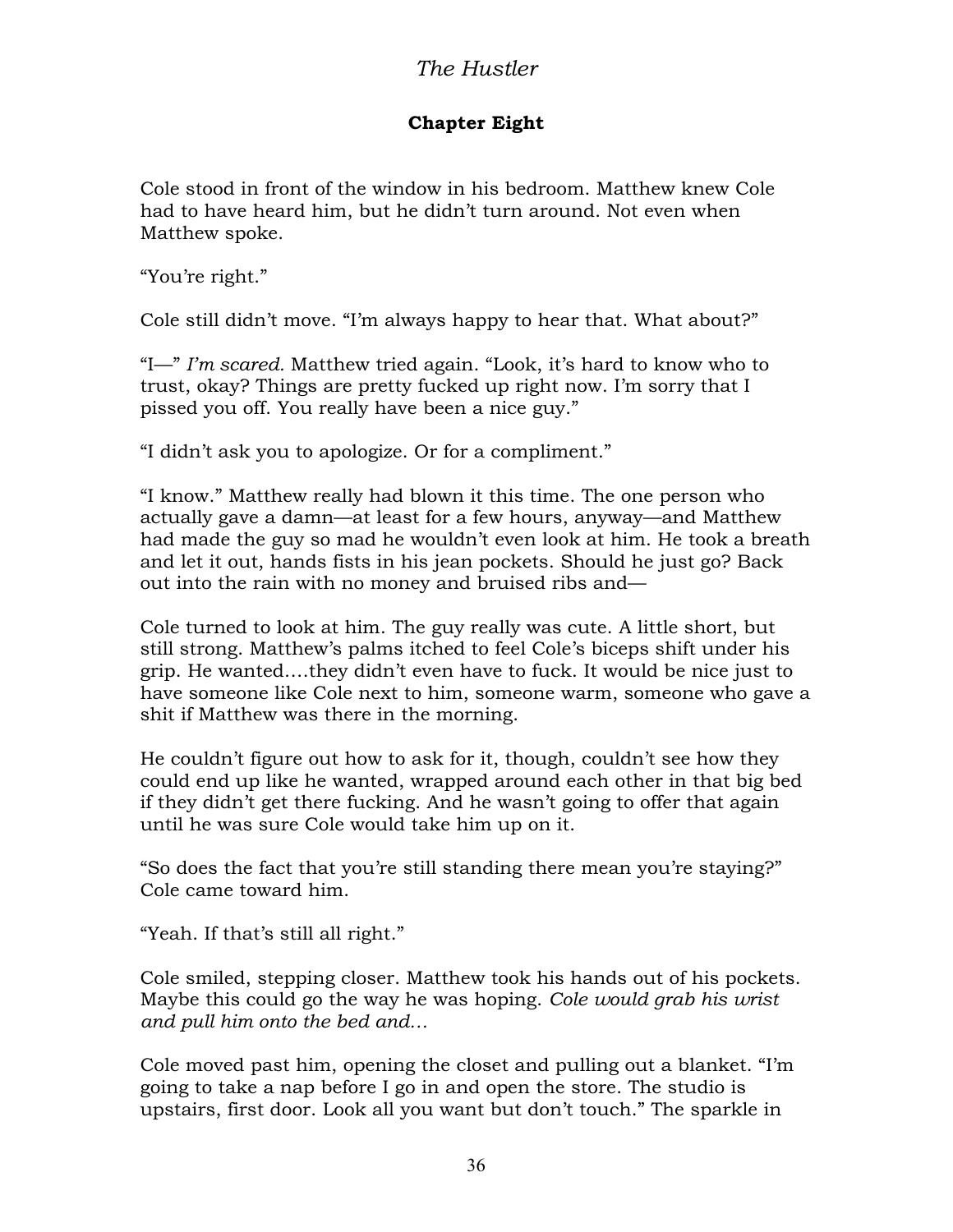Cole's eyes seemed to tell Matthew he knew just how much Matthew wanted to touch.

The cottage wasn't that big, but even if it was as big as Matthew's aunt and uncle's house, Matthew thought they'd still have heard the banging on the door.

Matthew froze. He doubted Cole had many people trying to beat down his door at six-thirty in the morning.

"Open the goddamned door, Matt. You think I couldn't find you?"

\*\*\*\*\*

Cole looked at Matthew. The boy had gone dead white. "Matthew? Who's trying to knock down my door?"

Matthew swallowed. "Tyler."

"Your boyfried? The one who stood you up?" Cole tried to keep the anger out of his voice, but he wasn't sure how well he did.

Matthew chewed his lower lip. "Um. Well. Not just my boyfriend."

Something cold and unpleasant curled in the pit of Cole's stomach. Ignoring the continued noise from downstairs, he crossed his arms and eyed Matthew with as much calm as he could. "What else is he, Matthew?"

The boy closed his eyes. "He's my pimp."

*Well. You wanted the truth.* Cole nodded. Before he could say anything, Matthew spoke again.

"It all started out really good, you know? He was nice to me. I thought he was for real." Matthew let out a bitter laugh. "Then he found out I'd hustled and... done other things for my aunt and uncle. He was in debt up to his eyeballs for drugs, and he threatened to turn me in to the cops if I didn't turn tricks for him and give him the money."

"And tonight? Why were you meeting him tonight?" Cole marveled to hear his voice sounding so calm, when he wanted nothing more than to storm down the stairs and punch Tyler's face in.

Matthew sighed and ran a hand through his hair. "He's out of debt now. He was supposed to give me my cut of the money. I told him I'd leave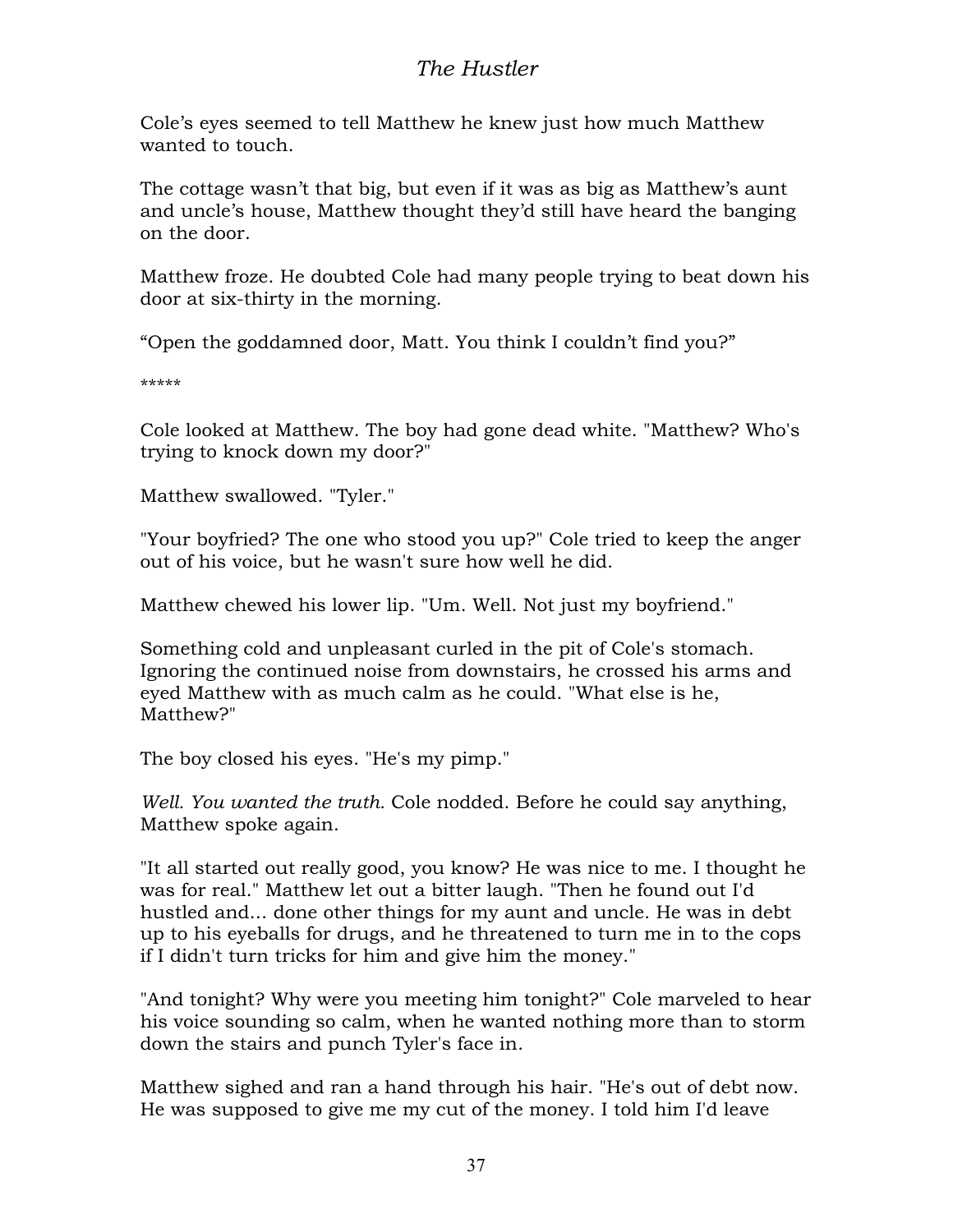town and never tell anyone what he'd done if he'd just leave me alone and let me start over."

"And you believed him?"

The glare Cole got could've killed at fifty paces. "What fucking choice did I have?"

"Point." A particularly vicious bang rattled Cole's front door, followed by another demand for Matthew to get his skinny ass downstairs pronto. Cole growled. "Okay. I'm going to deal with this asshole. You can stay up here if you want."

"No way. He's my problem. I'm coming with you."

Cole studied Matthew's face. He was still pale, but his jaw had a determined set to it, and his eyes burned.

Smiling, Cole took Matthew's hand. "Come on."

They descended the stairs together. Cole threw the front door open. A tall young man with short black hair, brown eyes and olive skin stood on the other side, scowling. His gaze zeroed in on Matthew. "There you are, goddammit. C'mere." He lunged for Matthew.

Cole blocked him with a hand to his chest. He shoved the man backward. "What the fuck do you think you're doing?"

Tyler gaped at him. "Getting my boy back, not that it's any of your business, old man. Get out of my way."

Shaking his head, Cole blocked another lunge. "Tyler, is it? You're trespassing on my property. Get out, before I call the cops."

Tyler's cheeks went bright red. "Fine. Matt, come on."

Matthew drew himself up tall. "No."

"What the fuck you mean, 'no'?" Striking like a snake, Tyler grabbed Matthew's wrist and yanked him forward. "Get over here."

The sight of Matthew stumbling forward, his slender wrist clamped in Tyler's cruel grip, made Cole see red. Before he could think too hard about what he was doing, he grabbed Tyler's wrist and twisted until Tyler let go of Matthew with a pained cry. Pushing Matthew behind him, Cole faced Tyler with a scowl. "I told you to get the fuck out of here. Now go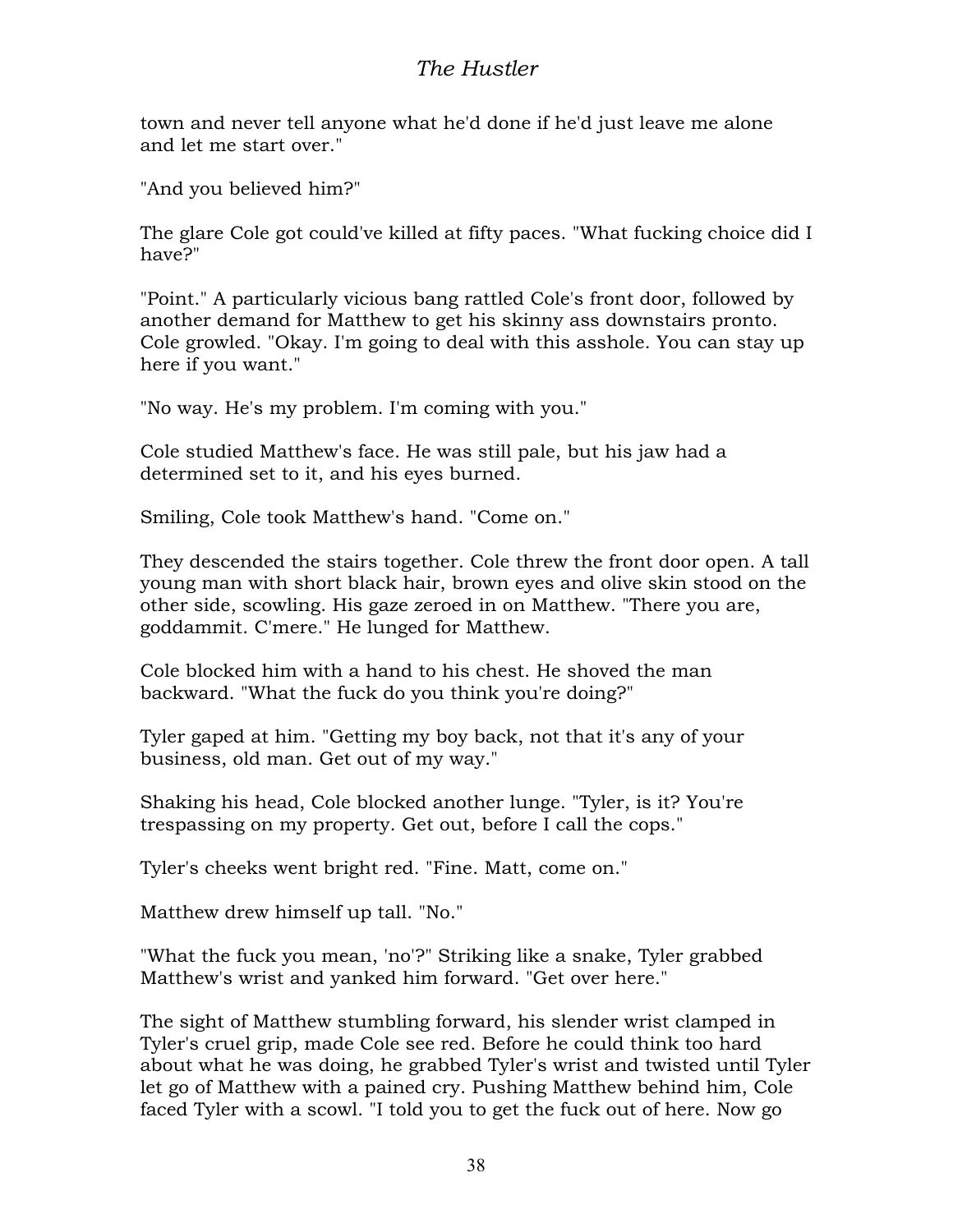away, and if I catch you bothering Matthew again I'll have you arrested."

Tyler laughed. "Oh, that's something, Matt. Found yourself a sugar daddy, did you?"

Matthew winced. Furious, Cole stalked toward Tyler, forcing him backward down the steps. "Don't you fucking dare call me that, asshole. I'll have you know that Matthew is working for me as an assistant at my shop." *He is? Yes, he is. If he wants to.* "Now. Go. Away."

Snorting, Tyler turned and swaggered off. "Fine. Little bitch isn't even worth it."

Cole waited until he'd climbed into his car and sped off, then walked back to the house.

Matthew stood stock still in the open door, staring at Cole with wide eyes and a blank expression.

Cole swallowed. He hoped he hadn't just gotten himself into deep trouble.

\*\*\*\*\*

"Oh my God." Matthew backed into the wall nearest the door. A hysterical burst of laughter spilling from his trembling lips as he slid down the wall.

Cole crouched in front of Matthew and rested his hand on the younger man's shoulder. "Hey, it's going to be all right. I meant what I said; you're welcome to stay here with me and work at the store. You don't need Tyler."

Matthew blinked up at Cole, a tiny frown between his wide, blue eyes. "I know that. And I appreciate the offer. I do. I just… Jesus, that was anticlimactic. I always half believed Tyler would rather kill me than let me go, no matter what he said to the contrary, and then all it took to get him to back off was you twisting his arm." Matthew shook his head. "Fuck, I'm an idiot."

"You're not an idiot." Cole inched closer and wrapped his arms around Matthew, trying to absorb some of the stress shaking his slim frame. "You were just a guy trapped in a bad situation, but it's over now."

"Thank fuck for that." Matthew's arms snaked around Cole's waist, holding on. "I don't know how I'll ever be able to thank you for everything you've done, but…"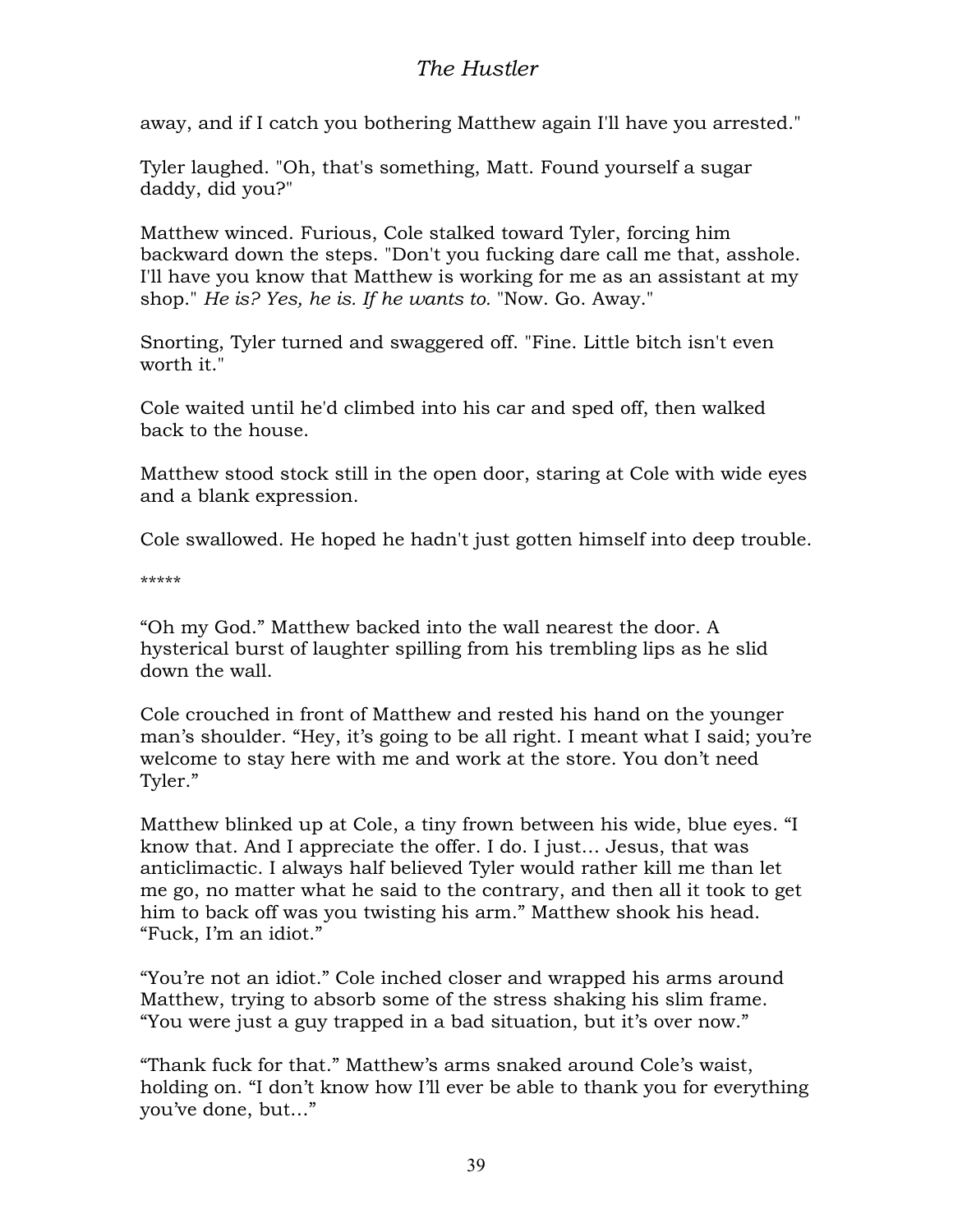Tension surged through Cole. He released Matthew and eased out of the younger man's embrace, ignoring the hurt and confused expression on Matthew's face. Before they could move forward, whether it was as friends or lover, they needed to get a few things straight, starting with Matthew's need to keep offering his ass to Cole. "You don't owe me anything. You don't have to keep trying to whore yourself out in order to repay me for something anyone with a single shred of morality would have happily done for free. I'm not like the other men you've been hanging around."

Matthew snorted. "Spare me the holier than thou routine. I wasn't trying to get you to fuck me again." He climbed to his feet, looking down at Cole.

Cole followed suite, although he kept his distance. "I'm sorry. I just assumed—"

"You assumed I would be foolish enough to offer you something you clearly have no interest in. I know I'm used goods. That doesn't mean you have to get off on rejecting me, time and again. I'm not too proud to take you up on your offer of a job and a place to stay, at least while I'm getting back on my feet, but it'll be a cold day in hell before I make another pass at you."

Cole and Matthew stared each other down. Matthew's face was a masterwork of mixed emotions--anger at Cole, hurt at yet another rejection, fear of possible retaliation from Tyler--or worse, from Tyler's scary-conservative parents. And now Cole had treated him no better than a hustler who was still pimping himself out for his rat bastard of an ex. *Way to go, dipshit,* Cole thought in self-disgust. Matthew had a penchant for mistaken assumptions, and a chip on his shoulder the size of Denali, but that didn't mean this particular misunderstanding was his fault.

Cole sighed. "Fine. So you're not the only one here who can leap to the wrong conclusions. I fucked up and I'm sorry. In fact…" Cole's mouth went suddenly dry. A good thing since it was about to run ahead of his brain. Did he really want to let that happen? ... Fuck it. "Fact is, I find you sexy as hell. You've got a mouth that I would give my left nut have on me again." Matthew gaped at him in obvious shock at the sudden change in tone, but Cole didn't stop. He was in it now and damned if he wasn't going to finish it. "Okay, maybe not that, but damn! If circumstances were different, I'd do you in a heartbeat. I'm not holier than thou or any one else. Far from it. I'm just a guy. A single, lonely guy who could use your help at my store and if, over time, that grows into something more, well, let's just say I wouldn't slam the door on the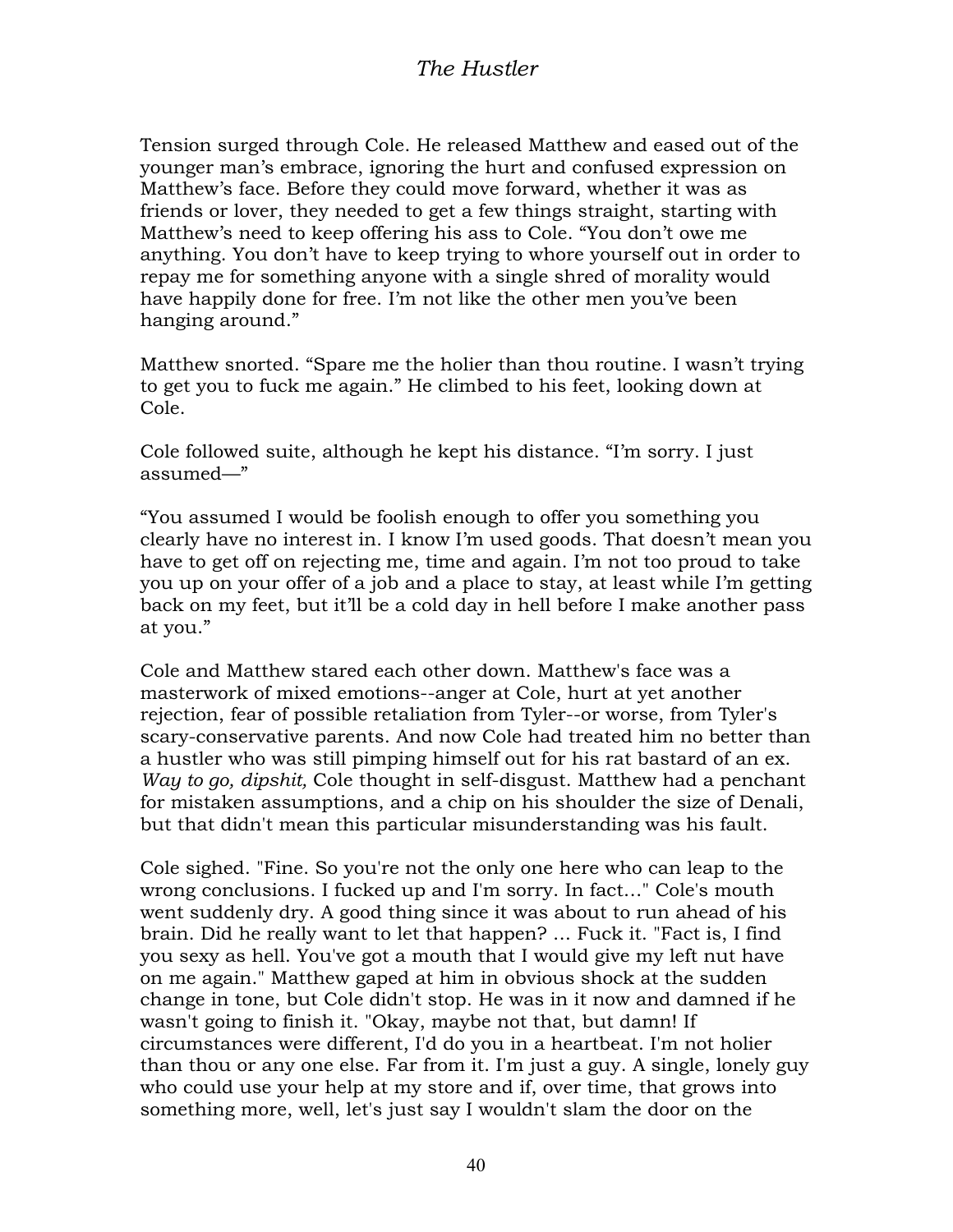possibility. You can be a total asshole when you want to be, but so can I. Obviously, since that was a pretty crappy thing to say. But maybe we can start over. Sort of. Back things up. I don't mean forget all the stuff that's happened, but maybe…set it aside?" He let out a growl of frustration. Fuck! He was a painter, not a poet! How the hell did people have these conversations without it turning into complete gibberish?

To his astonishment, Matthew smiled at him. Not a sly or seductive smile. Not an ironic smile. Not a bitter smile that implied its own opposite. A genuine, amused smile.

Cole returned it uncertainly. "What?"

Matthew shook his head and chuckled. "You're a total fucking dork. You know that, right?"

"Oh yeah." Cole nodded. "Never a doubt of that."

"You're like something out of a dumb fairy tale. The White Knight and His Weird Cat, Mathesar."

"Balthazar."

Matthew snorted a laugh and rolled his eyes at the correction. "Right. Balthazar."

All the fire and fight seemed to have drained out of him. Fortunately, it seemed to Cole that so had the fear. "Listen. If Tyler comes back, I can handle him. *We* can handle him. Together."

"And if his folks come after you and your store?" Clearly Matthew was still playing a defensive game. Problems like Tyler might go away physically, but the mental and emotional damage was done. It would take time for Matthew to get past the destructive relationship.

That was okay. Cole could wait. "I don't think it'll come to that. But if it does," he went on before Matthew could protest, "we'll handle that, too. So. What do you say? You've got a job and a place to stay for as long as you need to get back on your feet. All you have to do is say yes."

The silence stretched out until Cole thought he'd go crazy, but he managed to maintain his composure and his sanity until at long last Matthew spoke.

"Hi. I'm Matthew." He put out his hand, which Cole shook before his brain could register what was going on. "I hear you've got a job opening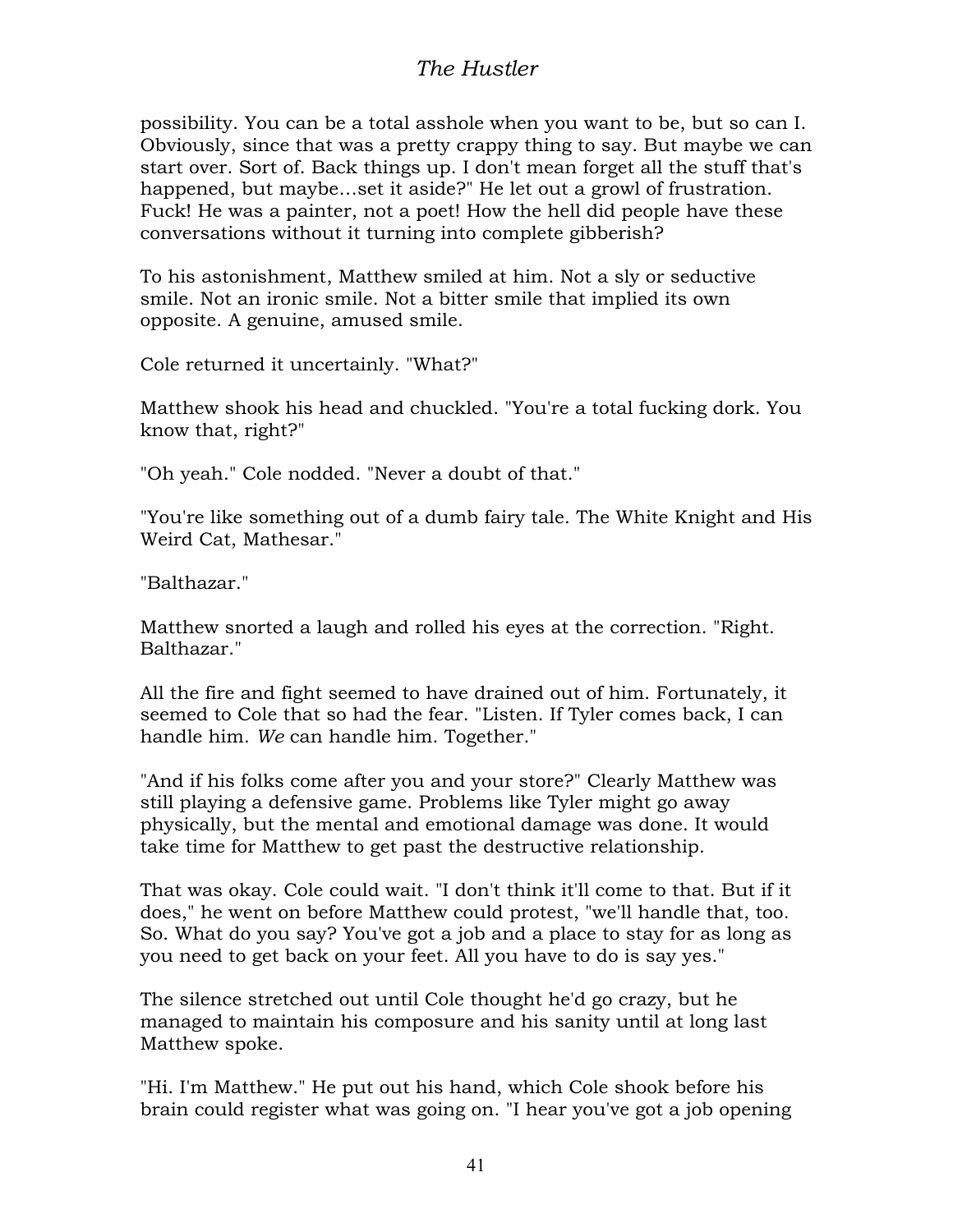at your art supply store, and maybe a room for rent."

"Wha-?" Then it clicked. Cole's own words echoed in his head. *Start over. Back things up.* He smiled. "I'm Cole. Do you know anything about art supplies, Matthew?"

Matthew shook his head once. "Not a thing."

Cole grinned. "You're hired."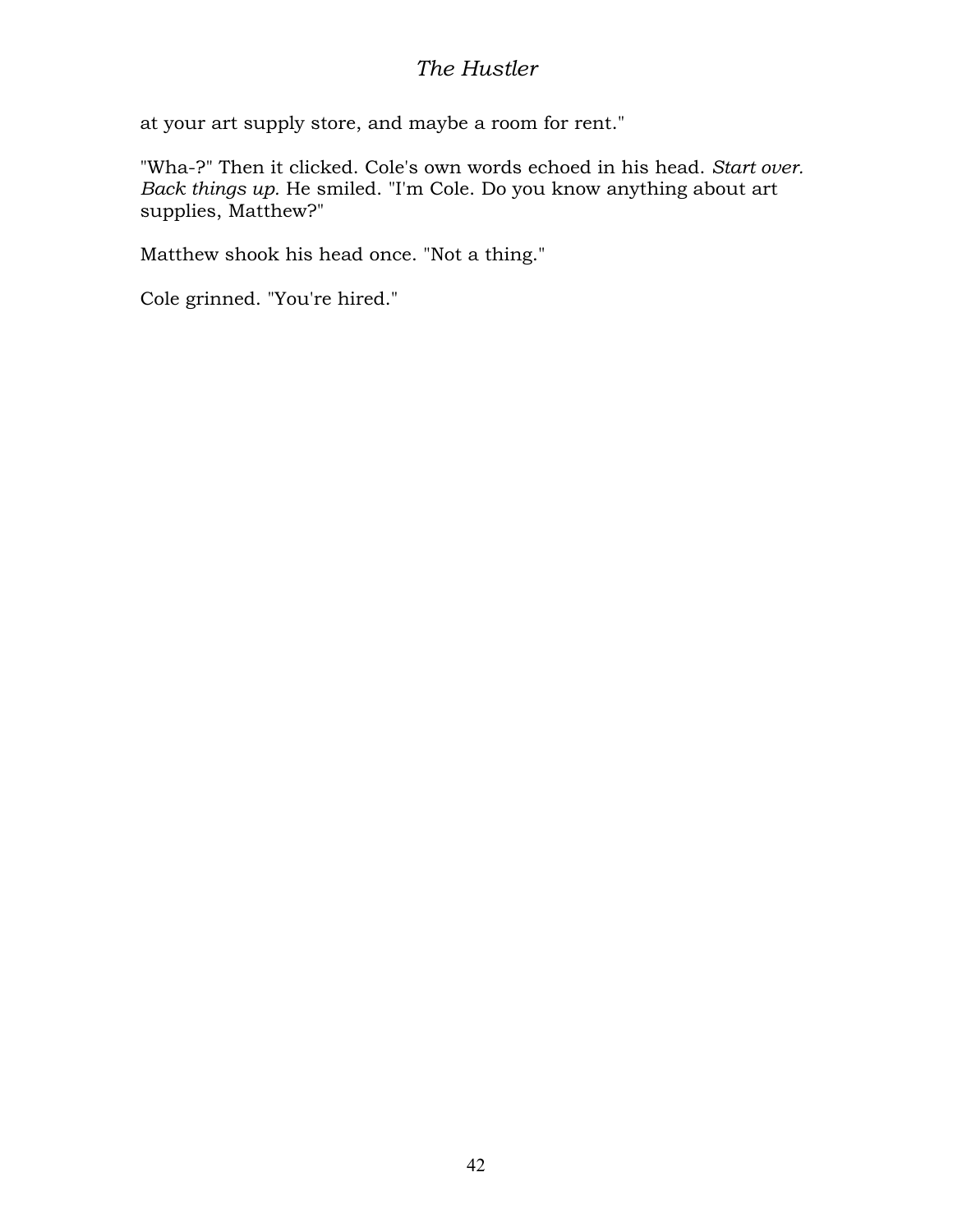# **About the Authors**

What's better than one hot man? Two. Come and chat with the authors M/M romance. You never know what kind of goodies we may have in store for you.

<http://www.slash-and-burn.blogspot.com/>

#### **Ally Blue**

#### <http://www.allyblue.com/>

Married nearly twenty years, two entirely fabulous children, one entirely fabulous (in a manly way) husband. Been an RN for the last eighteen years. I am originally from the Alabama Gulf Coast, but have lived in the lovely Western North Carolina mountains for over twenty years now, and I love it.

Like so many other female slash writers, I started out by writing fan fiction. Not telling who it involved, as it was real people rather than fictional characters (bad, bad Ally… ). I quickly graduated to original character fiction, and discovered that I liked that even better. It's the hot boy-on-boy action that flips my switch, though, so that's what I still write, for the most part.

My first short story was published in the ezine Forbidden Fruit (go to the links page and check it out!). I have since become a regular contributer to Forbidden Fruit, and have also had short stories published in the erotic ezine Ruthie's Club, as well as a story in the Torquere Press ezine Fresh Off The Vine. My books are available through Loose Id and Samhain Publishing. Check out the "books" link in the menu above for cover art, blurbs, excerpts and purchase info on all my currently available and Coming Soon works.

#### **Amanda Young**

<http://www.amandayoung.org/>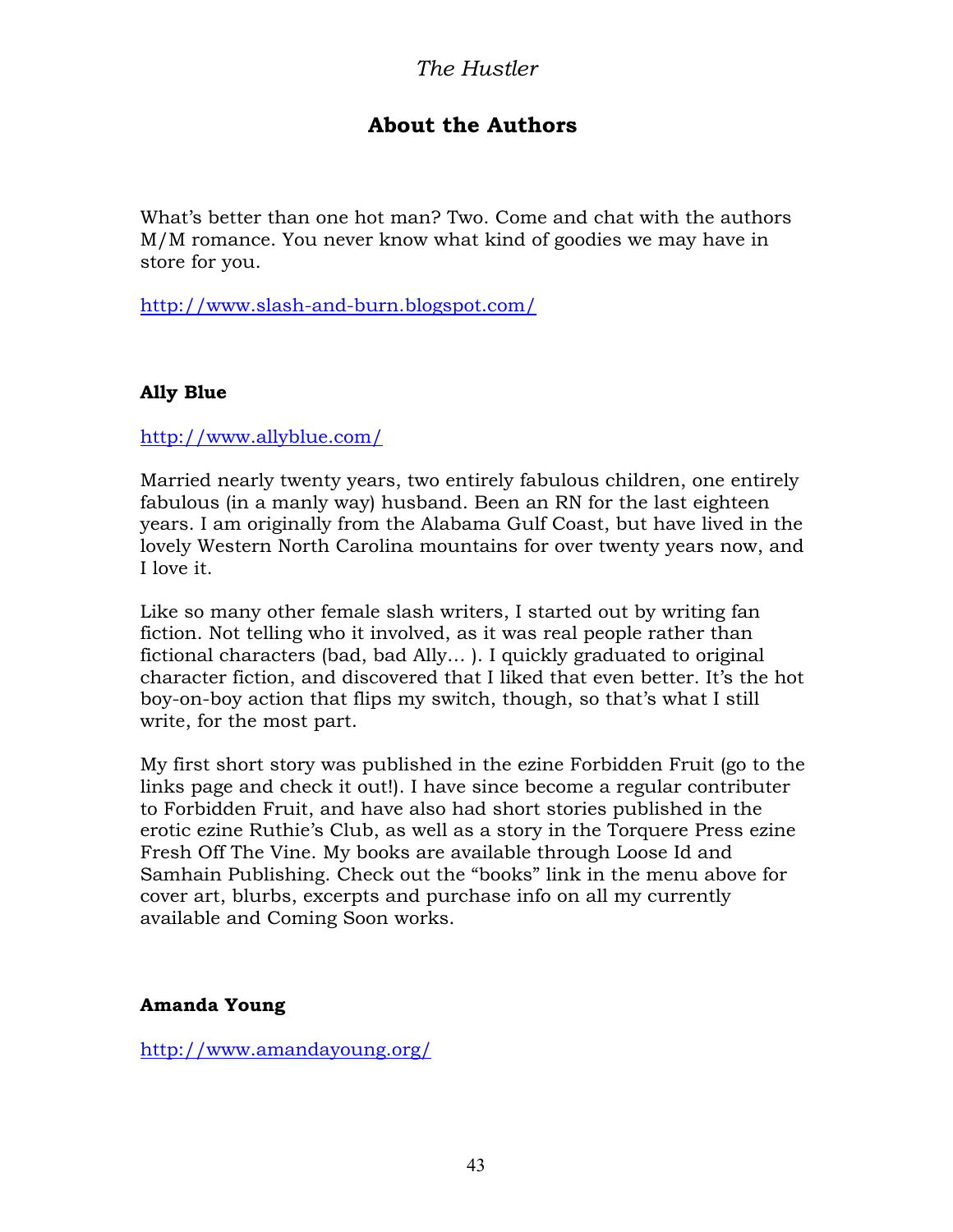Amanda Young is a multi-published, erotic romance author. Since she tends to write whatever strikes her whimsy, all of her novels fall into various subgenres. Among her many available titles you'll find contemporary and paranormal settings, gay and straight themes alike. You never know what merry adventure her evil muse will devise next.

#### **James Buchanan**

#### <http://www.james-buchanan.com/>

Hola, I'm James Buchanan, a multipublished author of, primarily, homoerotic romance & fiction. Life wise, I grew up in a small Texas town, hours away from any other small Texas town and about as far west as you could go and still be considered in Texas. A stint at the University, where I ostensibly majored in English, garnered me a degree useful for being someone's secretary. The absolute lack of employment opportunities sent me to Southern California. After a stint in County Mental Health (administration not client) I ran screaming into the field of Law. So far I have been practicing for more than a decade and someday I might even get it right.

Currently I volunteer as the Obelisk Awards Coordinator, List Dom and MySpace WebMaster for the Erotic Authors Association. I also edit the newsletter for the ManLoveRomance Author Co-op. My novella Twice the Cowboy won both the Preditors & Editors Best Romance Novella of 2006 and the Golden Rose 2007 award for Best Novella.

#### **KA Mitchell**

#### [www.kamitchell.com](http://www.kamitchell.com/)

K.A. Mitchell discovered the magic of writing at an early age when she learned that a carefully crayoned note of apology sent to the kitchen in a toy truck would earn her a reprieve from banishment to her room. Her career as a spin control artist was cut short when her family moved to a two-story house, and her trucks would not roll safely down the stairs. Around the same time, she decided that Chip and Ken made a much cuter couple than Ken and Barbie and was perplexed when invitations to play Barbie dropped off. An unnamed number of years later, she's happy to find other readers and writers who like to play in her world.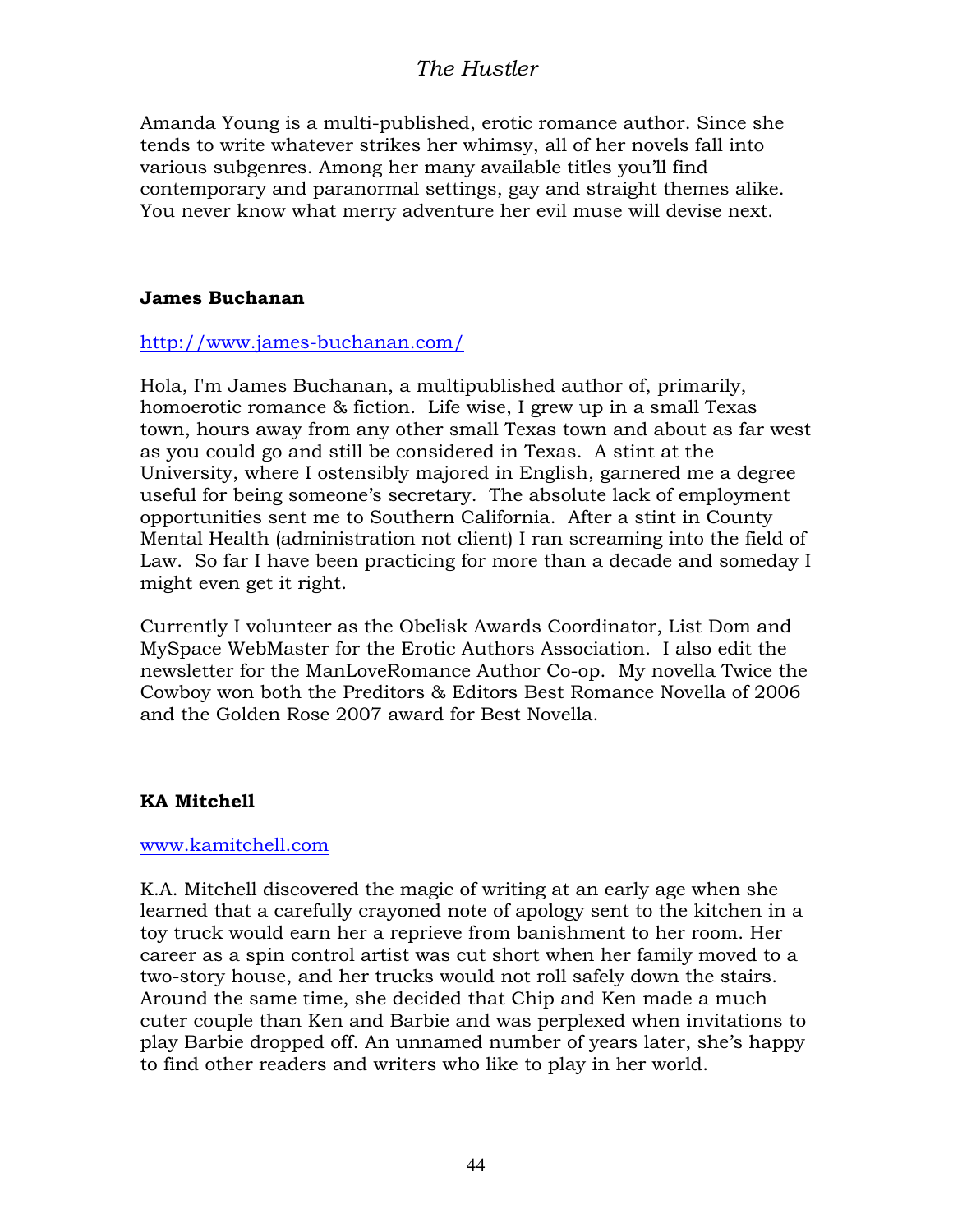#### **Maia Strong**

#### [http://www.maiastrong.com](http://www.maiastrong.com/)

Writing, acting, bellydancing, and teaching people to talk in funny voices. Who knew you could make a living doing stuff like that? I didn't, and in fact I can't. Those are the things I do to feed my soul rather than my stomach.

I've always written, but I never expected to write romance. I have documented evidence of a seafaring play I wrote in the second grade. Something involving a giant duck, if memory serves; I'm too scared to dig it out of the binder and find out for sure. Since that rather inauspicious beginning, I've turned my hand to fantasy, science fiction, action adventure (with dinosaurs, oo!), and now "red hot" romance--with fantasy in it because that is my first genre love. It's inescapable when the first time you read *The Lord of the Rings* is in the fourth grade. (I read Asimov's *Foundation* trilogy the next year, but I didn't get it. I have yet to try reading it again lo these many years later.)

#### **Marty Rayne**

#### <http://www.martyrayne.com/>

Books have been my first love since I can remember. I grew up getting lost in new and exciting worlds. The characters becoming my friends or enemies, even if for the duration of the books. Writing came next off and on through the years, but I never really took it seriously or thought of making it a career until a few years ago as I got sucked into the world of the internet. With the encouragement and help of a wonderful friend, I finally ventured into the field of writing.

I am a licensed massage therapist and have recently completed my study with the LongRidge Writing School. I'm also a wife to a wonderful and supporting husband (my very own knight in shining armor), a mother of four boys (the youngest a set of twins), and a grandmother.

I live in Florida and love spending time taking long walks on the beach with my husband and learning Karate with my children.

#### **Maura Anderson**